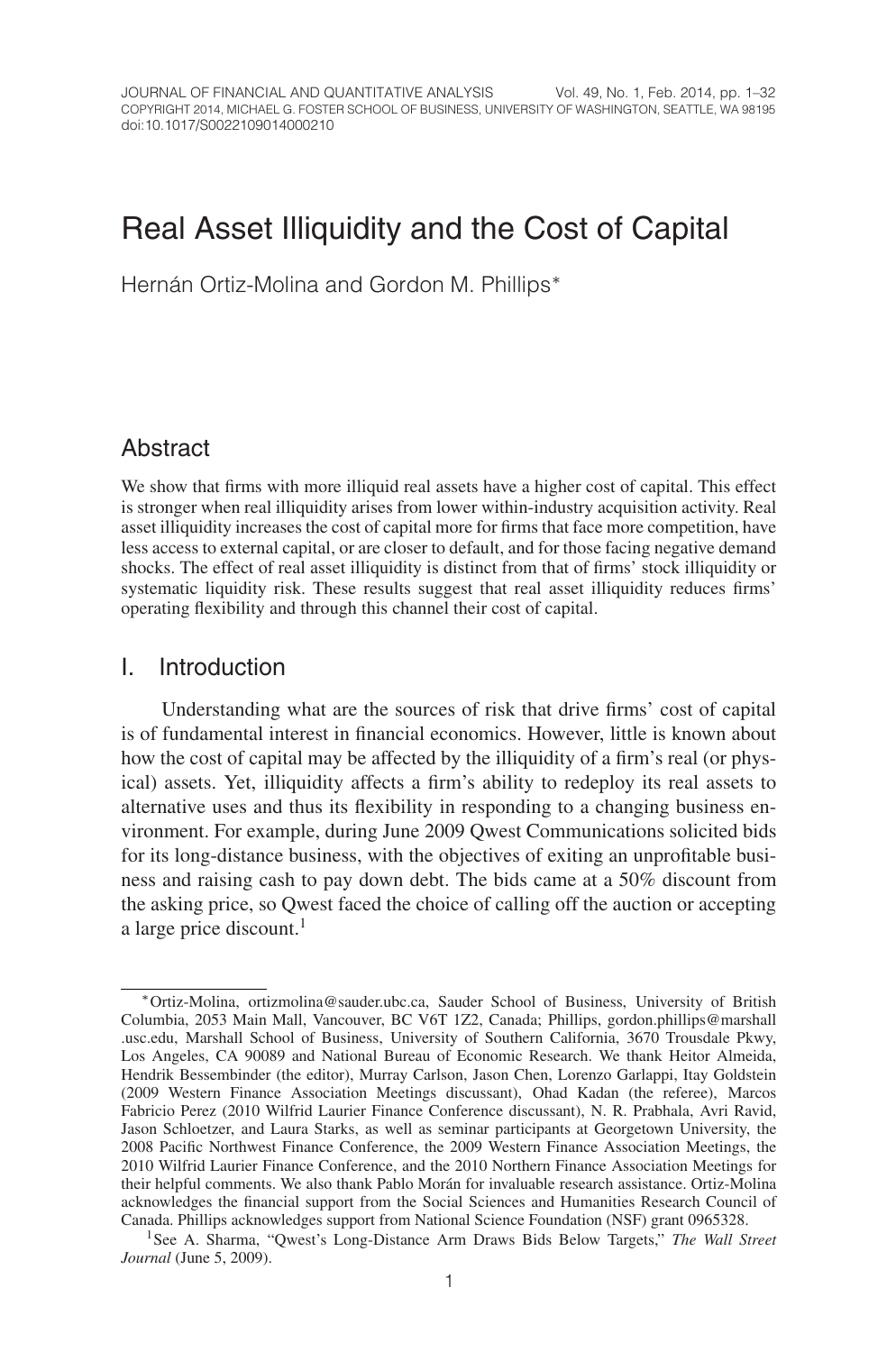In this paper, we argue that real asset illiquidity reduces firms' operating flexibility and is thus an economically important source of equity risk. Our study is motivated by the observation that sales of real assets in illiquid markets fetch large price discounts relative to their fundamental values (e.g., Pulvino (1998), Ramey and Shapiro (2001), and Gavazza (2011)), which increases firms' cost of unwinding their capital stock and reduces their ability to raise cash with asset sales. Since asset sales are central to firms' restructuring processes (Maksimovic and Phillips (1998)) and are affected by the illiquidity of real asset markets (Schlingemann, Stulz, and Walkling (2002)), real asset illiquidity might increase equity risk.

Real asset illiquidity is especially harmful in bad times, when firms are under pressure to restructure their operations and maneuver to avoid default. In particular, real asset illiquidity can induce firms facing economic adversity to remain burdened with unproductive assets, which often generate large fixed costs. The resulting operating leverage increases the covariance of a firm's performance with macroeconomic conditions, especially during downturns, leading to a higher cost of capital. Hence, we examine whether, by reducing firms' operating flexibility, real asset illiquidity increases their cost of capital, in particular during downturns.

Our key dependent variable is the implied cost of capital (*ICC*), which does not rely on noisy realized returns or specific asset pricing models, and which Pástor, Sinha, and Swaminathan (2008) show is a good proxy for a stock's conditional expected return. Elton (1999) argues against using realized returns in asset pricing tests and highlights that the relation between realized returns and risk can be negative for long periods. Lundblad (2007) shows that a very long sample is needed to detect a positive risk-return relation using realized returns. In contrast, the *ICC* detects a positive intertemporal risk-return tradeoff (Pástor et al. (2008)) and a positive relation between distress risk and expected returns (Chava and Purnanandam  $(2010)$ .<sup>2</sup> For robustness, we also measure expected returns using Fama and French's (1993) 3-factor model cost of capital (*FFCC*), but this measure is imprecise (Fama and French (1997), Pástor and Stambaugh (1999)).

We use asset illiquidity measures that capture the illiquidity of *real* (fixed) assets at the industry level and of balance-sheet measures that capture the illiquidity of *total* assets at the firm level. The industry-level measures of real asset illiquidity are motivated by Almeida, Campello, and Hackbarth (2011) and Schlingemann et al. (2002). They reflect the "industry equilibrium" aspect of real asset illiquidity stressed by Shleifer and Vishny (1992), that is, a firm can more easily sell its industry-specific assets to other firms in the industry with financial slack. The firm-level measures of total asset illiquidity assign illiquidity scores to each asset class in a firm's balance sheet and capture the differential illiquidity of the different types (or composition) of assets a firm holds as in Berger and Bouwman (2009) and Gopalan, Kadan, and Pevzner (2012).

We show that real asset illiquidity is a major source of operating inflexibility, and that it has an economically significant impact on a firm's cost of capital. In univariate tests using both the *ICC* and the *FFCC* and the measures of real asset illiquidity, we find a *real asset illiquidity premium* (i.e., the cost of capital

<sup>2</sup>In an international setting, Lee, Ng, and Swaminathan (2009) further show that the *ICC* provides clear evidence of economic relations that would otherwise be obscured by the noise in realized returns.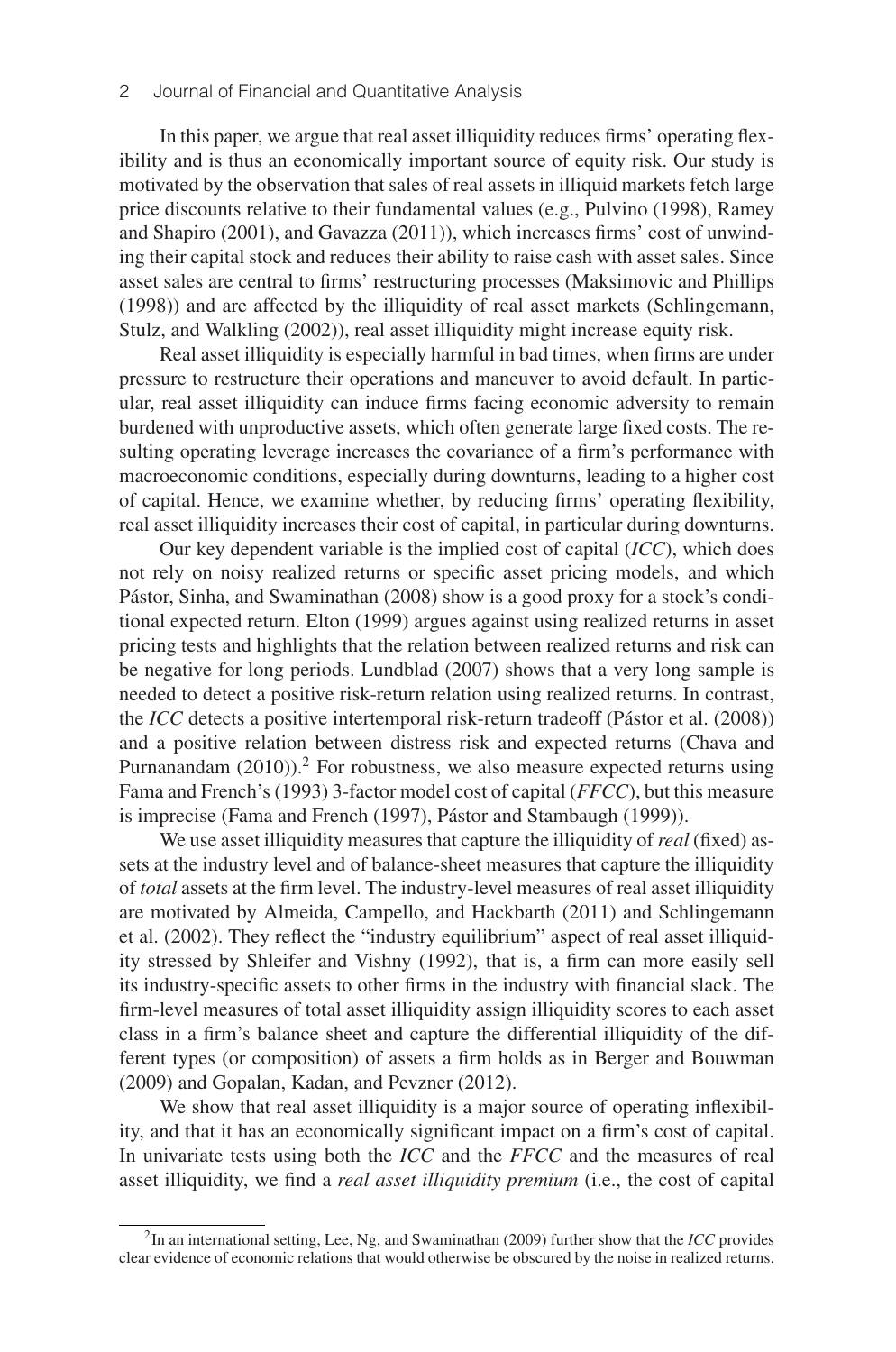is higher for firms in the highest vs. the lowest real asset illiquidity quintiles). Supporting the view that operating inflexibility causes time-varying equity risk, the illiquidity premium is countercyclical, which suggests it is driven by costly reversibility of investment. Our multivariate cross-sectional and time-series tests further support our hypothesis: Firms with more illiquid real assets have higher cost of capital than firms with less illiquid real assets, and firms' cost of capital is higher during periods of high real asset illiquidity. These tests imply that a 1-standard-deviation increase in real asset illiquidity across firms increases the *ICC* by 0.9 to 1.4 percentage points and that a similar increase over time increases it by 0.5 to 1.4 percentage points. We further show that the balance-sheet measures of total asset illiquidity at the firm level also have a positive impact on the *ICC*, and that this impact is largely driven by firms' cash holdings. This evidence suggests that the illiquidity of both real and total assets are important determinants of firms' flexibility and thus of their cost of capital.

Our results are robust to the worry that the *ICC* might measure expected returns with systematic error due to either biases or sluggish revisions in the analyst earnings forecasts used to calculate it. Our results are similar if we use an *ICC* corrected for the sluggishness of analyst earnings forecast revisions as suggested by Guay, Kothari, and Shu (2011) and if we restrict attention to firms with small analyst earnings forecast errors. They are also similar if we discard the possibly more noisy estimates of the cost of capital, which are below the risk-free rate.

We also distinguish between "inside" real asset illiquidity (provided by acquirers of assets that operate in the industry) and "outside" real asset illiquidity (provided by acquirers of assets that operate outside the industry). Buyers from inside the industry can better redeploy the asset to a productive use and are willing to pay higher prices (Shleifer and Vishny (1992)). Hence, less mergers and acquisitions (M&A) activity by industry insiders should make real asset markets more illiquid than less M&A activity by industry outsiders. Supporting this view, we find that inside illiquidity increases firms' *ICC* by more than outside illiquidity. This result is in line with that in Almeida et al. (2011), who find that distressed firms with industry-specific assets can often sell them to financially flexible industry insiders rather than to industry outsiders.

The effect of real asset illiquidity on the cost of capital varies across firms in ways that are broadly consistent with the operating inflexibility channel. Specifically, the effect is larger when the cost of inflexible operations due to illiquid asset markets is arguably higher. First, it is larger for firms that face more competitive risk in product markets, that is, for firms in low-concentration (more competitive) industries and for the smaller firms within the industry. Second, it is larger for firms that have less access to external capital or are closer to default. Last, it is larger for firms facing negative demand shocks (i.e., for firms with low valuations or in industry downturns).

Our main results hold after controlling for firm value, growth options, and asset specificities. We further show that the effect of real asset illiquidity on the cost of capital is robust to controlling for the illiquidity and systematic liquidity risk of firms' stocks. In addition, we show that real asset illiquidity increases the *ICC* after controlling for the industry's valuation. This shows that our results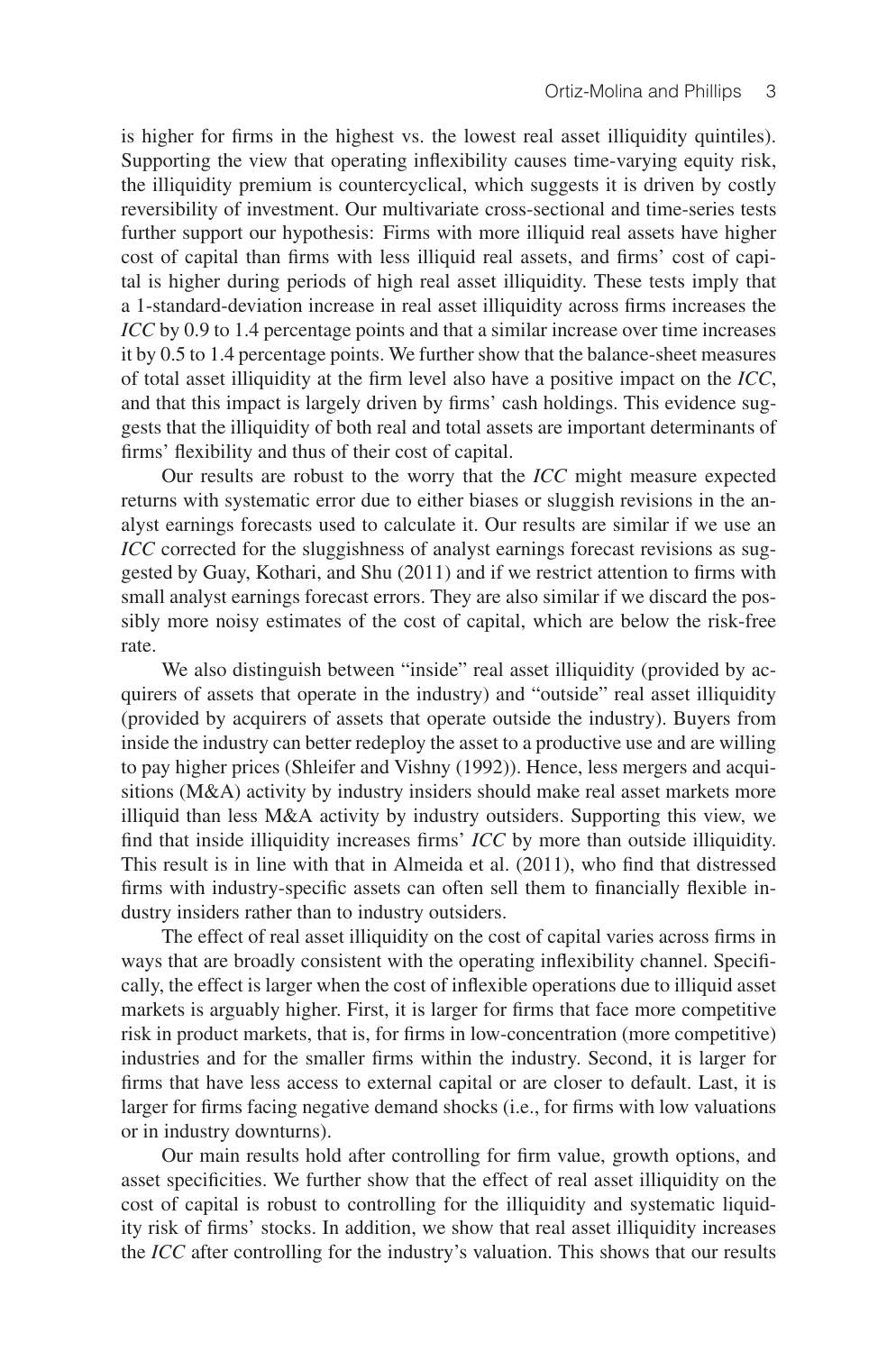are not biased by a correlation between our measures of real asset illiquidity and changes in industry valuation or the supply of capital. Moreover, our results hold if we measure expected returns using the *unlevered* implied cost of capital, and if we do the tests using industry averages of the variables. In addition, real asset illiquidity reduces firm value after controlling for cash flow effects, further suggesting that it affects firms' discount rates. Lastly, our results also hold if we use business segment-weighted measures of real asset illiquidity.

Our paper is related to early work that suggests that operating inflexibility increases the systematic risk of a firm's equity, such as Rubinstein (1973), Lev (1974), Mandelker and Rhee (1984), and Booth (1991), who show that operating leverage increases expected returns in the capital asset pricing model. We contribute to these studies by identifying real asset illiquidity as a key source of operating leverage and showing that it impacts the cost of capital.

Our evidence complements that of Benmelech and Bergman (2009), who highlight the role of real asset illiquidity in debt markets. They find that debt tranches of airlines secured with more redeployable collateral have higher ratings and lower yield spreads. Hence, the evidence from our study and theirs suggests that real asset illiquidity increases a firm's overall cost of capital.

Also related is the recent investment-based asset pricing literature that argues that differences in operating flexibility across value and growth firms can explain the value premium (e.g., Kogan (2004), Gomes, Kogan, and Zhang (2003), Carlson, Fisher, and Giammarino (2004), Zhang (2005), and Cooper (2006)). We add to this work by showing that real asset illiquidity, which directly reduces operating flexibility, significantly increases a firm's cost of equity.

Last, our work adds to the literature on what determines the implied cost of capital, such as earnings attributes (Francis, LaFond, Olsson, and Schipper (2004)), institutions and securities regulation (Hail and Leuz (2006)), leverage and taxes (Dhaliwal, Heitzman, and Li (2006)), cross-listing (Hail and Leuz (2009)), governance and country-level investor protection (Chen, Chen, and Wei (2009)), default risk (Chava and Purnanandam (2010)), shareholder rights (Chen, Chen, and Wei (2011)), and labor unionization (Chen, Kacperczyk, and Ortiz-Molina (2011)).

The paper is structured as follows: Section II develops our main hypothesis and related predictions. Section III describes our data and variables. Section IV reports the main empirical results. Section V studies the cross-sectional variation in the effect of real asset illiquidity on the cost of capital. Section VI presents several robustness tests. Section VII concludes.

# II. Illiquid Real Assets and the Cost of Capital

Our conceptual framework is based on the corporate finance literature, which highlights the role of asset sales in firms' responses to changing economic conditions as well as on the asset pricing literature, which relates operating flexibility to equity risk. Sales of real assets in illiquid markets fetch large price discounts (e.g., Pulvino (1998)), which increases a firm's cost of reversing investment and reduces its ability to raise cash. Hence, real asset illiquidity makes firms' restructuring processes more difficult (e.g., Maksimovic and Phillips (1998)), which is especially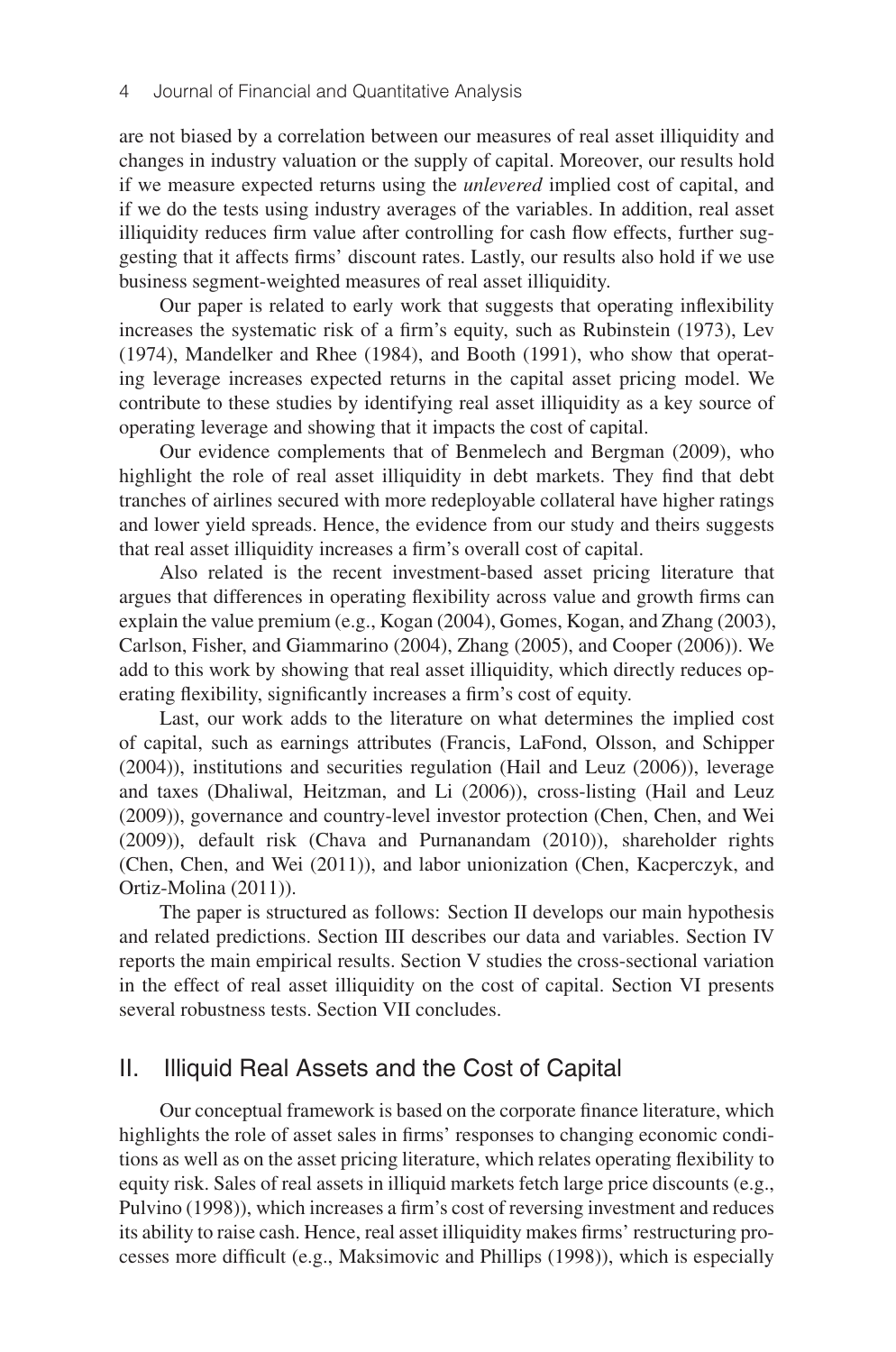costly to firms facing economic adversity (e.g., Lang, Poulsen, and Stulz (1995)). Such firms find it difficult to scale down operations and raise cash, and thus often remain burdened with unproductive assets. This increases the covariance of a firm's performance with macroeconomic conditions, especially during downturns. It is noteworthy that, in addition to reducing firms' ability to raise cash, illiquid real assets generate long-term obligations (e.g., fixed operating costs, wage contracts, and commitments to suppliers), and prior work (e.g., Lev (1974)) shows that operating leverage increases the cost of capital.3

This leads to our main hypothesis: Real asset illiquidity increases firms' cost of capital by decreasing their operating flexibility.

Our main hypothesis has three broad implications. The first implication should hold at the aggregate level. Specifically, there should be a positive spread in cost of capital between the high and low real asset illiquidity firms, that is, *a real asset illiquidity premium*. Moreover, real asset illiquidity is more harmful when economic conditions worsen and firms are more likely to need to sell assets, either to reduce fixed costs and thus operating risk or to raise the cash necessary to fund operations and avoid default. In sum, there should be a countercyclical aggregate real asset illiquidity premium. The second implication follows directly from the hypothesis: In firm-level multivariate tests, there should be a positive impact of real asset illiquidity on the cost of capital.

The third implication follows from Shleifer and Vishny (1992). They argue that buyers who operate outside the industry are willing to pay low prices due to little synergies and inexperience in operating the asset, while buyers who operate inside the industry can better redeploy the asset to productive uses and thus are willing to pay high prices. Supporting this view, financially constrained firms forced to sell assets to industry outsiders obtain much lower prices than those they would have obtained from industry insiders (e.g., Pulvino (1998)). This suggests that a weaker presence of inside buyers makes real asset markets more illiquid than a weaker presence of outside buyers and thus should have a stronger positive effect on firms' cost of capital.

We also develop predictions about what drives the variation across firms in the effect of real asset illiquidity. We first consider the role of a firm's competitive environment. Real asset illiquidity is likely to be more costly for firms in more competitive industries, where competition is more intense and thus firms that fail to quickly adapt to changes in the environment are drawn out of business.4 It is also likely to be more costly for the smallest industry competitors, which are less able to endure economic hardship and are often exposed to competitive threats from larger rivals.<sup>5</sup> These arguments suggest that real asset illiquidity should

 $3$ In the same vein, the recent investment-based asset pricing literature, which aims to explain the value anomaly (e.g., Carlson et al. (2004)), argues that the returns of firms with more operating inflexibility load more on the state of the economy, which leads investors to require higher expected returns for their capital.

<sup>&</sup>lt;sup>4</sup>Hou and Robinson (2006) empirically show that the stocks of firms operating in more competitive industries earn higher average returns and attribute this to their higher default risk.

<sup>5</sup>Smaller stocks are arguably more risky due to their higher distress risk (e.g., Chan and Chen (1991)), and the empirical evidence shows that small firms account for the majority of exits in industry restructurings.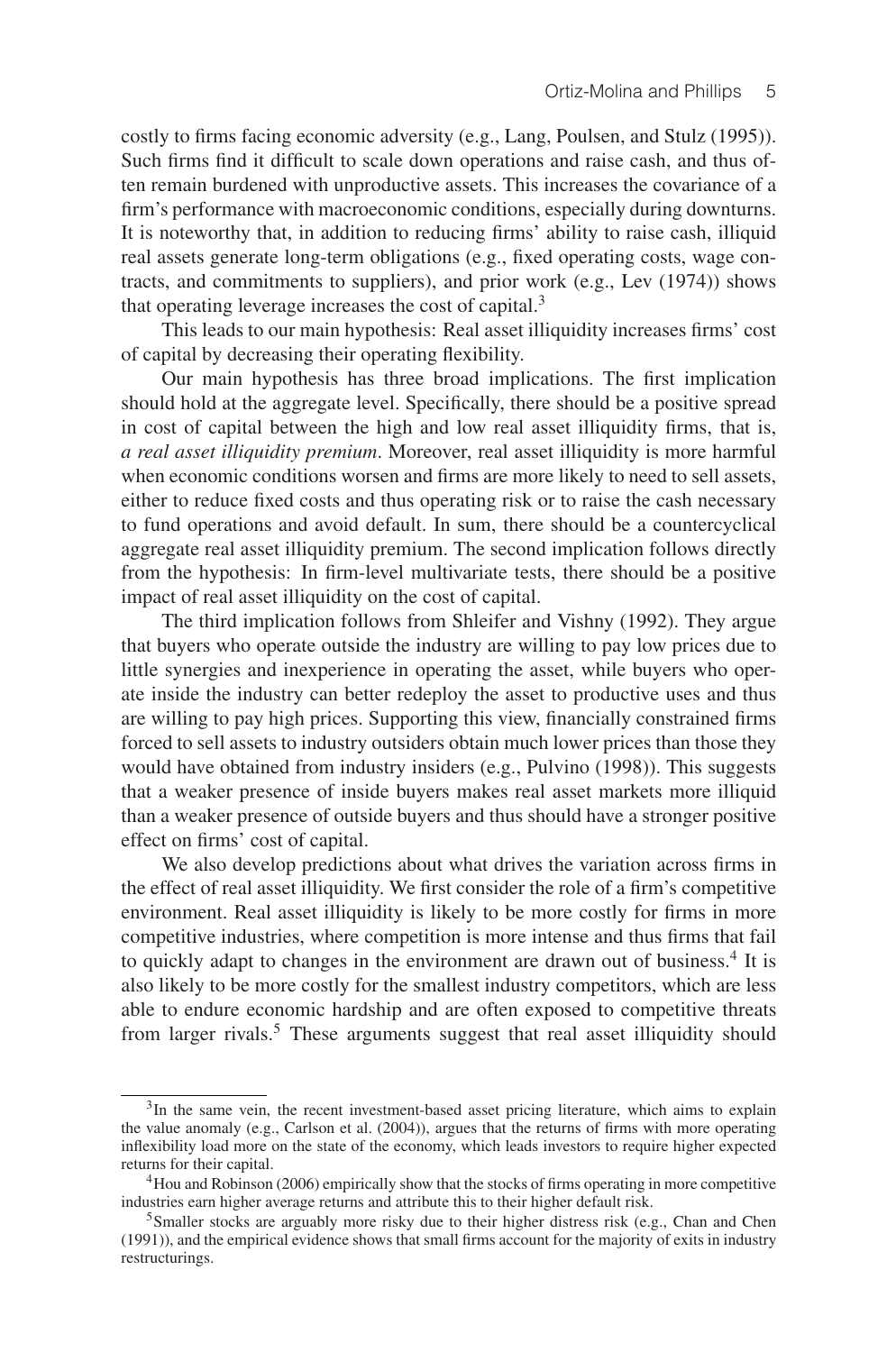increase the cost of capital more for firms in more competitive industries and for the smallest firms in each industry.

We then consider the role of a firm's access to capital and financial condition. Real asset illiquidity is likely to be more costly for firms with less access to external capital and for firms that are closer to financial distress, since such firms may be forced to raise cash with asset sales. Supporting the view, Campello, Graham, and Harvey (2010) report that during the recent financial crisis financially constrained firms have engaged in significantly more asset sales than have unconstrained firms. This suggests that real asset illiquidity should increase the cost of capital more for firms with less access to capital and for those with more default risk.

Last, we consider the role of a firm's business environment. Theory suggests that a firm's ability to sell its real assets is more valuable in bad times, when firms facing a low demand for their products may want to sell real assets to reduce their fixed costs or to raise cash (e.g., Kogan (2001), Zhang (2005)). This suggests that real asset illiquidity should increase the cost of capital more for firms with low valuations and for those in industries experiencing downturns.

These testable implications are summarized below:

*Prediction 1.* At the aggregate level, there should be a real asset illiquidity premium in the cost of capital that exhibits a countercyclical time-series variation.

*Prediction 2.* Firms with more illiquid real assets should have a higher cost of capital.

*Prediction 3.* Inside real asset illiquidity should increase a firm's cost of capital more than outside real asset illiquidity.

*Prediction 4.* Real asset illiquidity should increase the cost of capital more for:

- i) firms in more competitive industries and the smallest firms in each industry,
- ii) firms with less access to capital and firms with higher default risk, and
- iii) firms with lower valuations and firms in industries experiencing downturns.

## III. Data and Variables

## A. Data Sources and Sample Selection

Our data come from the Center for Research in Security Prices (CRSP)- Compustat Merged Database, the Compustat Segment Database, the Institutional Brokers' Estimate System (IBES), the Securities Data Corporation (SDC), the St. Louis Federal Reserve Economic Data (FRED), and the Census of Manufactures. We start with the CRSP-Compustat Merged Database and exclude companies in the financial (Standard Industrial Classification (SIC) codes 6000–6999) and utilities (SIC codes 4900–4999) industries. We also drop companies not covered in IBES because we require analyst forecast data to calculate the implied cost of capital, and observations for which we are unable to compute the real asset illiquidity measures or our control variables. Our final sample includes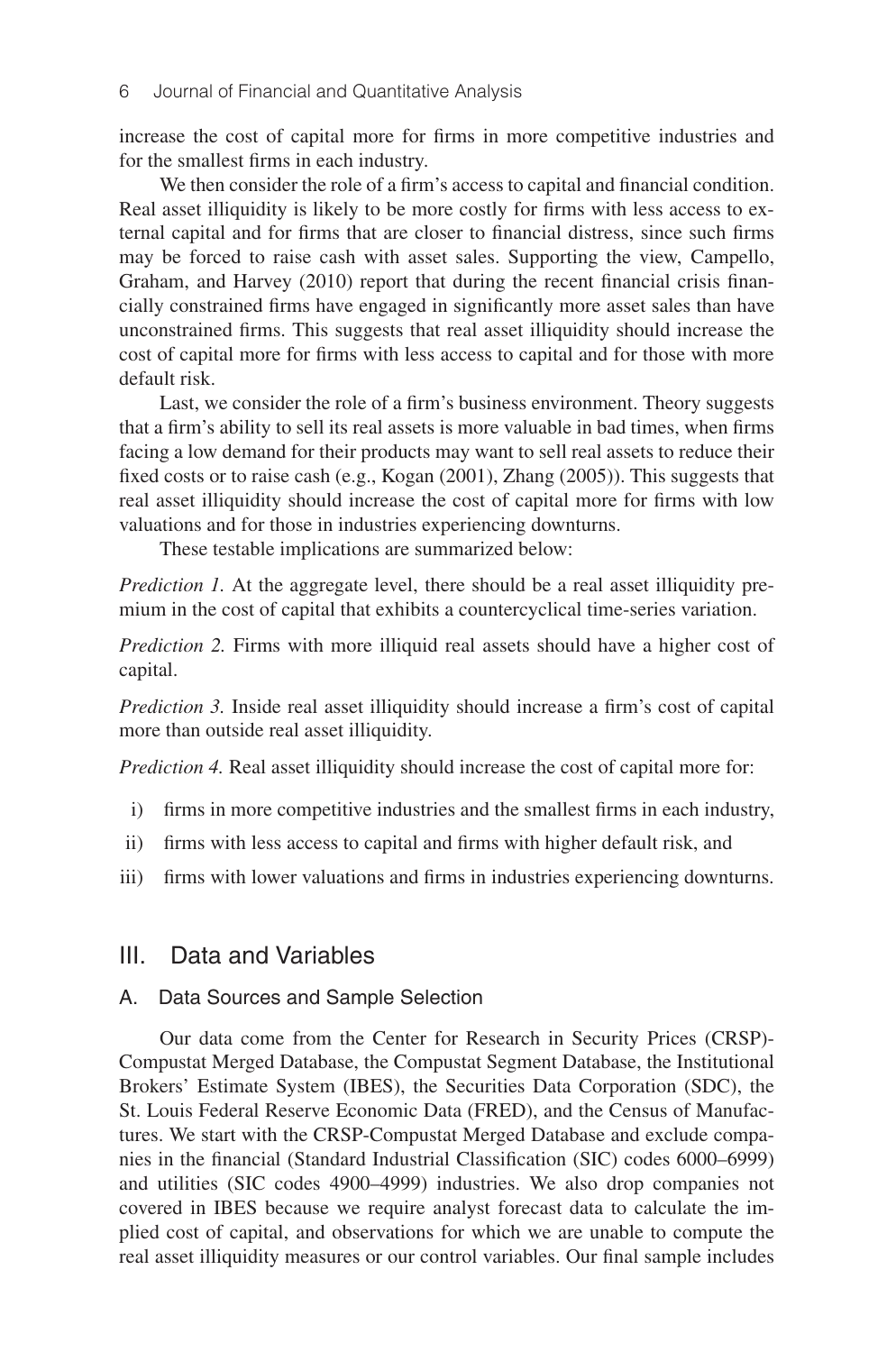6,260 firms operating in 304 different 3-digit SIC industries and 33,788 firm-year observations during 1984–2006.

## B. Measures of Asset Illiquidity

Given our conceptual framework, our main explanatory variables are *real* asset illiquidity measures, which capture only the illiquidity of fixed assets and a firm's ability to resell these assets to other firms in the industry. We also examine the effect of *total* asset illiquidity measures constructed at the firm level from firms' balance sheets, which capture not only the illiquidity of fixed assets but also the effect of how much cash or other liquid assets the firm holds.

## 1. Illiquidity of Firms' Real Assets

The measures of real asset illiquidity capture the "industry equilibrium" aspect of asset illiquidity highlighted by Shleifer and Vishny (1992), that is, the fact that the liquidity of a firm's fixed assets is intimately related to the presence and financial ability of other firms in the industry (the natural buyers) to act as acquirers. More recently, Gavazza (2011) and Benmelech and Bergman (2008), (2009) all highlight the importance of the set of potential buyers from within the industry in determining real asset liquidity. An additional advantage of the measures is that they are more likely to be exogenous to the firm and mitigate potential endogeneity concerns.

The liquidity of a firm's real assets (the extent to which the asset can be quickly sold at a fair price) depends on the existence of other firms with enough financial slack to purchase it and the extent to which the asset is transferrable to other firms. The existence of other firms with financial slack can be gauged empirically, but measuring the degree of asset specificity, and thus the transferability of assets across firms, is much more difficult. Still, the key source of asset specificity is the firm's industry affiliation (e.g., Kogan (2004)). Due to commonalities in production technologies, most assets are transferrable among firms in the same industry but much harder to transfer to firms outside the industry. Supporting this view, the bulk of asset sales occur between firms in the same or closely related industries (Maksimovic and Phillips (2001)).

We use three measures of real asset illiquidity based on industry definitions at the 3-digit SIC level. The first two capture the *absence of potential future buyers* from within the industry and are motivated by Shleifer and Vishny (1992) and Almeida et al. (2011). They assume that a firm's assets are transferrable to other firms in the industry, which are able to redeploy them to alternative uses, but not transferrable to firms outside the industry (i.e., they are industry specific).<sup>6</sup> Hence, financially flexible industry insiders are the likely future buyers of a firm's assets. Thus, a firm's real assets are more illiquid when the number of potential insideindustry buyers with financial slack is smaller.

<sup>&</sup>lt;sup>6</sup>There might also be some heterogeneity in the transferability of assets across firms within the industry. Hence, in our tests we also include *firm-level* control variables, which capture the degree of specificity of each firm's assets.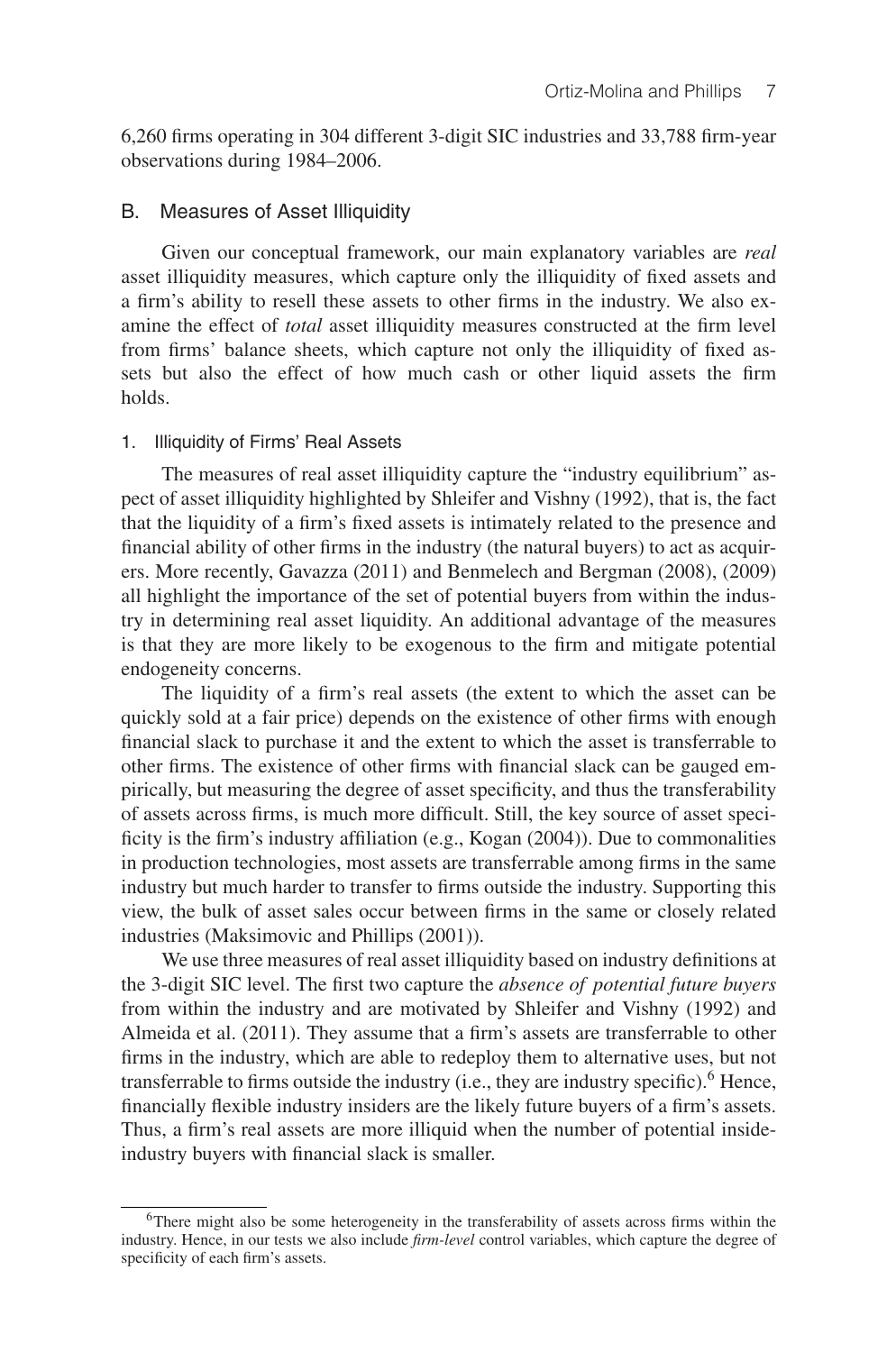Our first measure is similar to those used in Benmelech and Bergman (2008), (2009) and Gavazza (2011) for the airline industry.7 This measure is *minus* the number of potential buyers for a firm's assets, *MNoPotBuy*, defined for each firm as minus the number of rival firms in the industry that have debt ratings.

Our second measure, denoted *NLPotBuy*, directly captures the financial slack of potential buyers, and for each firm it is defined as the average book leverage net of cash of rival firms in the industry, averaged over the last 5 years to minimize the impact of temporary changes in firms' financial situations. A firm's real assets are more illiquid for higher values of both *MNoPotBuy* and *NLPotBuy*. These measures have an important industry component (we identify rivals using SIC codes), but they vary across firms in the same industry.

Our third measure, *MTotM&A*, follows Schlingemann et al. (2002). It captures the *historical illiquidity* of a firm's assets using *minus* the value of M&A activity in the firm's industry scaled by industry assets (Sibilkov (2009) uses a similar measure). We obtain the value of all M&A deals involving publicly traded targets in each 3-digit SIC industry and year from  $SDC<sup>8</sup>$  We include both mergers and acquisitions of assets (the latter comprise 75% of the deals). In industry-years with no reported transactions, we set the value equal to 0. We then multiply the value of transactions in the industry by  $-1$ , scale it by the book value of assets in the industry, and average this ratio over the past  $5$  years.<sup>9</sup> The last step smoothes temporary ups and downs in M&A activity to better capture the intrinsic salability of an industry's assets. Higher values of *MTotM&A* imply more illiquid real assets. This measure captures the salability of assets, regardless of whether it is driven by the presence of solvent rivals or by the asset's transferability. It uses transactions involving buyers both from inside and outside the industry, and thus it does not rely on assumptions about the transferability of assets across industries.

We decompose *MTotM&A* to discern between weaker acquisition activity by industry insiders (those who operate in the same 3-digit SIC industry as the target) and by industry outsiders (those who do not operate in the industry). We classify a purchase as made by an industry insider if the buyer has any segments in the same industry as the assets purchased, checking over each reported industry of the target if it reports multiple industries. *MInM&A* is *minus* the value of M&A activity in the industry involving acquirers that operate within the industry, scaled by the book value of the assets in the industry. *MOutM&A* is *minus* the value of M&A activity in the industry involving acquirers that operate outside the industry, scaled by the book value of the assets in the industry. Both of these variables are averaged over the past 5 years.

 $7$ They develop measures of illiquidity based on the idea that the potential secondary market buyers for any given type of aircraft are likely to be financially healthy airlines already operating the same type of aircraft.

<sup>&</sup>lt;sup>8</sup>We focus on publicly traded targets because the Compustat firms for which we wish to measure real asset illiquidity are publicly traded, and because acquisitions of private targets are likely to be reported with significant noise.

<sup>&</sup>lt;sup>9</sup>We calculate the value of assets in an industry by summing the assets in the industry of singlesegment firms and the segment-level assets of multisegment firms, breaking up multisegment firms into their component industries.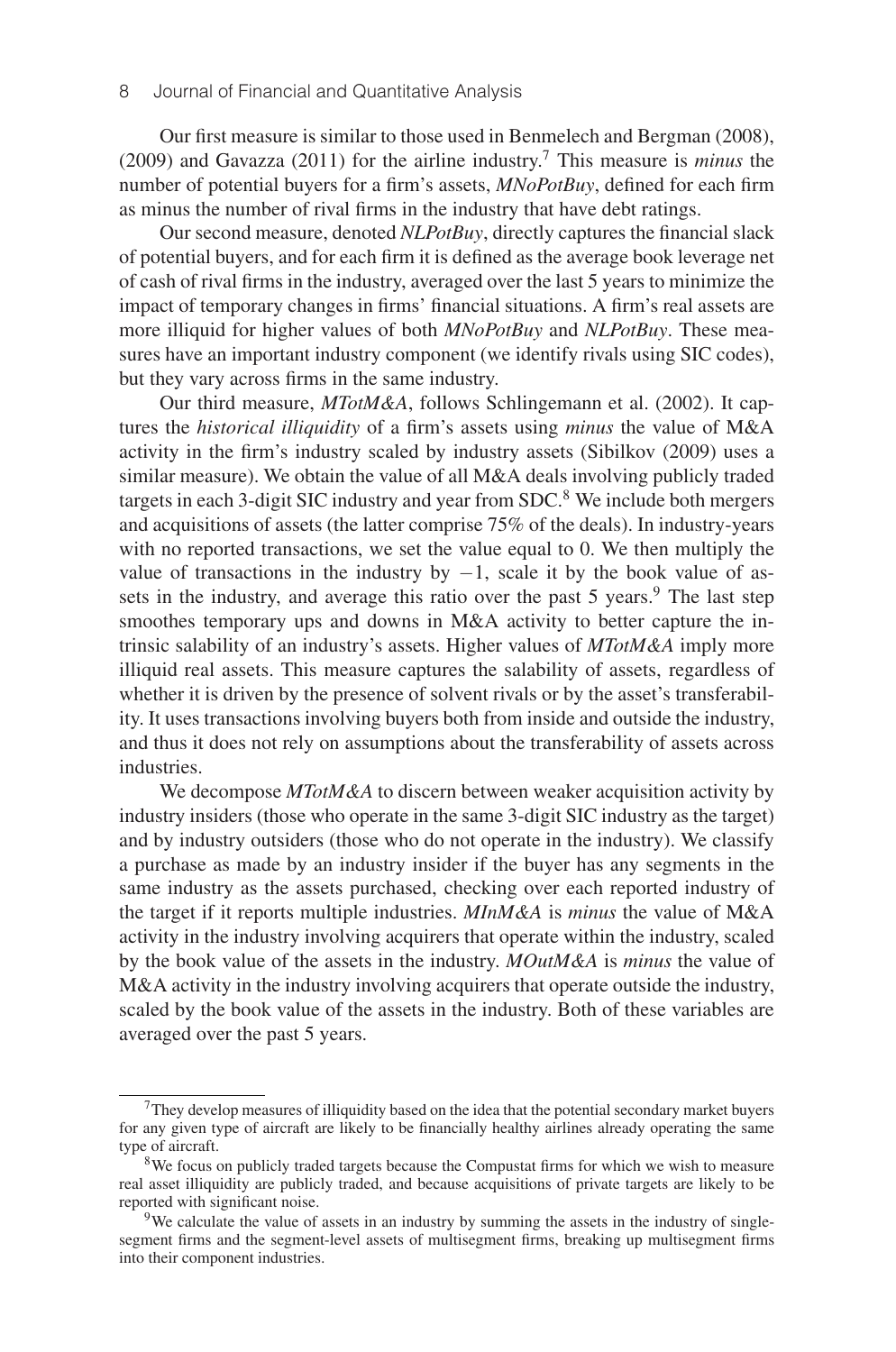#### 2. Overall Asset Illiquidity

As in Gopalan et al. (2012), we construct four firm-level weighted measures of total asset illiquidity. These measures sum the liquidity scores assigned to each of the major asset classes in a firm's balance sheet (holdings of cash and equivalents, other noncash current assets, tangible fixed assets, and other assets) weighted by the importance of each asset class in the total assets of the firm (also see Berger and Bouwman (2009) for a similar approach). We only differ in that we multiply each measure by  $-1$ , so that we can interpret it as an asset illiquidity measure. The resulting weighted asset illiquidity measures are described below, where all measures of total assets and market assets in the denominator are lagged 1 year:

$$
WAIL1 = -\left(\frac{\text{Cash & Equiv}}{\text{Total Assets}}\right),
$$
\n
$$
WAIL2 = -\left[\left(\frac{\text{Cash & Equiv}}{\text{Total Assets}}\right) + 0.5\left(\frac{\text{Noncash CA}}{\text{Total Assets}}\right)\right],
$$
\n
$$
WAIL3 = -\left[\left(\frac{\text{Cash & Equiv}}{\text{Total Assets}}\right) + 0.75\left(\frac{\text{Noncash CA}}{\text{Total Assets}}\right) + 0.5\left(\frac{\text{Tangible Fixed Assets}}{\text{Total Assets}}\right)\right],
$$
\n
$$
MWAIL = -\left[\left(\frac{\text{Cash & Equiv}}{\text{Market Assets}}\right) + 0.75\left(\frac{\text{Noncash CA}}{\text{Market Assets}}\right) + 0.5\left(\frac{\text{Tangible Fixed Assets}}{\text{Market Assets}}\right)\right].
$$

## C. Measures of Cost of Capital

We use two ex ante measures of a firm's expected return. Our main measure is the implied cost of capital (*ICC*), which does not rely on noisy realized returns or on specific asset pricing models. Pastor et al. (2008) theoretically show that *ICC* is a good proxy for expected returns and that, unlike realized returns, it empirically identifies a positive risk-return tradeoff (see also Chava and Purnanandam (2010)). Sluggish adjustment or biases in analyst earnings forecasts might affect the *ICC* (Easton and Monahan (2005) and Guay et al. (2011)), but in Section IV.D we show that these issues do not drive our results. For robustness, we also use the Fama and French (1993) 3-factor model cost of capital (*FFCC*), but this measure is very imprecise (Fama and French (1997), Pástor and Stambaugh (1999)).

Following Gebhardt, Lee, and Swaminathan (2001), the *ICC* is defined as the discount rate that equates the present value of all expected future cash flows to shareholders to the current stock price. The calculation of a firm's *ICC* for year *t* starts with the dividend-discount model:

(1) 
$$
P_t = \sum_{i=1}^{\infty} \frac{E_t(D_{t+i})}{(1+r_e)^i},
$$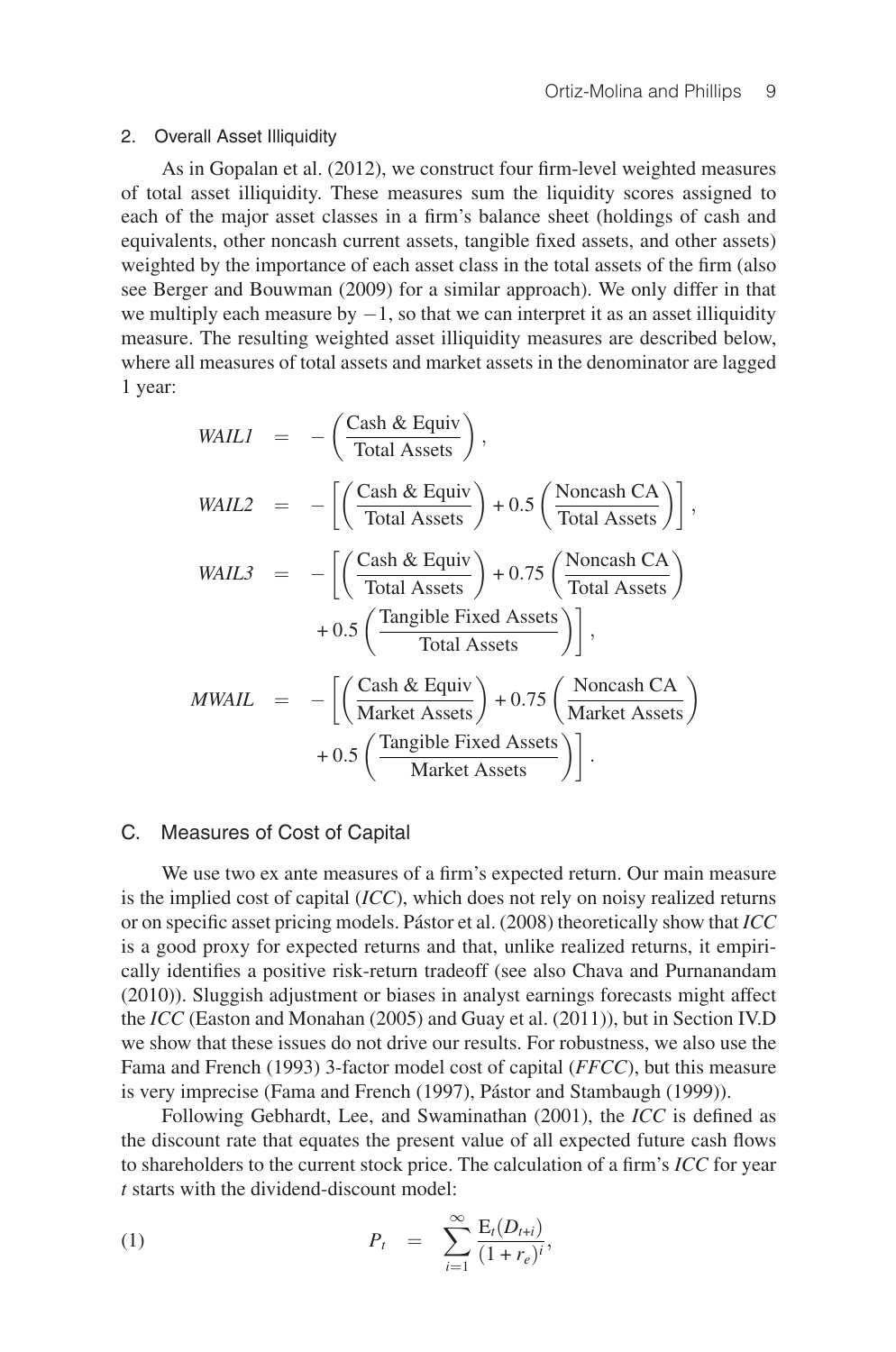where *P* is the stock price, *D* is dividends,  $r_e$  is the discount rate, and  $E(\cdot)$  is the expectation operator. Assuming clean-surplus accounting (change in book equity equals net income minus dividends) and using equation (1), we get the discounted residual income equity valuation model:

(2) 
$$
P_t = B_t + \sum_{i=1}^{\infty} \frac{E_t[(ROE_{t+i} - r_e)B_{t+i-1}]}{(1 + r_e)^i},
$$

where *ROE* is the return on equity and *B* is the book value of equity. We then numerically solve for the implied cost of equity, *re*, from equation (2) using the current stock price, current book value of equity, and forecasts of future *ROE* and future book value of equity.

As in Gebhardt et al. (2001), we forecast earnings explicitly for the next 3 years using the analysts' forecasts of earnings per share (*EPS*) and *EPS* growth from IBES. We forecast earnings beyond year 3 implicitly assuming that *ROE* at period  $t + 3$  mean reverts to the industry median *ROE* by period  $t + T$ , and estimate a terminal value as the present value of period *T* residual income as a perpetuity. We set *T* equal to 12 years. The forecasts are obtained through linear interpolation between *ROE* at period *t* + 3 and the industry median *ROE* at time *t*. The industry median *ROE* is a moving median of the past 10 year *ROE*s from all firms in the same 48 Fama and French (1997) industry. Last, assuming a cleansurplus accounting system and a constant dividend payout ratio, we forecast the future book value of equity using the forecasted future earnings.

We calculate the *FFCC* as a linear projection of returns based on the market, size, and value factors that we obtain from Kenneth French's Web site (http://mba .tuck.dartmouth.edu/pages/faculty/ken.french/data library.html). To estimate the factor loadings, for each stock *j* in year *t* (between 1984 and 2006), we estimate the following time-series regression using monthly data from year *t* − 4 to *t* (we require a minimum of 36 months of data):

(3) 
$$
r_j - r_f = \alpha_j + \beta_j^{MKT} (r_M - r_f) + \beta_j^{HML} HML + \beta_j^{SMB} SMB + \varepsilon_j,
$$

where  $(r_i - r_f)$  is the monthly return on stock *j* minus the risk-free rate,  $r_M - r_f$  is the excess return of the market portfolio over the risk-free rate, *HML* is the return difference between high and low book-to-market stocks, and *SMB* is the return difference between small and large capitalization stocks. We then construct the Fama-French (1993) cost of capital of firm *j* in year *t* as follows:

(4) 
$$
FFCC_{j,t} = r_f + \hat{\beta}_{j,t}^{MKT} (\overline{r_M - r_f}) + \hat{\beta}_{j,t}^{HML} \overline{HML} + \hat{\beta}_{j,t}^{SMB} \overline{SMB},
$$

where  $(\overline{r_M - r_f})$ ,  $\overline{HML}$ , and  $\overline{SMB}$  are the average annualized returns of the Fama-French (1993) factors calculated over the period 1926–2008, and the β*ˆ*'s are the ordinary least squares (OLS) estimates of the  $\beta$ 's from equation (3) using monthly stock price data for the past 3–5 years.

## D. Control Variables

The control variables capture potential determinants of firms' cost of capital. *LogMCap* is the logarithm of market capitalization; *LogBM* is the logarithm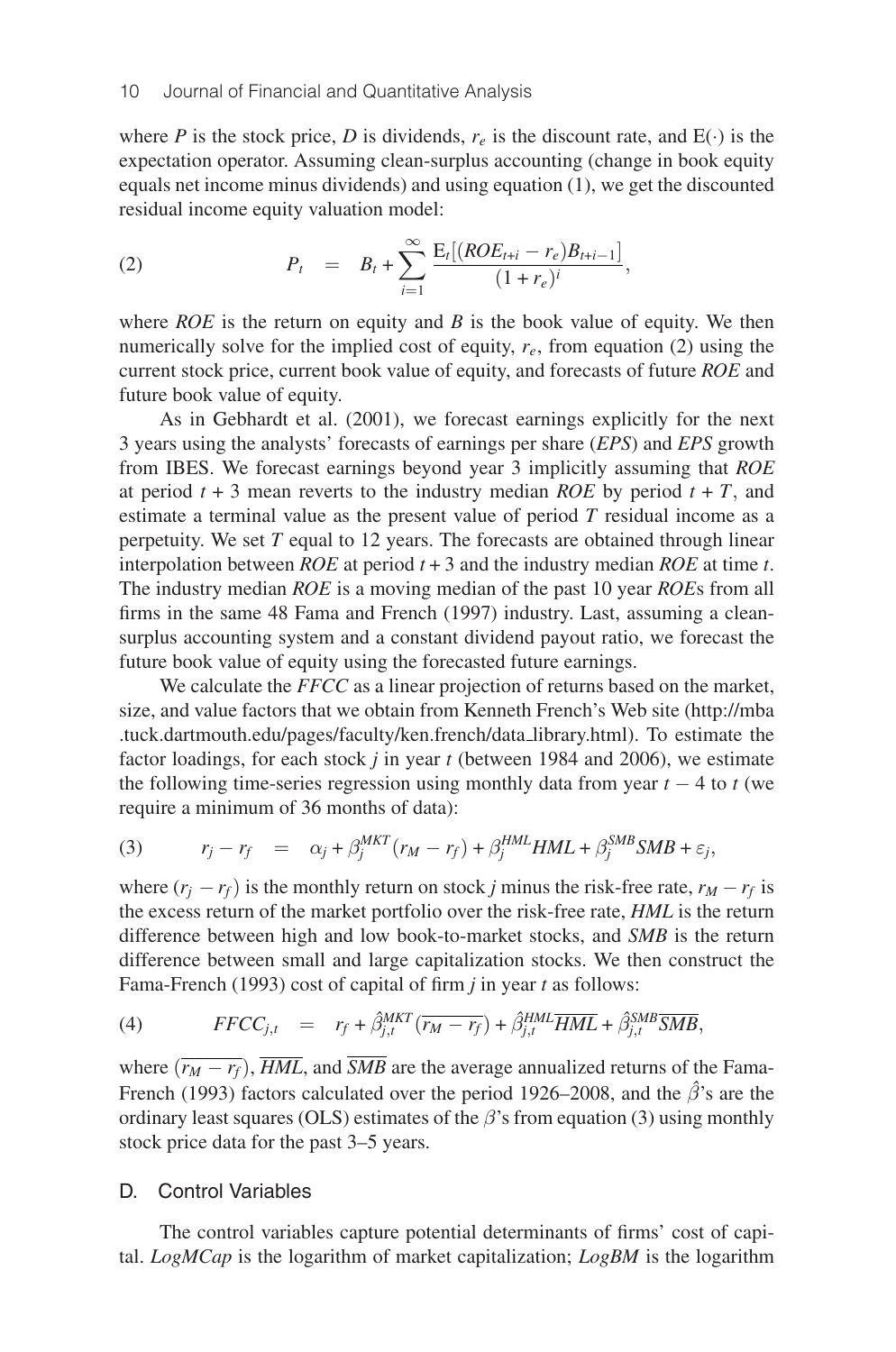of the book-to-market equity ratio; *DRP* is a firm's percentile ranking based on the yearly distribution of its default risk computed using the distance-to-default model as in Bharath and Shumway (2008); *BLev* is book leverage; *ROE* is return on equity; *VolRoe* is the standard deviation of *ROE* over the past 5 years; *FA/TA* is fixed assets scaled by total assets; *R&DExp* is research and development expenditures scaled by sales; *LogAge* is the logarithm of 1 plus the number of years since the firm was first listed in CRSP; *DivPay* equals 1 if the firm pays dividends, and 0 otherwise; *SalGrow* is sales growth; *LogInvPrice* is the logarithm of 1 divided by the stock price as of the estimation date of *ICC*; *RetPM* is the stock return over the past month; and *RetP12M* is the stock return over the past 12 months.

## E. Summary Statistics for Main Variables

Table 1 gives summary statistics of the variables we use in our analyses. With the exception of *FFCC*, the statistics are calculated on the sample of firms we use in our main tests based on *ICC*. We calculate the summary statistics for *FFCC*

#### TABLE 1

## Summary Statistics for the Main Variables

Table 1 reports summary statistics for the measures of cost of capital, the asset illiquidity measures, and the control variables. The sample spans the period 1984–2006 and excludes both financial firms and utilities. ICC is the implied cost of capital of Gebhardt et al. (2001) and FFCC is the Fama-French (1993) 3-factor model cost of capital. All measures of asset illiquidity are standardized to have a mean of 0 and a standard deviation of 1. The measures of real asset illiquidity use 3-digit SIC industry definitions: MNoPotBuy is minus the number of rival firms in the industry that have debt ratings (calculated for the period 1985–2006 because bond ratings become available in 1985); NLPotBuy is the average book leverage net of cash holdings of rival firms in the industry, averaged over the past 5 years; MTotM&A is minus the value of all M&A activity in the industry scaled by the book value of the assets in the industry, averaged over the past 5 years; MInM&A is minus the value of M&A activity in the industry involving acquirers that operate within the industry scaled by the book value of the assets in the industry, averaged over the past 5 years; MOutM&A is minus the value of M&A activity in the industry involving acquirers that operate outside the industry scaled by the book value of the assets in the industry, averaged over the past 5 years. The firm-level measures of total asset illiquidity are WAIL1, WAIL2, WAIL3, and MWAIL, all of which are defined in Section III.B.2 following Gopalan et al. (2012). Higher values of all these variables are associated with more illiquid real assets. The control variables we use throughout our tests are as follows: LogMCap is the logarithm of market capitalization; LogBM is the logarithm of the book-to-market equity ratio; DRP is a firm's percentile ranking based on the yearly distribution of default risk; BLev is book leverage; ROE is return on equity; VolRoe is the standard deviation of ROE over the past 5 years; FA/TA is fixed assets scaled by total assets; R&DExp is R&D expenditures scaled by sales; LogAge is the logarithm of 1 plus the number of years since the company was first listed in CRSP; DivPay equals 1 if the firm pays dividends, and 0 otherwise; SalGrow is the annual change in the logarithm of sales; Log*lnvPrice* is the logarithm<br>of 1 divided by the stock price as of the estimation date of *ICC*; *RetPM* is the stock return o RetP12M is the stock return over the past 12 months. The summary statistics on the independent variables are calculated on the sample of firms for which we can calculate the ICC, which contains 6,260 firms and a total of 33,494 firm-year observations. The summary statistics for the FFCC are calculated using the larger sample of firms for which we are able to calculate FFCC during 1984–2006.

|                                                                     |                                                       |                                           |                                           | Percentile                                               |                                           |
|---------------------------------------------------------------------|-------------------------------------------------------|-------------------------------------------|-------------------------------------------|----------------------------------------------------------|-------------------------------------------|
| Variables                                                           | Mean                                                  | Std. Dev.                                 | Median                                    | 5th                                                      | 95th                                      |
| Panel A. Dependent Variables                                        |                                                       |                                           |                                           |                                                          |                                           |
| ICC<br><b>FFCC</b>                                                  | 0.099<br>0.142                                        | 0.057<br>0.091                            | 0.107<br>0.137                            | 0.001<br>0.004                                           | 0.179<br>0.301                            |
|                                                                     | Panel B. Standardized Real Asset Illiquidity Measures |                                           |                                           |                                                          |                                           |
| <b>MNoPotBuy</b><br><b>NLPotBuy</b><br>MTotM&A<br>MInM&A<br>MOutM&A | 0.000<br>0.000<br>0.000<br>0.000<br>0.000             | 1.000<br>1.000<br>1.000<br>1.000<br>1.000 | 0.382<br>0.183<br>0.361<br>0.415<br>0.389 | $-2.096$<br>$-1.838$<br>$-2.246$<br>$-2.377$<br>$-2.217$ | 0.949<br>1.464<br>1.002<br>0.791<br>0.883 |

(continued on next page)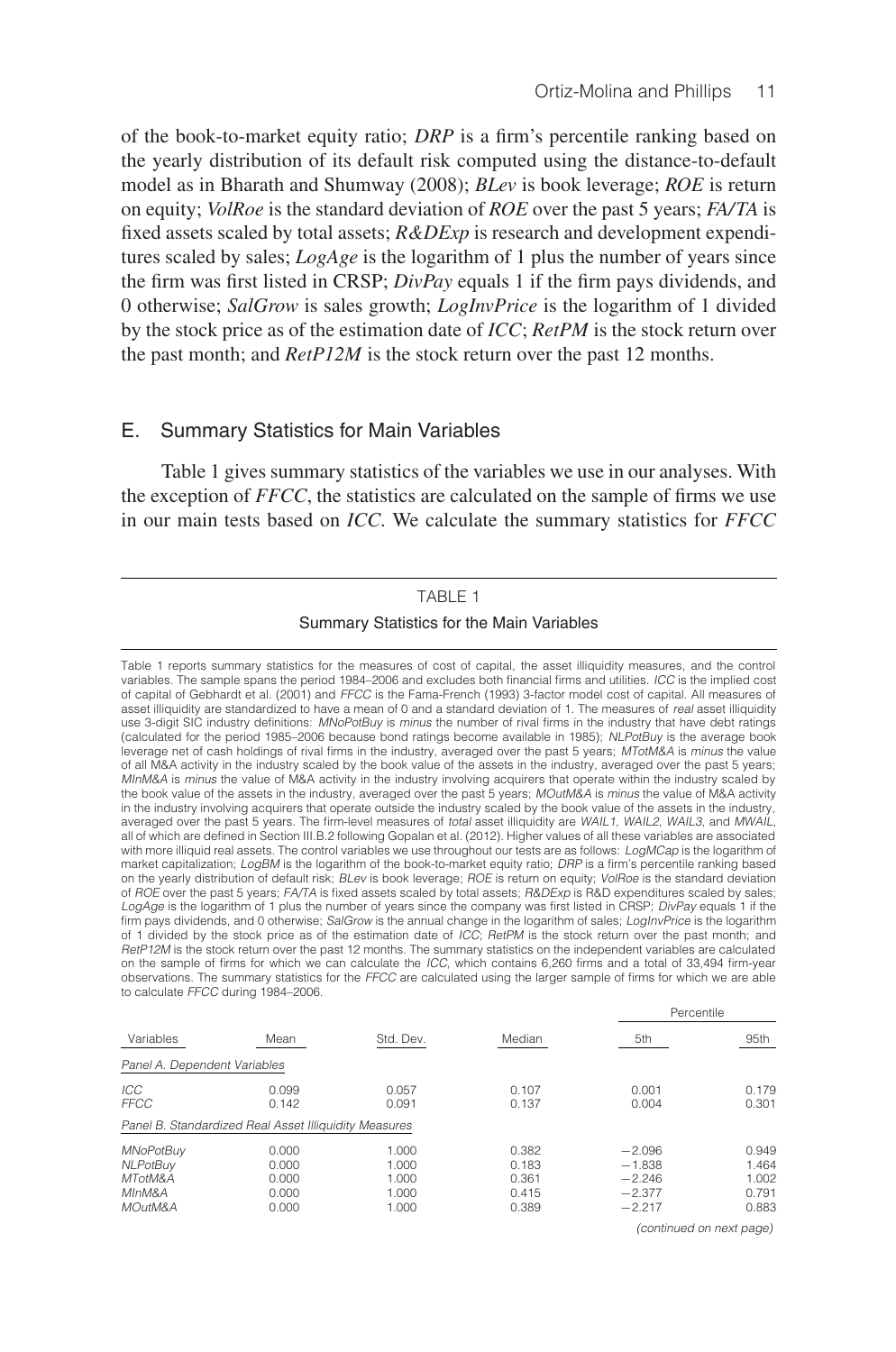| <b>Dammary Dianones for the Main Vanapics</b>                                                                                                       |                                                                                                                                  |                                                                                                                            |                                                                                                                                  |                                                                                                                                              |                                                                                                                               |  |  |  |
|-----------------------------------------------------------------------------------------------------------------------------------------------------|----------------------------------------------------------------------------------------------------------------------------------|----------------------------------------------------------------------------------------------------------------------------|----------------------------------------------------------------------------------------------------------------------------------|----------------------------------------------------------------------------------------------------------------------------------------------|-------------------------------------------------------------------------------------------------------------------------------|--|--|--|
|                                                                                                                                                     |                                                                                                                                  |                                                                                                                            |                                                                                                                                  | Percentile                                                                                                                                   |                                                                                                                               |  |  |  |
| Variables                                                                                                                                           | Mean                                                                                                                             | Std. Dev.                                                                                                                  | Median                                                                                                                           | 5th                                                                                                                                          | 95th                                                                                                                          |  |  |  |
|                                                                                                                                                     | Panel C. Standardized Total Asset Illiquidity Measures                                                                           |                                                                                                                            |                                                                                                                                  |                                                                                                                                              |                                                                                                                               |  |  |  |
| WAIL <sub>1</sub><br>WAIL <sub>2</sub><br>WAIL3<br><b>MWAIL</b>                                                                                     | 0.000<br>0.000<br>0.000<br>0.000                                                                                                 | 1.000<br>1.000<br>1.000<br>1.000                                                                                           | 0.387<br>0.217<br>0.169<br>0.184                                                                                                 | $-1.847$<br>$-1.688$<br>$-1.600$<br>$-1.856$                                                                                                 | 0.697<br>1.049<br>1.133<br>1.222                                                                                              |  |  |  |
| Panel D. Control Variables                                                                                                                          |                                                                                                                                  |                                                                                                                            |                                                                                                                                  |                                                                                                                                              |                                                                                                                               |  |  |  |
| LogMCap<br>LogBM<br><b>DRP</b><br>BLev<br>ROE<br>VolRoe<br><b>FA/TA</b><br>R&DExp<br>LogAge<br>DivPay<br>SalGrow<br>LogInvPrice<br>RetPM<br>RetP12M | 6.522<br>$-0.424$<br>0.499<br>0.210<br>0.045<br>0.087<br>0.300<br>0.068<br>2.361<br>0.431<br>0.156<br>$-2.989$<br>0.036<br>0.198 | 1.771<br>0.778<br>0.288<br>0.181<br>3.050<br>0.127<br>0.225<br>0.207<br>0.960<br>0.495<br>0.254<br>0.818<br>0.142<br>0.579 | 6.398<br>$-0.394$<br>0.500<br>0.189<br>0.069<br>0.050<br>0.242<br>0.005<br>2.398<br>0.000<br>0.118<br>$-3.059$<br>0.026<br>0.107 | 3.873<br>$-1.722$<br>0.050<br>0.000<br>$-0.235$<br>0.009<br>0.037<br>0.000<br>0.693<br>0.000<br>$-0.177$<br>$-4.193$<br>$-0.164$<br>$-0.513$ | 9.675<br>0.772<br>0.949<br>0.548<br>0.194<br>0.266<br>0.768<br>0.253<br>4.043<br>1.000<br>0.625<br>$-1.504$<br>0.273<br>1.230 |  |  |  |

# TABLE 1 (continued) Summary Statistics for the Main Variables

using the larger sample of firms for which we are able to calculate them and have nonmissing values on the test and control variables. The mean and median *ICC* for the firms in our sample are close to 10%, with a standard deviation of 5.7%. For *FFCC*, the mean and median are about 14%, with a standard deviation of 9.1%.

Both estimates of expected returns are subject to measurement error (e.g., Guay et al. (2011) make the point for the *ICC,* and Fama and French (1997) make the point for the *FFCC*). Our summary statistics show that this measurement error is often reflected in values of these estimates below the 10-year risk-free rate, which averaged 6.5% during our sample period. In the case of the *ICC*, Gebhardt et al. (2001) and Easton and Monahan (2005) note that it is nevertheless very useful in capturing the *variation* in expected returns across firms and over time, even when it might give a biased estimate of the *mean* equity risk premium. Hence, it is widely used in studies like ours. Similarly, the *FFCC* helps capture the variation in expected returns across firms and over time, provided the 3 Fama-French (1993) factors indeed capture risk. In Section IV.D, we show that measurement error in the cost of capital does not affect our results.

To more easily compare the effect of the real and total asset illiquidity measures on the cost of capital, we standardize these measures to have a mean of 0 and a standard deviation of 1. Using the original (nonstandardized) real asset illiquidity variables, the mean value of *MNoPotBuy* is −13.4 firms, the mean value of *NLPotBuy* is 0.068, and the mean value of *MTotM&A* is −4.2%. Inside illiquidity (*MInM&A*) and outside illiquidity (*MOutM&A*) each account for about half of the total real asset illiquidity in the industry measured by *MTotM&A*. The summary statistics for the original (nonstandardized) total asset illiquidity variables are similar to those in Gopalan et al. (2012). Lastly, since we use firms with analyst-forecast data, the firms in our sample have mean book assets of \$580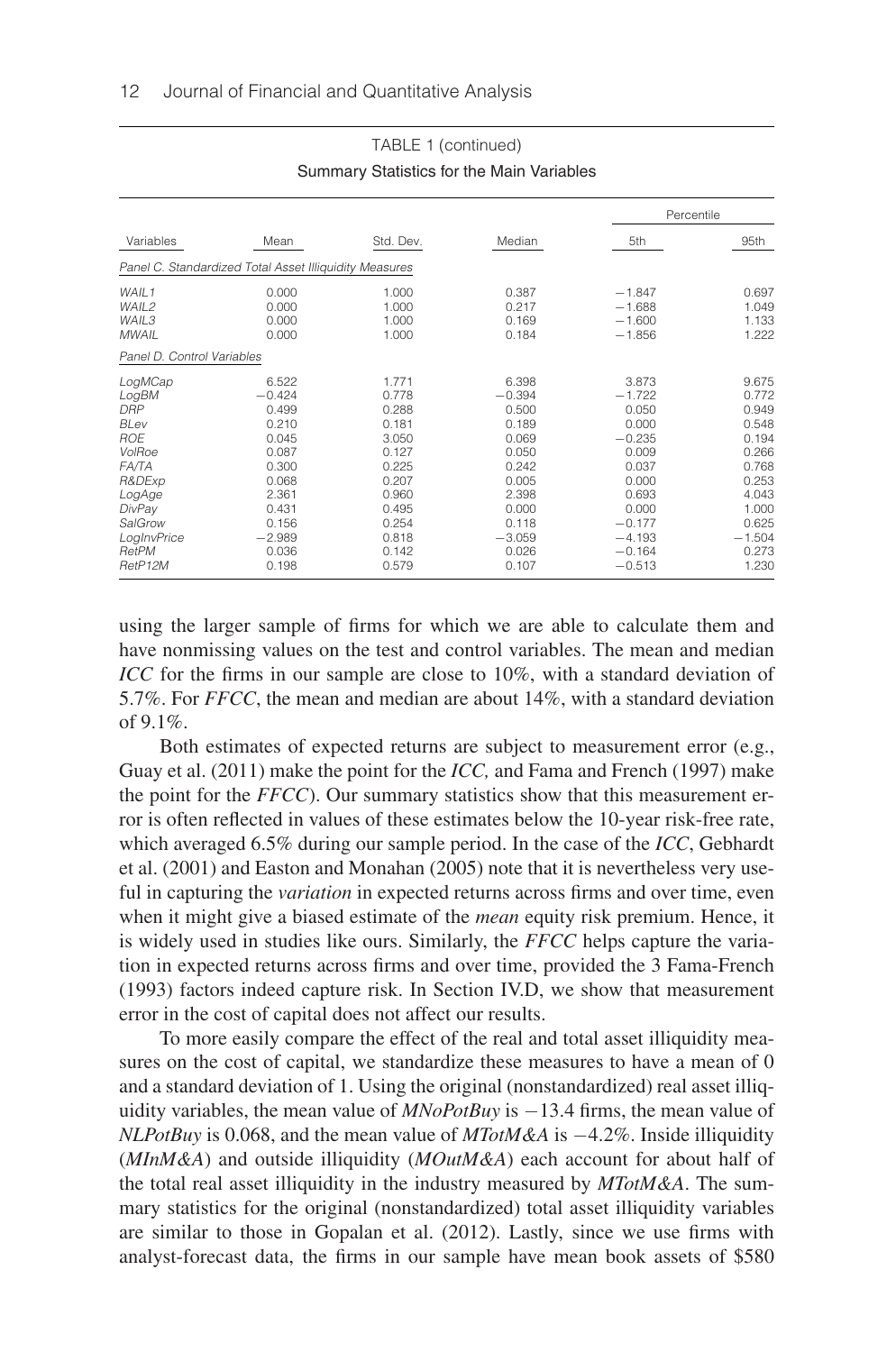million and are larger than those in the Compustat universe. Our asset illiquidity measures have low correlation with the control variables.

# IV. Main Empirical Results

Value-weighted avg.

## A. The Aggregate Real Asset Illiquidity Premium and Its Business-Cycle Variation

In Table 2 we relate a firm's cost of capital to real asset illiquidity using univariate tests. For each year, we sort firms into quintile portfolios based on the real asset illiquidity measure, where Q1 denotes the low and Q5 denotes the high real asset illiquidity quintiles. We then compute the average cost of capital for each quintile portfolio, and subsequently take the average for each quintile across years. The last two columns report the difference in the average cost of capital of the highest and lowest real asset illiquidity quintiles, and the corresponding *p*-value, respectively.

Panel A of Table 2 uses the *ICC* and shows that, for all measures of real asset illiquidity, there is a monotonically increasing pattern in the *ICC* as we move from Q1 to Q5. This relation is economically significant: Using the equalweighted portfolios, the spread in the *ICC* between Q5 and Q1 is 4.29 percentage points when real asset illiquidity is measured with *MNoPotBuy,* 5.08 percentage points when it is measured with *NLPotBuy*, and 3.96 percentage points when it is

|                                                                                                                                                                                                                                                                                                                                                                                                                                                                                                                                                                                                                                                                                                                                                                                                                    |                 |                  |                                       | Real Asset Illiquidity and the Cost of Capital: Univariate Tests |                  |                |                |
|--------------------------------------------------------------------------------------------------------------------------------------------------------------------------------------------------------------------------------------------------------------------------------------------------------------------------------------------------------------------------------------------------------------------------------------------------------------------------------------------------------------------------------------------------------------------------------------------------------------------------------------------------------------------------------------------------------------------------------------------------------------------------------------------------------------------|-----------------|------------------|---------------------------------------|------------------------------------------------------------------|------------------|----------------|----------------|
| Table 2 reports the average cost of capital (ICC or FFCC) for quintile portfolios of firms formed using the three alternative<br>measures of real asset illiquidity defined in Table 1 (MNoPotBuy, NLPotBuy, and MTotM&A). For each year we sort firms<br>into quintile portfolios based on the real asset illiquidity measure. We then compute the average cost of capital for each<br>quintile portfolio, and subsequently take the average for each quintile across years. Q1 denotes the least illiquid quintile<br>and Q5 denotes the most illiquid quintile. The last column reports the p-value corresponding to the test of the difference<br>in means between Q5 and Q1. Panel A uses the implied cost of capital (ICC) and Panel B uses the Fama-French (1993)<br>3-factor model cost of capital (FFCC). |                 |                  |                                       |                                                                  |                  |                |                |
|                                                                                                                                                                                                                                                                                                                                                                                                                                                                                                                                                                                                                                                                                                                                                                                                                    | Q1              | Q2               | Real Asset Illiquidity Quintile<br>Q3 | Q4                                                               | Q5               |                | p-Value        |
|                                                                                                                                                                                                                                                                                                                                                                                                                                                                                                                                                                                                                                                                                                                                                                                                                    |                 |                  |                                       |                                                                  |                  | $Q5 - Q1$      |                |
| Panel A. ICC for Quintile Portfolios Sorted on Measures of Real Asset Illiquidity                                                                                                                                                                                                                                                                                                                                                                                                                                                                                                                                                                                                                                                                                                                                  |                 |                  |                                       |                                                                  |                  |                |                |
| Sorted on MNoPotBuy<br>Equal-weighted avg.<br>Value-weighted avg.                                                                                                                                                                                                                                                                                                                                                                                                                                                                                                                                                                                                                                                                                                                                                  | 7.80%<br>7.13%  | 9.39%<br>8.90%   | 10.73%<br>9.78%                       | 11.76%<br>9.23%                                                  | 12.10%<br>9.86%  | 4.29%<br>2.73% | 0.000<br>0.000 |
| Sorted on NLPotBuv<br>Equal-weighted avg.<br>Value-weighted avg.                                                                                                                                                                                                                                                                                                                                                                                                                                                                                                                                                                                                                                                                                                                                                   | 7.25%<br>5.06%  | 9.90%<br>8.45%   | 11.29%<br>9.56%                       | 12.29%<br>10.43%                                                 | 12.33%<br>11.58% | 5.08%<br>6.52% | 0.000<br>0.000 |
| Sorted on MTotM&A<br>Equal-weighted avg.<br>Value-weighted avg.                                                                                                                                                                                                                                                                                                                                                                                                                                                                                                                                                                                                                                                                                                                                                    | 8.59%<br>6.92%  | 10.28%<br>9.01%  | 10.39%<br>9.01%                       | 11.25%<br>9.34%                                                  | 12.54%<br>10.73% | 3.96%<br>3.80% | 0.000<br>0.000 |
| Panel B. FFCC for Quintile Portfolios Sorted on Measures of Real Asset Illiquidity                                                                                                                                                                                                                                                                                                                                                                                                                                                                                                                                                                                                                                                                                                                                 |                 |                  |                                       |                                                                  |                  |                |                |
| Sorted on MNoPotBuy<br>Equal-weighted avg.<br>Value-weighted avg.                                                                                                                                                                                                                                                                                                                                                                                                                                                                                                                                                                                                                                                                                                                                                  | 13.85%<br>9.17% | 14.31%<br>10.48% | 14.08%<br>10.49%                      | 14.67%<br>10.95%                                                 | 14.44%<br>12.30% | 0.59%<br>3.13% | 0.072<br>0.000 |
| Sorted on NLPotBuy<br>Equal-weighted avg.<br>Value-weighted avg.                                                                                                                                                                                                                                                                                                                                                                                                                                                                                                                                                                                                                                                                                                                                                   | 13.26%<br>7.09% | 14.21%<br>10.57% | 14.16%<br>11.33%                      | 14.78%<br>11.37%                                                 | 14.77%<br>11.45% | 1.50%<br>4.36% | 0.000<br>0.000 |
| Sorted on MTotM&A<br>Equal-weighted avg.<br>Value-weighted avg.                                                                                                                                                                                                                                                                                                                                                                                                                                                                                                                                                                                                                                                                                                                                                    | 13.60%<br>8.73% | 13.93%<br>10.23% | 14.27%<br>10.36%                      | 14.74%<br>10.74%                                                 | 14.63%<br>11.56% | 1.03%<br>2.83% | 0.000<br>0.000 |

# TABLE<sub>2</sub>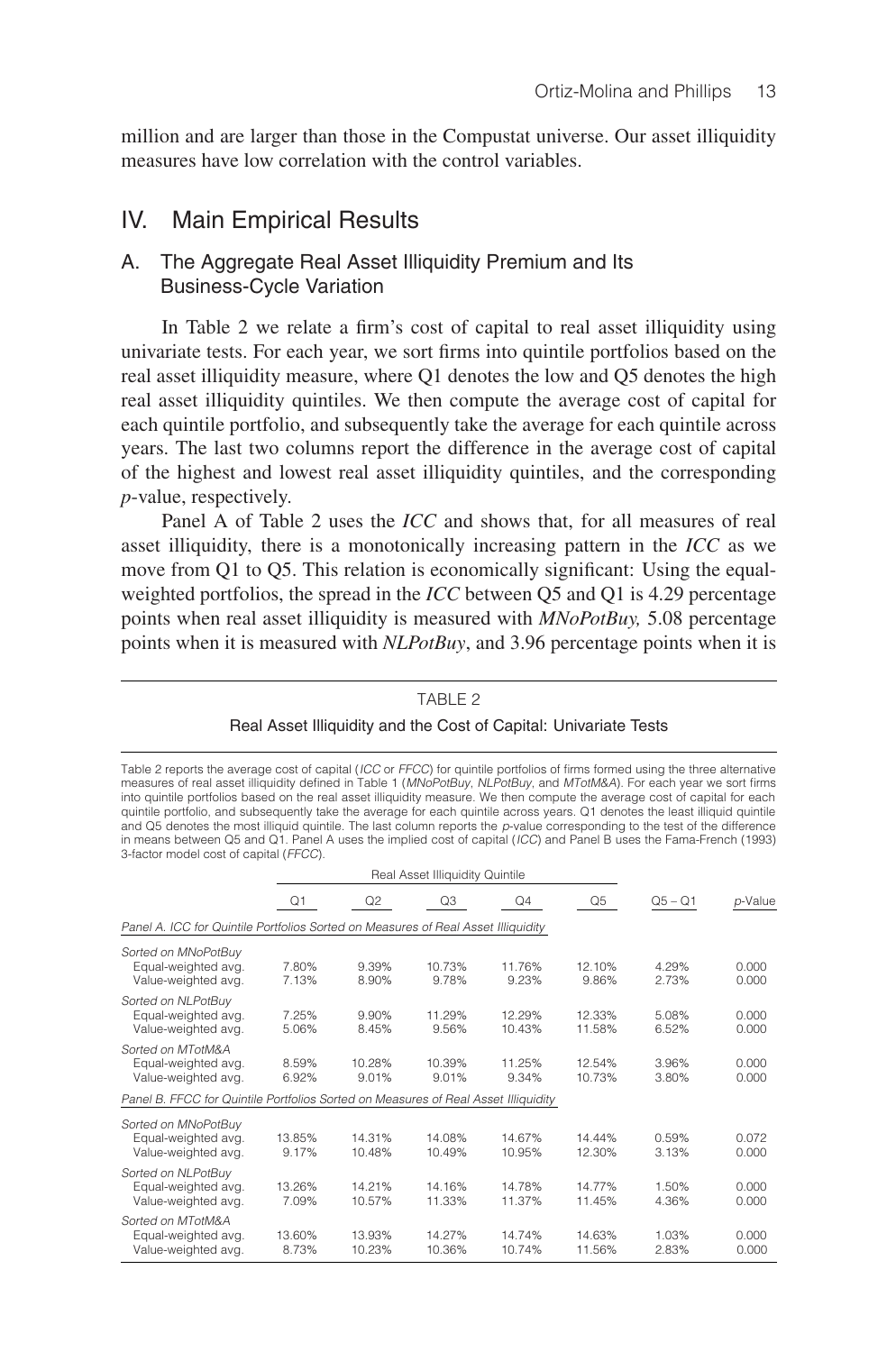measured with *MTotM&A*. All these differences are statistically significant at the 1% level. The value-weighted portfolios give similar results. Panel B uses the *FFCC,* which, as explained in Section III.C, does not rely on analysts' forecasts and is calculated for a larger sample but is more imprecise. For all measures of real asset illiquidity, the *FFCC* increases as we move from Q1 to Q5, providing further evidence of a real asset illiquidity premium.

In Table 3 we study the time-series variation in the aggregate real asset illiquidity premium, that is, in the spread between the (value-weighted) cost of capital for firms in the top and bottom illiquidity quintiles. We run univariate timeseries regressions of the aggregate real asset illiquidity premium on alternative business-cycle indicators using the 23 annual observations in our sample period. These are the year-over-year growth in the fourth quarter's gross domestic product (*GDP Growth*), the utilization rate of capacity during the fourth quarter of the year (*Capacity Utilization*), the year-to-year change in December's Consumer Price Index (*Inflation*), the average 3-month Treasury bill rate during the year (*T-Bill Rate*), the average difference between the yield on Moody's Baa

#### TABLE 3

#### Business-Cycle Variation of the Real Asset Illiquidity Premium

Table 3 reports the results of OLS time-series univariate regressions of the annual average real asset illiquidity premium on various business-cycle indicators that we obtain from the St. Louis Federal Reserve Economic Data (FRED). In Panel A we measure a firm's expected return using the implied cost of capital (ICC), and in Panel B we measure it using the Fama-French (1993) 3-factor model cost of capital (FFCC). For the tests using both ICC and FFCC, we calculate three different versions of the real asset illiquidity premium using the three alternative measures of real asset illiquidity defined in Table 1 (MNoPotBuy, NLPotBuy, and MTotM&A). In all cases the real asset illiquidity premium is the difference between the value-weighted average cost of capital (in %) for firms in the highest and lowest real asset illiquidity quintiles. The regressions with the real asset illiquidity premium based on MNoPotBuy use the 22 annual observations during the period 1985–2006, and the regressions with real asset illiquidity premiums based on NLPotBuy and MTotM&A use the 23 annual observations during the period 1984–2006. GDPGr is the year-over-year growth in the fourth quarter's GDP; CapUtil is the utilization rate of the installed capacity in the manufacturing sector for the fourth quarter of each year; Inflation is the year-over-year change in December's Consumer Price Index; T-Bill is the average 3-month Treasury bill rate during the corresponding year; DefSpr is the average spread between the yield on Moody's Baa corporate bond index and the yield of 10-year government bonds during the year; MktRet is the annual return on the market portfolio (in %). The estimates of the intercept are omitted. The absolute values of *t*-statistics (in parentheses) are based on Newey-West (1987)<br>standard errors, which account for any significant autocorrelation. The R<sup>2</sup> of each regression \*, \*\*, and \*\*\* indicate statistical significance at the 10%, 5%, and 1% levels, respectively.

| Panel A. Illiquidity Premium in the ICC | Panel B. Illiquidity Premium in the FFCC |
|-----------------------------------------|------------------------------------------|

|     |               |                           | Premium Based on                     |                                       |                                      |                                 |                                 |                                 |
|-----|---------------|---------------------------|--------------------------------------|---------------------------------------|--------------------------------------|---------------------------------|---------------------------------|---------------------------------|
|     |               |                           | <b>MNoPotBuy</b>                     | NLPotBuy                              | MTotM&A                              | <b>MNoPotBuy</b>                | <b>NLPotBuy</b>                 | MTotM&A                         |
| (1) | GDPGr         | Coef.<br>t-stat.<br>$R^2$ | $-0.877**$<br>(2.81)<br>$[15.90\%]$  | $-0.839***$<br>(6.64)<br>[25.85%]     | $-0.734***$<br>(5.45)<br>$[15.53\%]$ | $-0.845**$<br>(2.30)<br>23.15%  | $-0.455***$<br>(4.66)<br>13.41% | $-0.550***$<br>(5.53)<br>17.37% |
| (2) | CapUtil       | Coef.<br>t-stat.<br>$R^2$ | $-0.351***$<br>(5.12)<br>$[19.11\%]$ | $-0.305**$<br>(2.65)<br>$[18.22\%]$   | $-0.464***$<br>(5.44)<br>$[33.14\%]$ | $-0.483***$<br>(4.00)<br>56.93% | $-0.140**$<br>(2.58)<br>6.78%   | $-0.234***$<br>(5.64)<br>16.72% |
| (3) | Inflation     | Coef.<br>t-stat.<br>$R^2$ | $-1.066***$<br>(4.95)<br>$[20.62\%]$ | $-0.445*$<br>(1.77)<br>[4.65%]        | $-0.954***$<br>(3.99)<br>$[16.78\%]$ | $-0.474*$<br>(1.85)<br>6.40%    | $-0.884***$<br>(6.18)<br>32.40% | $-0.398$<br>(1.32)<br>5.82%     |
| (4) | T-Bill        | Coef.<br>t-stat.<br>$R^2$ | $-0.939***$<br>(6.64)<br>[46.84%]    | $-0.732***$<br>(7.40)<br>[45.96%]     | $-0.937***$<br>(8.57)<br>[59.20%]    | $-0.525***$<br>(3.56)<br>23.00% | $-0.391***$<br>(3.05)<br>23.11% | $-0.333***$<br>(4.41)<br>14.91% |
| (5) | DefSpr        | Coef.<br>t-stat.<br>$R^2$ | $1.652**$<br>(2.23)<br>$[7.59\%]$    | $1.817*$<br>(2.06)<br>$[11.81\%]$     | $2.783***$<br>(4.34)<br>$[21.77\%]$  | $3.570***$<br>(5.91)<br>55.62%  | $1.120***$<br>(4.45)<br>7.92%   | $1.544***$<br>(4.50)<br>13.34%  |
| (6) | <b>MktRet</b> | Coef.<br>t-stat.<br>$R^2$ | $-0.031*$<br>(1.96)<br>[3.27%]       | $-0.0484***$<br>(4.87)<br>$[10.43\%]$ | $-0.045***$<br>(3.92)<br>$[7.21\%]$  |                                 |                                 |                                 |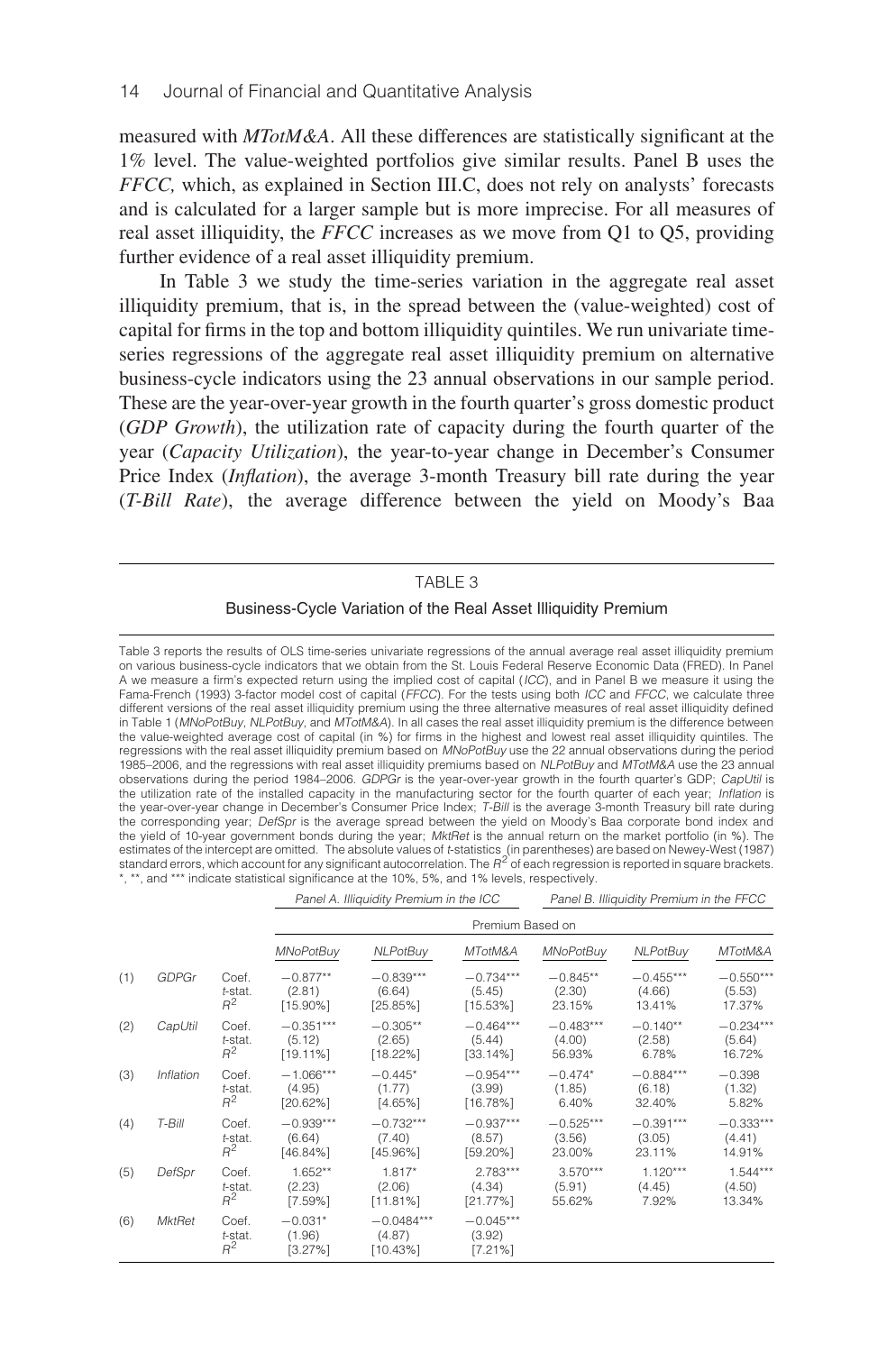corporate bonds and the yield of 10-year government bonds during the year (*Default Spread*), and the annual return on the market index (*Market Return*). The standard errors are calculated using the Newey-West (1987) procedure.

In Panel A of Table 3 we report the results using the *ICC*. The results are similar for all three measures of the aggregate real asset illiquidity premium: The premium is smaller when market conditions are stronger, that is, when the GDP growth, capacity utilization, inflation rate, T-bill rate, and market returns are higher, and when the default spread is lower. The vast majority of the coefficients on the business-cycle indicators are statistically significant in all models we consider. The  $R^2$  for each regression, reported in square brackets below the *t*-statistics, suggests that business-cycle indicators explain a significant fraction of the time-series variation in the real asset illiquidity premium.

In Panel B of Table 3 we report the results using the *FFCC*. Note that we exclude the market return specification, which appeared in Panel A, as the Fama-French (1993) cost of capital has a sensitivity to the market return through market beta already built into the cost of capital. Once again, the results are similar for all three measures of the aggregate real asset illiquidity premium. Overall, the models show that the real asset illiquidity premium in the Fama-French cost of capital is also smaller when market conditions are stronger. Thus, both *ICC* and *FFCC* give consistent results.

To summarize, supporting our first prediction, there is an aggregate real asset illiquidity premium in firms' cost of capital that is strongly countercyclical. This finding suggests that the operating inflexibility associated with illiquid real assets increases firms' cost of capital and is more costly when economic activity is low and default risk is high. However, the results may be driven by cross-sectional differences in firm or industry characteristics correlated with both real asset illiquidity and the cost of capital. Hence, we now turn to a multivariate analysis.

## B. Multivariate Evidence Relating Real Asset Illiquidity and the Cost of Capital

Our empirical tests regress firms' cost of capital (*ICC* or *FFCC*) on the measures of real asset illiquidity (*MNoPotBuy*, *NLPotBuy*, and *MTotM&A*) and controls for other potential determinants of the cost of capital defined in Section III.D, including *LogMCap*, *LogBM*, *DRP*, *BLev*, *ROE*, *VolRoe*, *FA/TA*, *R&DExp*, *LogAge*, *DivPay*, *SalGrow*, *LogInvPrice*, *RetPM*, and *RetP12M*.

Our real asset illiquidity measures are designed to capture operating inflexibility and have the advantage of not directly depending on stock prices. Including *LogInvPrice* and *LogBM* in the regression eliminates the worry that the real asset illiquidity measures may be correlated with stock prices and mechanically drive the *ICC*. As noted by Lakonishok, Shleifer, and Vishny (1994), the bookto-market equity ratio is not a "clean" variable uniquely associated with an economically interpretable characteristic of a firm.<sup>10</sup> Yet, recent asset pricing work

<sup>&</sup>lt;sup>10</sup>Berk (1995) argues that finding a relationship between average return and book-to-market equity is neither surprising nor informative in itself because, given expectations about security payoffs,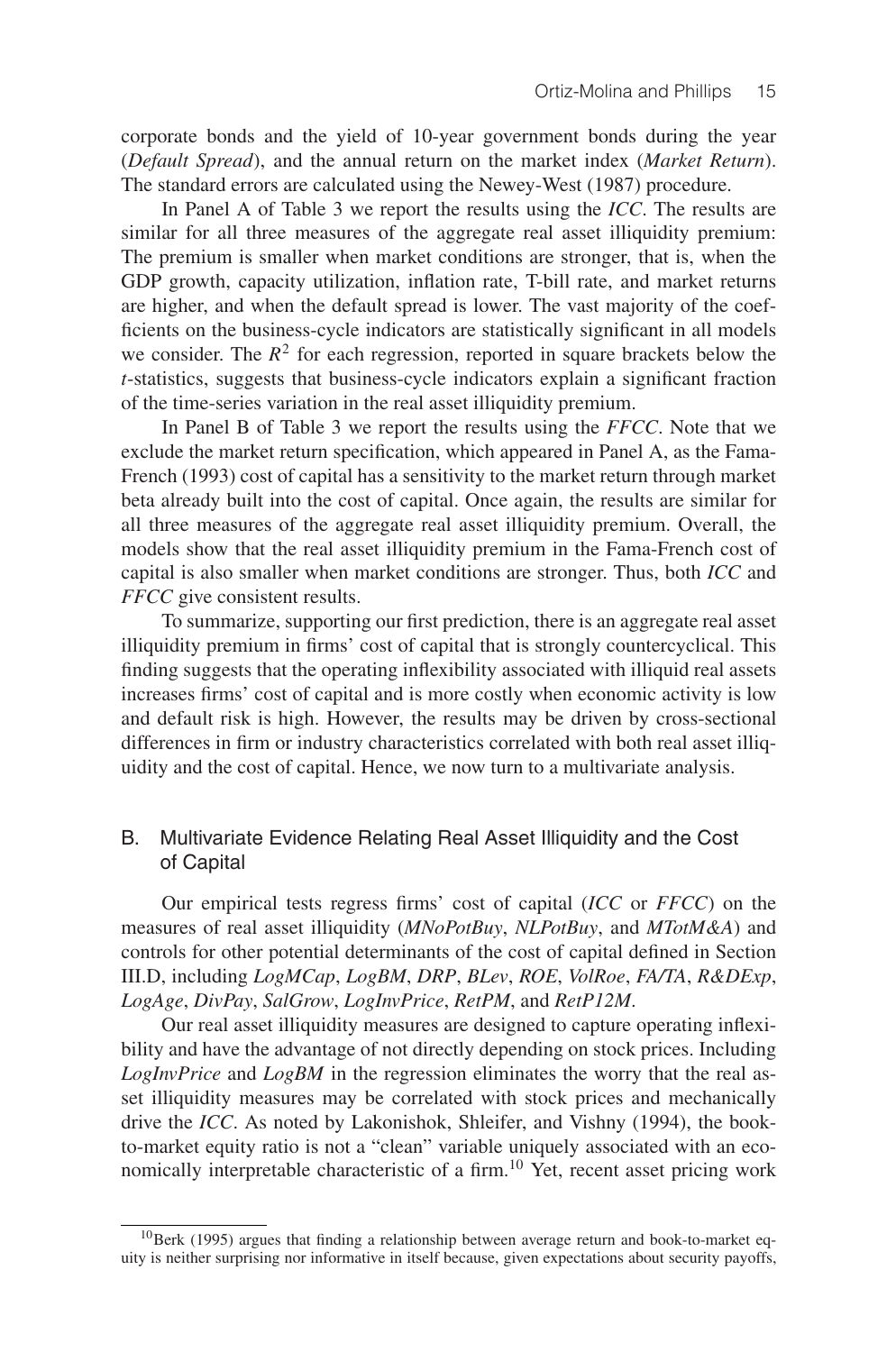that aims to explain the value anomaly in stock returns (e.g., Zhang (2005)) suggests that it might be correlated with the same source of risk as real asset illiquidity (i.e., operating inflexibility). Including *LogBM* as a control variable implies that our estimates of the effect of real asset illiquidity on the *ICC* are conservative (i.e., net of any effect on the *ICC* they might have due to a correlation with *LogBM*).

Including *BLev* and *DRP* ensures that our results are not driven by a correlation of real asset illiquidity and firms' financial conditions. It also ensures that the estimated effect of *NLPotBuy* is not driven by the impact the leverage of industry rivals could have on the firm's own leverage. *RetPM* controls for the sluggishness of adjustments in analysts' forecasts (Chava and Purnanandam (2010)), that is, it ensures that a correlation of real asset illiquidity with such sluggishness does not affect our tests based on the *ICC*. *RetP12M* controls for momentum (results are similar if we use the past 3- or 6-month returns). Moreover, *MNoPotBuy* and *NLPotBuy* assume that a firm's assets are equally transferrable to other firms in the industry, but there might be heterogeneity in the transferability of assets within the industry. Including *R&DEx*p (which is related to the degree of specificity of a firm's assets) reduces the concern that this heterogeneity could affect our results. Last, in addition to *LogBM*, we include *LogAge* and *SalGrow* to alleviate the concern that a correlation of real asset illiquidity and growth options could drive the results.

Table 4 reports the results using the *ICC*. In columns 1, 3, and 5 we report the results of Fama-MacBeth (1973) regressions with *t*-statistics adjusted for autocorrelation using the Newey-West (1987) procedure with 6 lags.<sup>11</sup> These specifications rely solely on the cross-sectional variation in real asset illiquidity to identify its effect on a firm's cost of capital, and thus mitigate the concern that a correlation of the real asset illiquidity measures with the state of the economy could drive the results. For all measures of real asset illiquidity, we find highly statistically significant evidence that firms with more illiquid real assets have a higher cost of capital. The cross-sectional effect is economically significant: A 1-standard-deviation increase in real asset illiquidity increases the *ICC* by 1.4 percentage points if we measure real asset illiquidity with either *MNoPotBuy* or *NLPotBuy*, and by 0.9 percentage points if we measure it with *MTotM&A*.

In columns 2, 4, and 6 of Table 4 we run pooled (panel) OLS regressions with 3-digit SIC industry dummy variables and year dummy variables, and we thus use the time-series variation in real asset illiquidity within industries to identify our results. This approach reduces the concern that omitted industry factors correlated with both real asset illiquidity and the cost of capital (e.g., the specificity of the industry's assets or the industry's growth options) could drive our results. Throughout the paper we report conservative standard errors clustered by 3-digit SIC industry. We continue to find a positive and statistically significant

market value must be correlated with systematic risk across securities (i.e., because both variables use the stock price in their definitions).

<sup>&</sup>lt;sup>11</sup>The results are highly similar if, instead, we run purely cross-sectional regressions based on the time-series averages of the variables for each firm over the sample period and we cluster the standard errors by 3-digit SIC industry.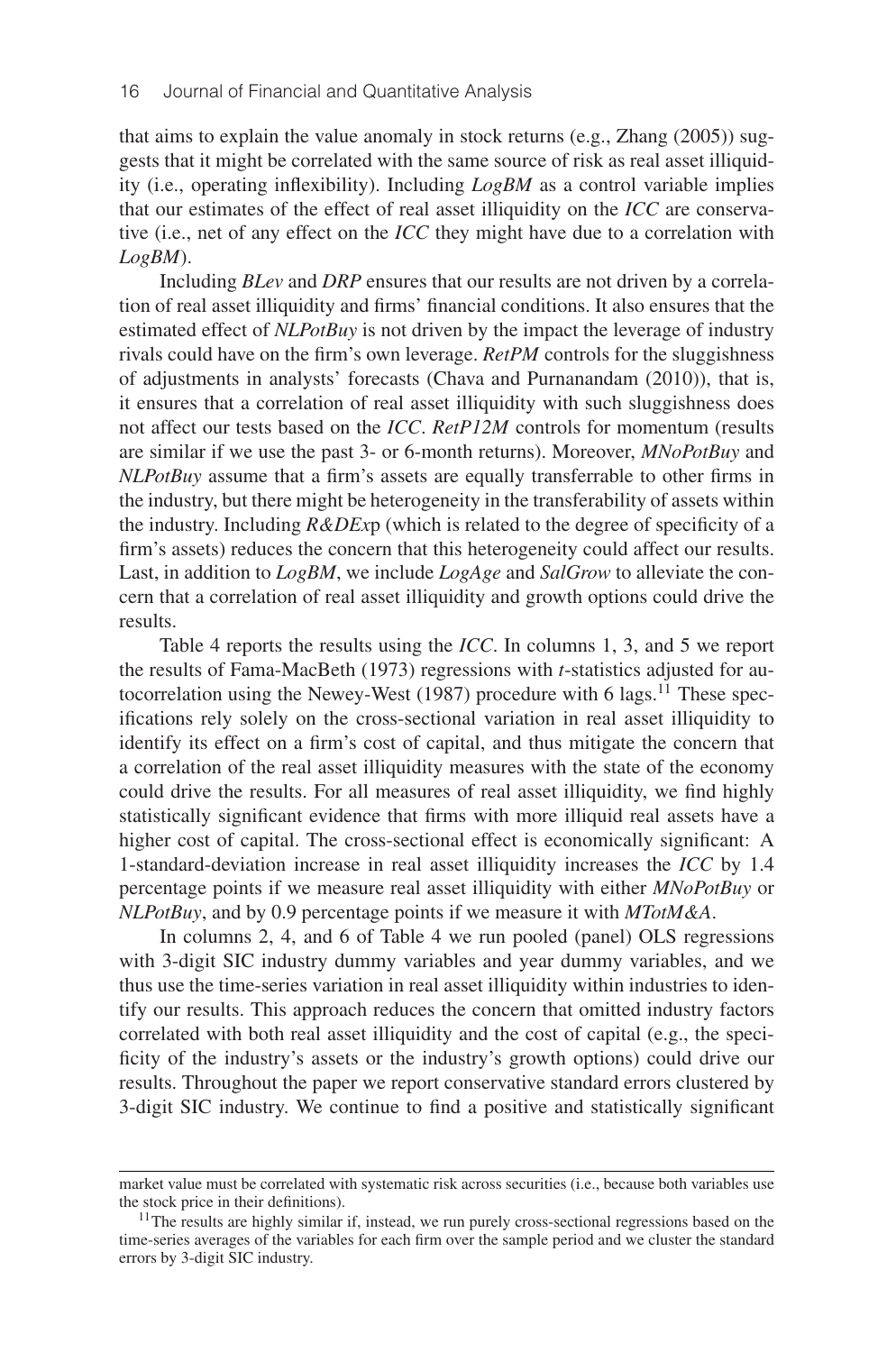effect of all real asset illiquidity measures on the *ICC*. These tests imply that a 1-standard-deviation increase in real asset illiquidity increases a firm's *ICC* by about 1.4 percentage points when it is measured by *MNoPotBuy*, by 1.1 percentage points when it is measured by *NLPotBuy*, and by 0.5 percentage points when it is measured by *MTotM&A*, respectively.

## TABLE 4

#### Real Asset Illiquidity and the Implied Cost of Capital: Multivariate Analysis

Table 4 reports the results from regressions of the implied cost of capital (ICC) on the three alternative measures of real asset illiquidity (MNoPotBuy, NLPotBuy, and MTotM&A) and the set of control variables (LogMCap, LogBM, DRP, BLev, ROE,<br>VolRoe, FA/TA, R&DExp, LogAge, DivPay, SalGrow, LogInvPrice, RetPM, and RetP12M) defined in Table 1. In colum 1, 3, and 5 we report Fama-MacBeth (1973) regressions with <sup>t</sup>-statistics adjusted for autocorrelation using the Newey-West (1987) procedure based on 6 lags. In columns 2, 4, and 6 we report pooled (panel) OLS regressions with 3-digit SIC industry fixed effects and year fixed effects, and standard errors clustered by 3-digit SIC industry. The estimates of the intercept, the year fixed effects, and the industry fixed effects are omitted. The absolute values of the <sup>t</sup>-statistics are reported in parentheses below each estimate. \*, \*\*, and \*\*\* indicate statistical significance at the 10%, 5%, and 1% levels, respectively.

| Independent Variables    | 1                    | $\overline{c}$       | 3                    | 4                    | 5                   | 6                   |
|--------------------------|----------------------|----------------------|----------------------|----------------------|---------------------|---------------------|
| <b>MNoPotBuy</b>         | $0.014***$<br>(3.51) | $0.014***$<br>(2.86) |                      |                      |                     |                     |
| <b>NLPotBuy</b>          |                      |                      | $0.014***$<br>(6.83) | $0.011***$<br>(6.35) |                     |                     |
| MTotM&A                  |                      |                      |                      |                      | $0.009**$<br>(2.40) | $0.005**$<br>(2.53) |
| $LogMCap \times 100$     | $-0.119***$          | $-0.171***$          | $-0.242***$          | $-0.170***$          | $-0.265***$         | $-0.179***$         |
|                          | (6.46)               | (3.23)               | (4.75)               | (3.62)               | (4.46)              | (3.73)              |
| LogBM                    | $0.021***$           | $0.015***$           | $0.018***$           | $0.015***$           | $0.020***$          | $0.015***$          |
|                          | (34.19)              | (13.48)              | (38.90)              | (12.80)              | (54.89)             | (13.09)             |
| <b>DRP</b>               | $0.008**$            | $0.013***$           | $0.010***$           | $0.013***$           | $0.005***$          | $0.013***$          |
|                          | (2.43)               | (5.88)               | (3.31)               | (6.56)               | (3.25)              | (6.48)              |
| BLev                     | $0.023***$           | 0.002                | 0.008                | 0.002                | $0.027***$          | 0.003               |
|                          | (11.17)              | (0.24)               | (1.67)               | (0.33)               | (13.35)             | (0.40)              |
| $ROE \times 100$         | $1.748**$            | $0.059***$           | $2.127**$            | $0.062***$           | $2.104**$           | $0.061***$          |
|                          | (2.39)               | (5.69)               | (2.48)               | (5.74)               | (2.52)              | (5.67)              |
| VolRoe                   | $-0.047***$          | $-0.020***$          | $-0.052***$          | $-0.021***$          | $-0.053***$         | $-0.022***$         |
|                          | (3.67)               | (6.80)               | (4.24)               | (6.90)               | (4.67)              | (7.12)              |
| FA/TA                    | $-0.002$             | $0.008*$             | $-0.027***$          | $0.008*$             | $-0.019***$         | $0.008*$            |
|                          | (0.28)               | (1.71)               | (10.91)              | (1.76)               | (5.48)              | (1.75)              |
| R&DExp                   | $-0.050***$          | $-0.010$             | $-0.039**$           | $-0.009$             | $-0.060***$         | $-0.010$            |
|                          | (2.81)               | (0.73)               | (2.67)               | (0.71)               | (3.00)              | (0.79)              |
| LogAge                   | $-0.003***$          | $-0.002***$          | $-0.002$             | $-0.002***$          | $-0.003***$         | $-0.002***$         |
|                          | (3.00)               | (3.22)               | (1.69)               | (3.40)               | (3.46)              | (3.05)              |
| DivPay                   | $0.005***$           | $0.004***$           | $0.005***$           | $0.004***$           | $0.007***$          | $0.004***$          |
|                          | (4.51)               | (4.57)               | (3.61)               | (4.56)               | (3.58)              | (4.60)              |
| SalGrow $\times$ 100     | $-0.050$             | 0.391                | $-0.025$             | 0.415                | $-0.059$            | 0.416               |
|                          | (0.18)               | (1.44)               | (0.06)               | (1.43)               | (0.15)              | (1.44)              |
| LogInvPrice $\times$ 100 | 0.140                | 0.167                | 0.108                | 0.122                | 0.020               | 0.107               |
|                          | (0.71)               | (1.33)               | (0.54)               | (1.03)               | (0.09)              | (0.91)              |
| RetPM                    | $-0.008$             | $-0.013***$          | $-0.005$             | $-0.012***$          | $-0.007$            | $-0.012***$         |
|                          | (0.99)               | (4.75)               | (0.58)               | (4.11)               | (0.80)              | (4.45)              |
| RetP12M                  | $0.004*$             | $0.003***$           | 0.003                | $0.003***$           | 0.003               | $0.003***$          |
|                          | (1.99)               | (3.79)               | (1.70)               | (3.86)               | (1.64)              | (3.80)              |
| Constant                 | $0.124***$           | $0.144***$           | $0.139***$           | $0.167***$           | $0.139***$          | $0.166***$          |
|                          | (7.69)               | (30.59)              | (10.10)              | (40.02)              | (10.26)             | (37.52)             |
| No. of obs.<br>$R^2$     | 32,767               | 32,767<br>0.56       | 33,494               | 33,494<br>0.56       | 33,494              | 33,494<br>0.56      |
| Year dummies             | No                   | Yes                  | No.                  | Yes                  | <b>No</b>           | Yes                 |
| SIC3 dummies             | No                   | Yes                  | No                   | Yes                  | <b>No</b>           | Yes                 |
| Estimation               | Fama-MacBeth         | Panel                | Fama-MacBeth         | Panel                | Fama-MacBeth        | Panel               |
| Newey-West 6 lags        | Yes                  | No                   | Yes                  | No                   | Yes                 | No.                 |
| Clustering by SIC3       | No                   | Yes                  | No                   | Yes                  | <b>No</b>           | Yes                 |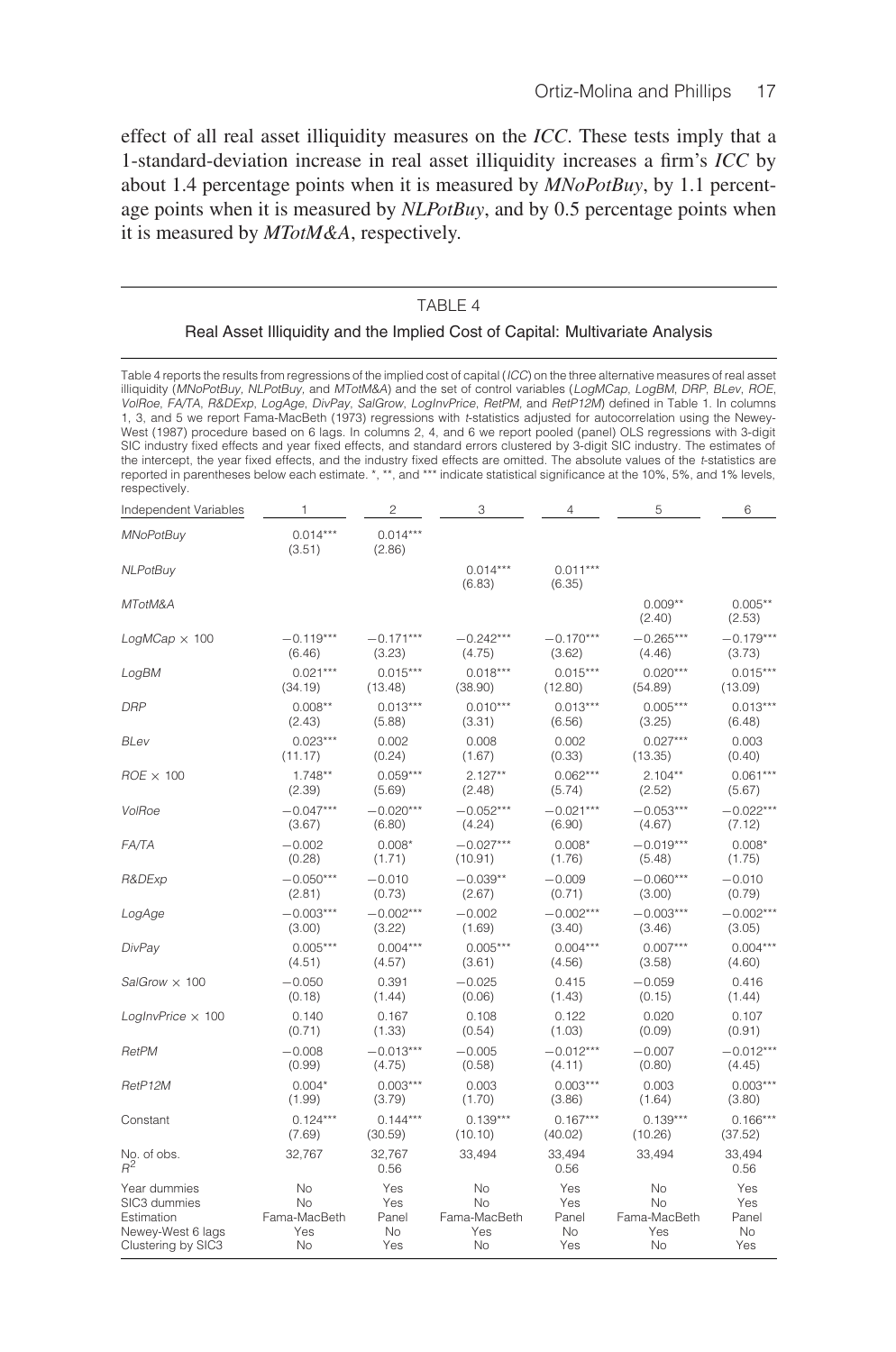## 18 Journal of Financial and Quantitative Analysis

Table 5 reports the results of regressions using the *FFCC*, but the coefficients of the control variables are omitted. In columns 1, 3, and 5 we run Fama-MacBeth (1973) regressions and calculate our standard errors using the Newey-West (1987) procedure with 6 lags. In columns 2, 4, and 6 we run purely cross-sectional regressions based on the time-series averages of the variables for each firm over the sample period, and we cluster the standard errors by 3-digit SIC industry. For both estimation approaches and for all measures of real asset illiquidity, firms with more illiquid real assets have a higher *FFCC*. These effects are statistically significant but smaller in magnitude than those reported in Table 4.12 Depending on the specification, a 1-standard-deviation increase in real asset illiquidity increases the *FFCC* by 0.4 to 0.8 percentage points.

#### TABLE 5

Real Asset Illiquidity and the Fama-French Cost of Capital: Multivariate Analysis

Table 5 reports the results from regressions of the Fama-French (1993) 3-factor model cost of capital (FFCC) on the three alternative measures of real asset illiquidity defined in Table 1 (MNoPotBuy, NLPotBuy, and MTotM&A) and a set of control<br>variables. In columns 1, 3, and 5 we report Fama-MacBeth (1973) regressions with *t*-statistics adju using the Newey-West (1987) procedure based on 6 lags. In columns 2, 4, and 6 we report an OLS purely cross-sectional regression using the time-series averages of the variables over the sample period for each firm, with standard errors clustered by 3-digit SIC industry. We also include but do not report the coefficients of the following control variables defined in Table 1: LogMCap, LogBM, DRP, BLev, ROE, VolRoe, FA/TA, R&DExp, LogAge, DivPay, SalGrow, LogInvPrice, RetPM, and RetP12M. The estimates of the intercept, the year fixed effects, and the industry fixed effects are omitted. The absolute values of the <sup>t</sup>-statistics are reported in parentheses below each estimate. \*, \*\*, and \*\*\* indicate statistical significance at the 10%, 5%, and 1% levels, respectively.

| Independent<br>Variables                                                                                 |                     | 2                       | 3                    | 4                                                                                                                  | 5                              | 6                    |
|----------------------------------------------------------------------------------------------------------|---------------------|-------------------------|----------------------|--------------------------------------------------------------------------------------------------------------------|--------------------------------|----------------------|
| <b>MNoPotBuv</b>                                                                                         | $0.005**$<br>(2.50) | $0.004**$<br>(2.37)     |                      |                                                                                                                    |                                |                      |
| <b>NLPotBuy</b>                                                                                          |                     |                         | $0.004***$<br>(6.03) | $0.006***$<br>(2.73)                                                                                               |                                |                      |
| MTotM&A                                                                                                  |                     |                         |                      |                                                                                                                    | $0.003*$<br>(1.78)             | $0.008***$<br>(3.63) |
| No. of obs.<br>$R^2$                                                                                     | 73.660              | 9.925<br>0.03           | 76.331               | 10.176<br>0.03                                                                                                     | 76.331                         | 10,176<br>0.03       |
| <b>Empirical Model</b><br>All control variables<br>Estimation<br>Newey-West 6 lags<br>Clustering by SIC3 | Yes<br>Yes<br>No    | Yes<br><b>No</b><br>Yes | Yes<br>Yes<br>No     | <b>Yes</b><br>Fama-MacBeth Cross-sectional Fama-MacBeth Cross-sectional Fama-MacBeth Cross-sectional<br>No.<br>Yes | <b>Yes</b><br>Yes<br><b>No</b> | Yes<br>No<br>Yes     |

In sum, we find a positive association between firms' cost of capital and the illiquidity of their real assets. This result holds for tests using the *ICC* and the noisier *FFCC*, and for three different measures of real asset illiquidity. This evidence supports our central hypothesis that real asset illiquidity is associated with more operating inflexibility. Given the evidence in this section and the previous one, in the interest of conciseness, in the remainder of the paper we focus on the *ICC* as the main measure of a firm's expected return and do not report further results for the *FFCC*.

<sup>&</sup>lt;sup>12</sup>We use cross-sectional estimation, since by construction the *FFCC* has little time-series variation (factor loadings are based on 5-year rolling window regressions, and average factor returns are constant and common to all stocks).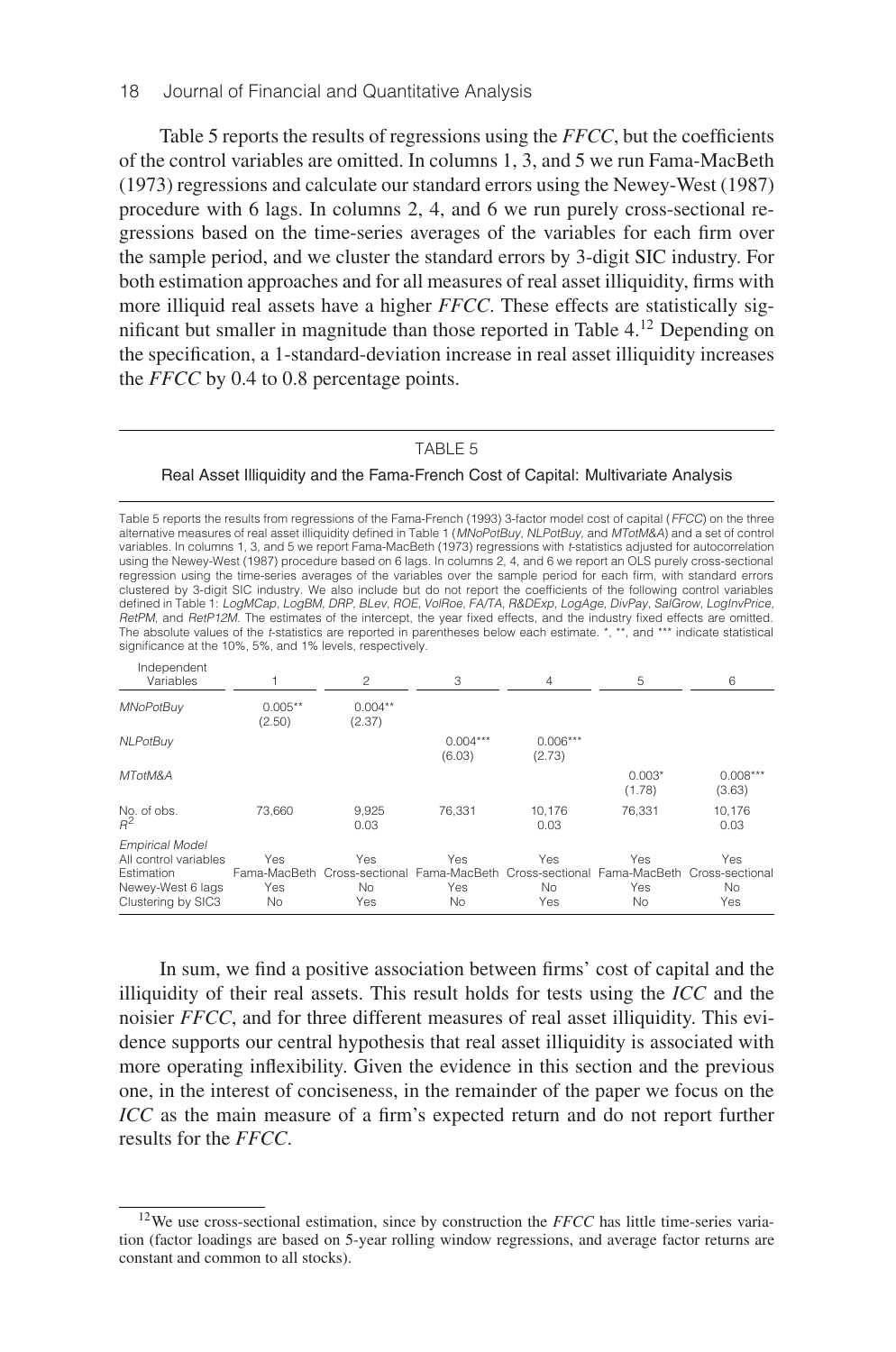## C. The Effect of Balance-Sheet Measures of Total Asset Illiquidity

Although our main focus is on the illiquidity of a firm's physical assets, in this section we further explore how the illiquidity of all assets in a firm's balance sheet affects the cost of capital. First, the illiquidity of other assets, such as cash holdings and other current assets, might also affect a firm's flexibility to operate and thus impact the cost of capital. For example, in their study of LA Gear's collapse, DeAngelo, DeAngelo, and Wruck (2002) argue that the firm's ability to liquidate working capital helped management maneuver in financial distress. Second, the balance-sheet measures of total asset illiquidity are computed at the firm level. Hence, they reflect each individual firm's illiquidity, although they do not capture the industry equilibrium aspect of asset illiquidity of Shleifer and Vishny (1992).

Table 6 reports the results of Fama-MacBeth (1973) regressions of the *ICC* on *WAIL1*, *WAIL2*, *WAIL3*, and *MWAIL*, all of which are standardized to have a mean of 0 and a standard deviation of 1, and all control variables defined in Table 1. The *t*-statistics are adjusted for autocorrelation using the Newey-West (1987) procedure based on 6 lags. We find that the first three measures all have a positive and statistically significant impact on the cost of capital, but the fourth has no effect. *WAIL1* has the largest impact: A 1-standard-deviation increase in its value increases the *ICC* by 0.7 percentage points. For *WAIL2* and *WAIL3*, a 1-standard-deviation increase in their values is associated with a 0.2 and 0.3 percentage point increase in the *ICC*, respectively. In sum, we find that *total* asset illiquidity also increases the cost of capital and, in particular, that the effect of *WAIL1* (the negative of holdings of cash and equivalents scaled by lagged assets) is the most economically significant. This evidence complements our earlier

## TABLE 6

## Total Asset Illiquidity and the Implied Cost of Capital

Table 6 reports the results from regressions of the implied cost of capital (ICC) on the four alternative balance-sheet measures of total asset illiquidity from Gopalan et al. (2012) (WAIL1, WAIL2, WAIL3, and MWAIL) and the set of control variables (LogMCap, LogBM, DRP, BLev, ROE, VolRoe, FA/TA, R&DExp, LogAge, DivPay, SalGrow, LogInvPrice, RetPM,<br>and RetP12M) defined in Table 1. The asset illiquidity measures are the original Gopalan et al. measures multip −1 and standardized to have a mean of 0 and a standard deviation of 1. We report Fama-MacBeth (1973) regressions with t-statistics adjusted for autocorrelation using the Newey-West (1987) procedure based on 6 lags. The estimates of the<br>intercept and the control variables are omitted. The absolute values of the *t*-statistics are repo each estimate. \*, \*\*, and \*\*\* indicate statistical significance at the 10%, 5%, and 1% levels, respectively.

| Independent Variables                                                              |                            | 2                          | 3                          | 4                          |
|------------------------------------------------------------------------------------|----------------------------|----------------------------|----------------------------|----------------------------|
| WAIL1                                                                              | $0.007***$<br>(12.31)      |                            |                            |                            |
| WAIL <sub>2</sub>                                                                  |                            | $0.002***$<br>(5.92)       |                            |                            |
| WAIL3                                                                              |                            |                            | $0.003***$<br>(3.88)       |                            |
| <b>MWAIL</b>                                                                       |                            |                            |                            | 0.000<br>(0.06)            |
| No. of obs.<br>$R^2$                                                               | 33,333<br>0.05             | 32.442<br>0.05             | 24,502<br>0.04             | 24,431<br>0.24             |
| <b>Empirical Model</b><br>All control variables<br>Estimation<br>Newey-West 6 lags | Yes<br>Fama-MacBeth<br>Yes | Yes<br>Fama-MacBeth<br>Yes | Yes<br>Fama-MacBeth<br>Yes | Yes<br>Fama-MacBeth<br>Yes |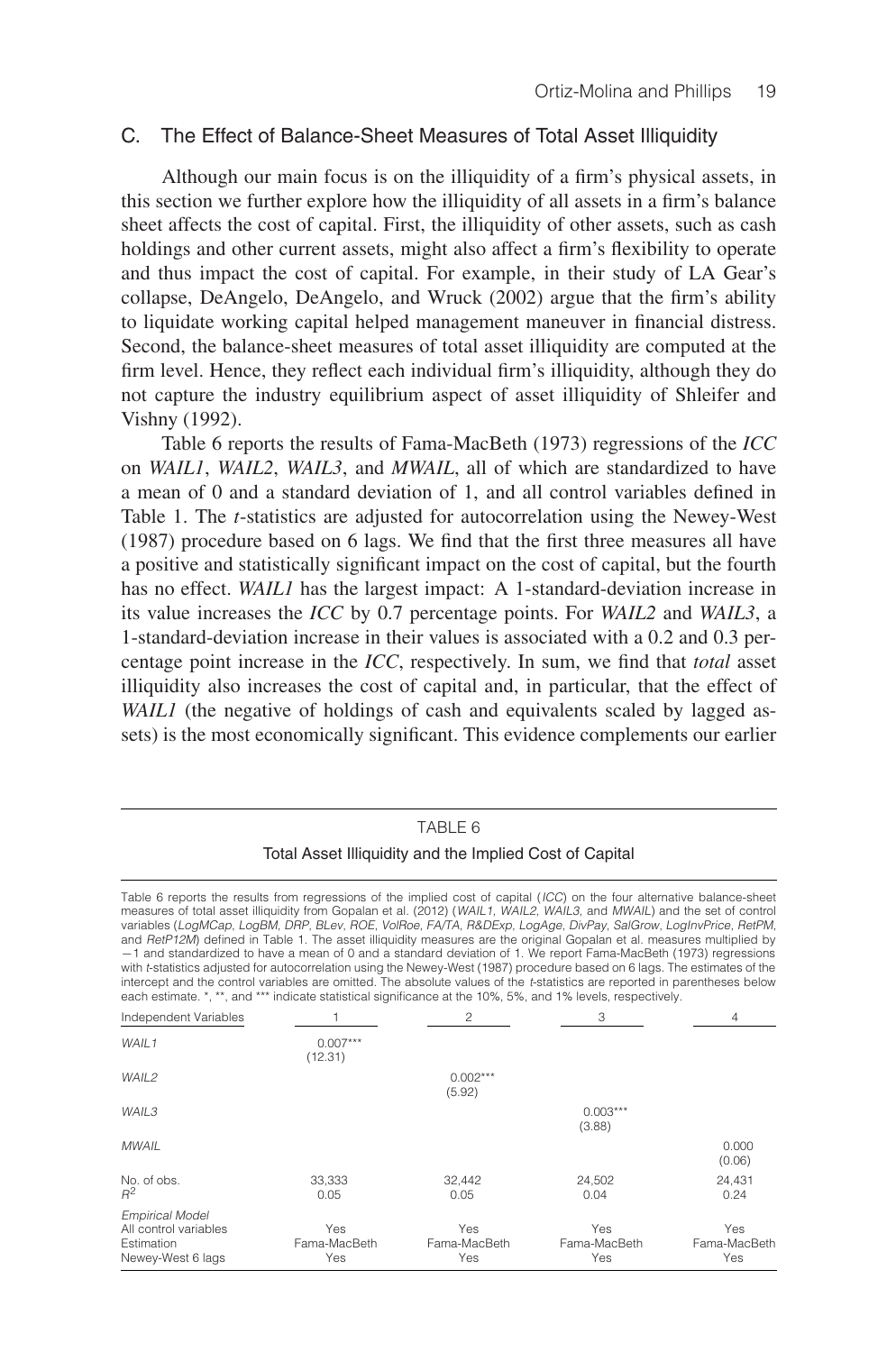results and reinforces the view that asset illiquidity is an important determinant of flexibility and thus of firms' cost of capital.

## D. Measurement Error in the Expected Return Measures

The dependent variable in our regressions (the cost of capital estimates) might be measured with error and can be viewed as the firm's true (unobserved) cost of capital plus measurement error. If the measurement error is purely random (i.e., uncorrelated with the independent variables) as it is assumed in the classical measurement-error framework, then it should not affect the consistency of the parameter estimates. However, measurement error in the cost of capital might affect our inferences if it is not random. One potential source of measurement error in the *ICC* is that its calculation uses analyst earnings forecasts, since: i) revisions in analyst forecasts are sluggish, and ii) the forecasts are often biased. Below, we address the concern that these issues associated with the use of analyst earnings forecasts might affect our results.

We first address the issue of sluggish analyst forecast revisions. As noted by Guay et al. (2011), analyst earnings forecasts are an imperfect proxy for the market's expectation of future earnings. The reason is that analysts often fail to update their earnings forecasts in a timely fashion relative to the information contained in recent stock price changes. This induces a measurement error in the *ICC* estimates that is correlated with past stock price performance. In our regressions we address this issue, controlling for the stock returns over the past month and over the past 12 months (controlling for the past 3- or 6-month returns gives similar results).

In Panel A of Table 7 we repeat our main tests using *ICC* estimates that correct for the measurement error due to sluggish analyst forecast revisions using a method proposed by Guay et al. (2011). The idea behind their method is that analyst forecasts may only reflect information that was impounded in prices *earlier than the current price.* Hence, in essence, the method allows analysts extra time to impound the information in recent price movements into their forecasts. As suggested by those authors, we recalculate the *ICC* using the stock price measured 5 months earlier than in the previous calculation but using the same analyst forecasts. For both the Fama-MacBeth (1973) regressions and the pooled (panel) OLS regressions with 3-digit SIC industry dummy variables and year dummy variables, the results are similar to those in Table 4.

We also do tests that account for potential biases in analyst forecasts noted by Easton and Monahan (2005). The worry is that the calculation of *ICC* assumes that the consensus forecast is an unbiased estimate of investors' expectations, but analysts make biased forecasts. This should not affect our regressions of the *ICC* on real asset illiquidity if the forecasts are equally biased for all stocks, but it may affect our results if the bias is related to real asset illiquidity. For example, if the forecasts are biased in favor of firms with more illiquid real assets, then for these firms the *ICC* will be biased upward and the effect of real asset illiquidity on the *ICC* would be overstated.

Further investigation shows that biases in analysts' earnings forecasts do not drive our results. The correlations of the analyst forecast bias with the real asset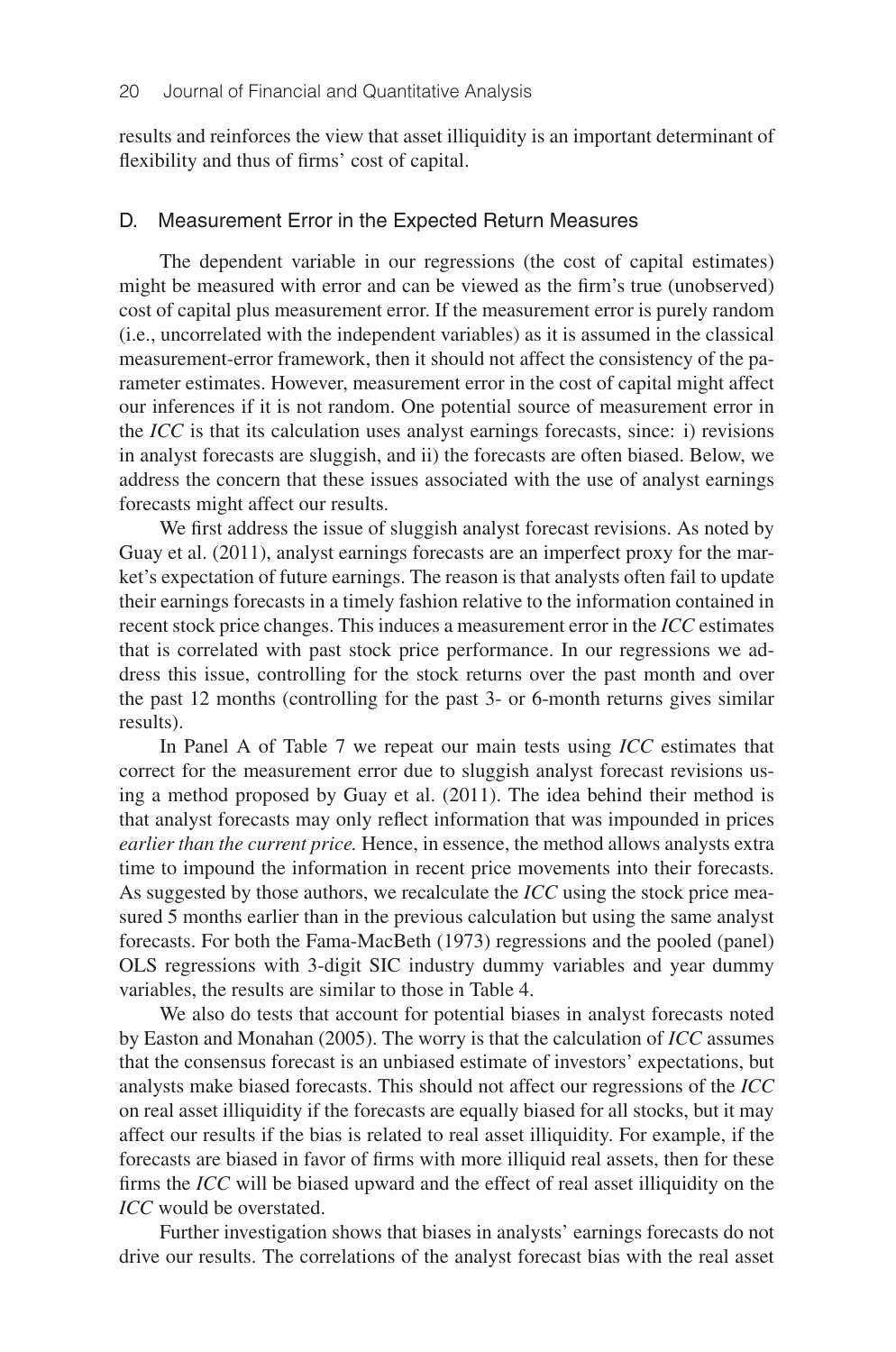## TABLE 7

#### Real Asset Illiquidity and the Implied Cost of Capital: Sluggish Revisions of Analyst Earnings Forecasts and Analyst Forecast Biases

Table 7 reports the results from regressions of the implied cost of capital (ICC) on the three alternative measures of real asset illiquidity (MNoPotBuy, NLPotBuy, and MTotM&A) and a set of control variables. In Panel A, the dependent variable is the ICC corrected for sluggish analyst forecast revisions using the method of Guay et al. (2011), which allows analysts extra time to impound the information in recent price movements into their forecasts. Specifically, the correction is implemented by recalculating the ICC using the stock price measured 5 months earlier than in the original calculation but using the same analyst forecasts. In Panel B, the dependent variable is our original ICC estimate, but the sample excludes firms whose sample-average analyst earnings forecast bias is in the top 30% of the distribution. In columns 1, 3, and 5 we report Fama-MacBeth (1973) regressions with <sup>t</sup>-statistics adjusted for autocorrelation using the Newey-West (1987) procedure based on 6 lags. In columns 2, 4, and 6 we report pooled (panel) OLS regressions with 3-digit SIC industry fixed effects and year fixed effects, and standard errors clustered by 3-digit SIC industry. We also include but do not report the coefficients of<br>the following control variables defined in Table 1: *LogMCap, LogBM, DRP, BLev, ROE, VolRoe, FA/TA* DivPay, SalGrow, LogInvPrice, RetPM, and RetP12M. The estimates of the intercept, the year fixed effects, and the industry fixed effects are also omitted. The absolute values of the <sup>t</sup>-statistics are reported in parentheses below each estimate. \*, \*\*, and \*\*\* indicate statistical significance at the 10%, 5%, and 1% levels, respectively.

| Independent Variables                                                                                          |                           | 2                    | 3                    | 4                    | 5                   | 6                    |
|----------------------------------------------------------------------------------------------------------------|---------------------------|----------------------|----------------------|----------------------|---------------------|----------------------|
| Panel A. ICC Corrected for Sluggish Revisions of Analyst Earnings Forecasts as Suggested by Guay et al. (2011) |                           |                      |                      |                      |                     |                      |
| <b>MNoPotBuy</b>                                                                                               | $0.013***$<br>(3.71)      | $0.013***$<br>(3.32) |                      |                      |                     |                      |
| <b>NLPotBuy</b>                                                                                                |                           |                      | $0.014***$<br>(9.45) | $0.009***$<br>(5.45) |                     |                      |
| MTotM&A                                                                                                        |                           |                      |                      |                      | $0.006**$<br>(2.12) | $0.004***$<br>(2.91) |
| No. of obs.<br>$R^2$                                                                                           | 31,642                    | 31,642<br>0.57       | 32,338               | 32,338<br>0.57       | 32,338              | 32,338<br>0.57       |
| Panel B. Excluding Firms with Analysts' Forecast Errors in the Top 30% of Distribution                         |                           |                      |                      |                      |                     |                      |
| <b>MNoPotBuy</b>                                                                                               | $0.015***$<br>(4.56)      | $0.015***$<br>(3.00) |                      |                      |                     |                      |
| <b>NLPotBuy</b>                                                                                                |                           |                      | $0.014***$<br>(5.31) | $0.010***$<br>(5.83) |                     |                      |
| MTotM&A                                                                                                        |                           |                      |                      |                      | $0.008**$<br>(2.13) | $0.004**$<br>(2.13)  |
| No. of obs.<br>$R^2$                                                                                           | 22,072                    | 22,072<br>0.61       | 22,559               | 22,559<br>0.61       | 22,559              | 22,559<br>0.61       |
| Empirical Model (both panels)                                                                                  |                           |                      |                      |                      |                     |                      |
| All control variables                                                                                          | Yes                       | Yes                  | Yes                  | Yes                  | Yes                 | Yes                  |
| Year dummies                                                                                                   | <b>No</b>                 | Yes                  | No                   | Yes                  | <b>No</b>           | Yes                  |
| SIC <sub>3</sub> dummies<br>Estimation                                                                         | <b>No</b><br>Fama-MacBeth | Yes<br>Panel         | No<br>Fama-MacBeth   | Yes<br>Panel         | No<br>Fama-MacBeth  | Yes<br>Panel         |
| Newey-West 6 lags                                                                                              | Yes                       | <b>No</b>            | Yes                  | <b>No</b>            | Yes                 | <b>No</b>            |
| Clustering by SIC3                                                                                             | No                        | Yes                  | No                   | Yes                  | No                  | Yes                  |

illiquidity measures in our sample are low, suggesting that such biases are unlikely to affect our results. In Panel B of Table 7, we repeat our regressions of the *ICC* on real asset illiquidity variables after dropping from the sample those firms with forecast biases in the top 30% of the distribution. Once again, for both the Fama-MacBeth (1973) regressions and the pooled (panel) OLS regressions with 3-digit SIC industry dummy variables and year dummy variables, the results remain similar to those reported in Table 4.

Last, as noted in Section III.E, the *ICC* and *FFCC* often result in estimates of expected returns below the risk-free rate. The worry is that such estimates might be of lesser quality than those that are above the risk-free rate, and they might affect our results. To address this issue, we repeat our main tests after dropping all observations for which our cost of capital estimates are below the risk-free rate. We caution that discarding an important fraction of the observations on the left tail of the distribution of the dependent variables causes a significant reduction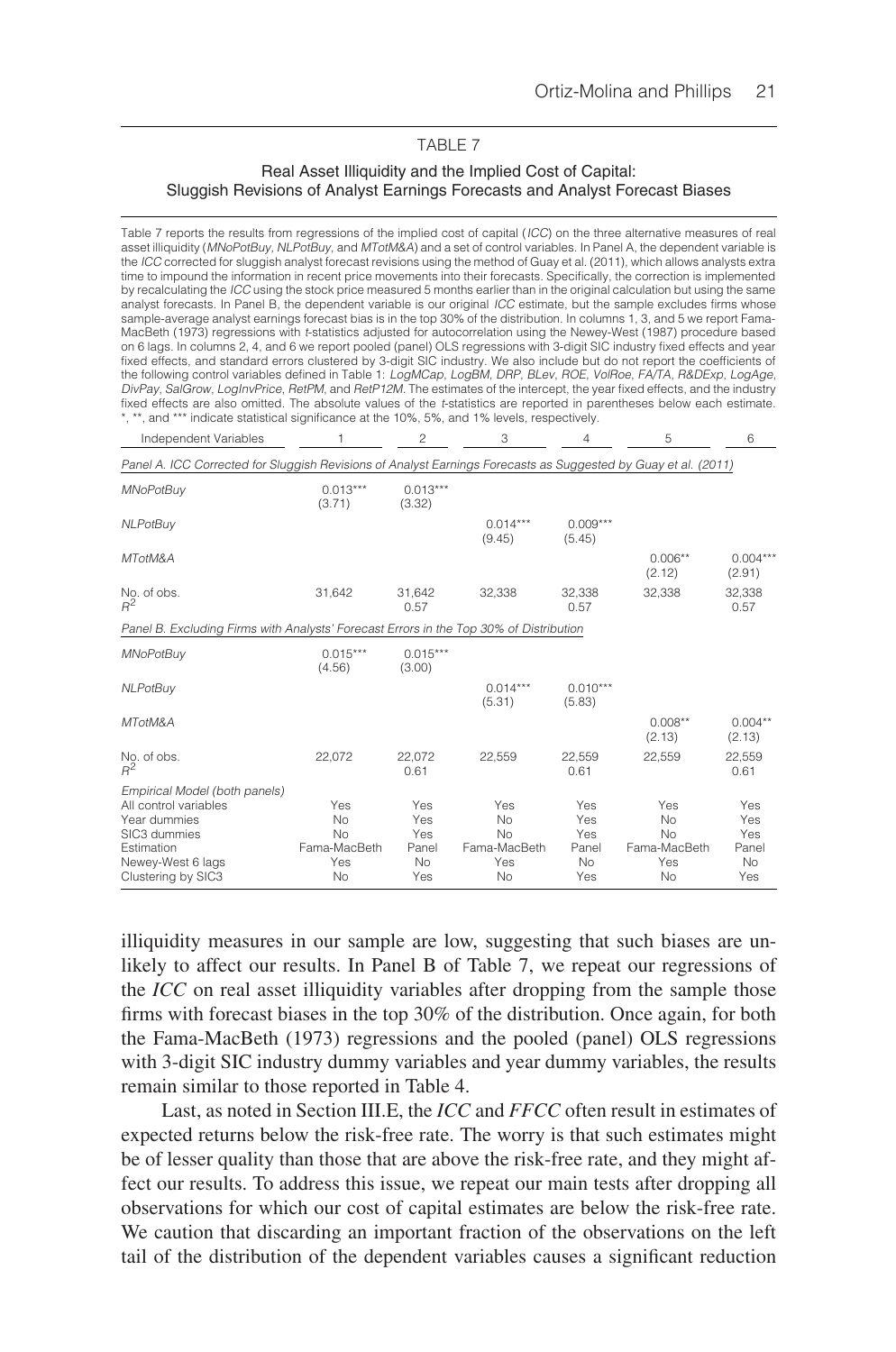in their variation, which diminishes the statistical power of our tests. Nevertheless, we continue to find a positive and statistically significant relation between real asset illiquidity and both the *ICC* and the *FFCC*, albeit of a smaller economic significance (see Table A1 and Table A2 of the Online Appendix (www.jfqa.org)).

## E. The Distinction Between Inside and Outside Illiquidity

To test our third prediction, in Table 8 we regress the *ICC* on inside-industry real asset illiquidity (*MInM&A*) and outside-industry real asset illiquidity (*MOutM&A*), which are defined in Section III.B. In columns 1 and 3 we report the results of Fama-MacBeth (1973) regressions with *t*-statistics adjusted for autocorrelation using the Newey-West (1987) procedure with 6 lags. In columns 2 and 4 we report the results of pooled (panel) OLS regressions with 3-digit SIC industry and year fixed effects, and standard errors clustered at the 3-digit SIC industry level.

## TABLE 8

## Inside versus Outside Real Asset Illiquidity and the Implied Cost of Capital

Table 8 reports the results from regressions of the implied cost of capital (ICC) on two measures of real asset illiquidity defined in Table 1 (MInM&Q and MOutM&A) and a set of control variables. In columns 1 and 3 we report Fama-MacBeth (1973) regressions with <sup>t</sup>-statistics adjusted for autocorrelation using the Newey-West (1987) procedure based on 6 lags. In columns 2 and 4 we report pooled (panel) OLS regressions with 3-digit SIC industry fixed effects and year fixed effects, and standard errors clustered by 3-digit SIC industry. We also include but do not report the coefficients of the following control<br>variables defined in Table 1: *LogMCap, LogBM, DRP, BLev, ROE, VolRoe, FA/TA, R&DExp, LogAge, D* LogInvPrice, RetPM, and RetP12M. The estimates of the intercept, the year fixed effects, and the industry fixed effects are also omitted. The absolute values of the t-statistics are reported in parentheses below each estimate. \*, \*\*, and \*\*\* indicate statistical significance at the 10%, 5%, and 1% levels, respectively.

| Independent Variables    |                    | $\overline{c}$       | 3                    | $\overline{4}$  |
|--------------------------|--------------------|----------------------|----------------------|-----------------|
| MInM&A                   | $0.008*$<br>(2.03) | $0.005***$<br>(2.62) |                      |                 |
| <b>MOutM&amp;A</b>       |                    |                      | $0.003***$<br>(3.71) | 0.002<br>(1.50) |
| No. of obs.<br>$R^2$     | 33.494             | 33.494<br>0.56       | 33,494               | 33.494<br>0.56  |
| <b>Empirical Model</b>   |                    |                      |                      |                 |
| All control variables    | Yes                | Yes                  | Yes                  | Yes             |
| Year dummies             | <b>No</b>          | Yes                  | No.                  | Yes             |
| SIC <sub>3</sub> dummies | No                 | Yes                  | <b>No</b>            | Yes             |
| Estimation               | Fama-MacBeth       | Panel                | Fama-MacBeth         | Panel           |
| Newey-West 6 lags        | Yes                | <b>No</b>            | Yes                  | <b>No</b>       |
| Clustering by SIC3       | No                 | Yes                  | <b>No</b>            | Yes             |

There is a positive and statistically significant effect of both *MInM&A* and *MOutM&A* on the *ICC* in the cross-sectional tests. Similarly, both *MInM&A* and *MOutM&A* increase the *ICC* in the tests that rely on the time-series variation in asset illiquidity, but the effect of *MOutM&A* is not statistically significant. The new result is that inside illiquidity has a much larger effect on the cost of capital than outside illiquidity. The cross-sectional results in columns 1 and 3 imply that a 1-standard-deviation increase in *MInM&A* increases the *ICC* by 0.8 percentage points, but a similar increase in *MOutM&A* only increases it by 0.3 percentage points. This difference is statistically significant. For the time-series results in columns 2 and 4, such an increase in *MInM&A* reduces the cost of capital by 0.5 percentage points, but the same increase in *MOutM&A* reduces it by only 0.2 percentage points. This difference is statistically significant.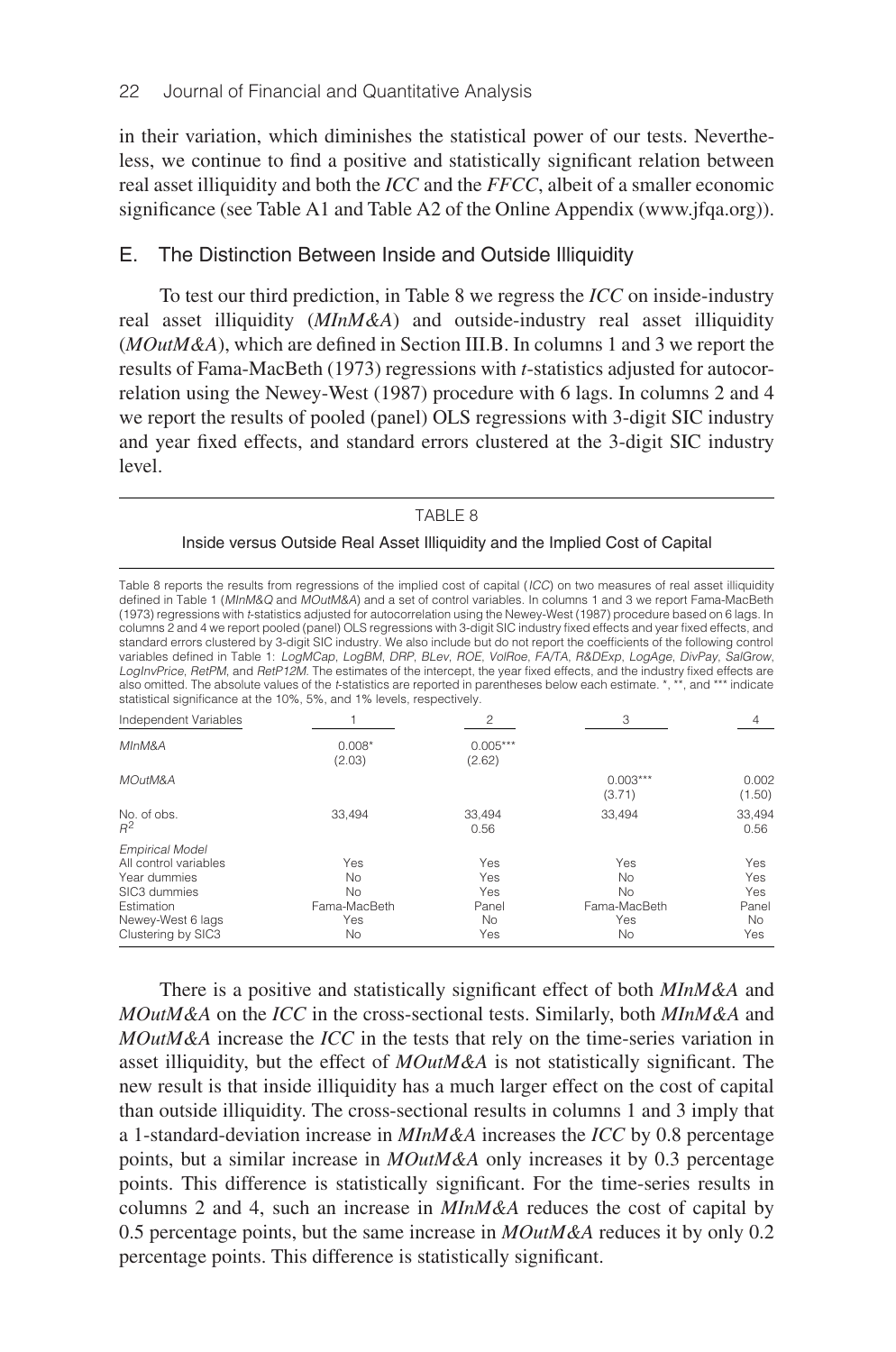In sum, real asset illiquidity due to weak acquisition activity by industry insiders has a larger positive impact on the cost of capital than real asset illiquidity due to weak acquisition activity by industry outsiders. This suggests that insideindustry acquirers can better redeploy the asset than outside acquirers, and thus are willing to pay higher prices. By making real asset markets more illiquid, a weaker presence of inside buyers reduces firms' operating flexibility by more than a weaker presence of outside buyers, and thus has a larger positive effect on firms' cost of capital.

# V. Cross-Sectional Variation in the Effect of Real Asset **Illiquidity**

To better understand the economic mechanism underlying our findings, we now explore what drives the variation across firms in the effect of real asset illiquidity on the cost of capital. The idea is to identify situations in which real asset illiquidity might cause a stronger covariance of fundamentals with the state of the economy and hence have a larger impact on firms' cost of capital. To this end, we run our main regression of the *ICC* on *MNoPotBuy*, *NLPotBuy*, or *MTotM&A* with 3-digit SIC fixed effects and year fixed effects separately for extreme subsamples and compare the effects. Our predictions 4i to 4iii state that the effect should be strictly larger in one subsample than in another. However, we use a conservative approach and compare the effects across groups using two-tailed tests of the null hypothesis that the effects are the same in both subsamples against the broader alternative hypothesis that they are different.

## A. Product Market Competition and Relative Industry Position

In Table 9 we test the prediction that real asset illiquidity should increase the cost of capital more for firms in more competitive industries and for the smallest firms in each industry. In columns 1 and 2, we use the Herfindahl-Hirschman Index (*HHI*) of sales concentration to split the sample into firms in high-*HHI* industries (the least competitive) and in low-*HHI* industries (the most competitive). Since the Census only reports the *HHI* for manufacturing industries but our sample contains many nonmanufacturing industries, we calculate a predicted concentration index for all industries using the approach in Hoberg and Phillips (2010).<sup>13</sup> We then classify industries into those with a predicted *HHI* in the top tercile of the distribution (high *HHI*) and those with a predicted *HHI* in the bottom tercile of the distribution (low *HHI*). The coefficients of *MNoPotBuy* and *MTotM&A* are positive and statistically significant for firms in the low-*HHI* group, but they are much smaller and not significant or marginally significant for firms in the high-*HHI* group. The coefficient of *NLPotBuy* does not differ across the two groups.

<sup>&</sup>lt;sup>13</sup>In short, we regress concentration indices in manufacturing industries on employment levels obtained from the Bureau of Labor Statistics as well as on Compustat-based concentration indices and other variables related to concentration. Since our predictors are available for all industries and not just manufacturing, we then use the estimated coefficients to predict the concentration indices for all industries in our data.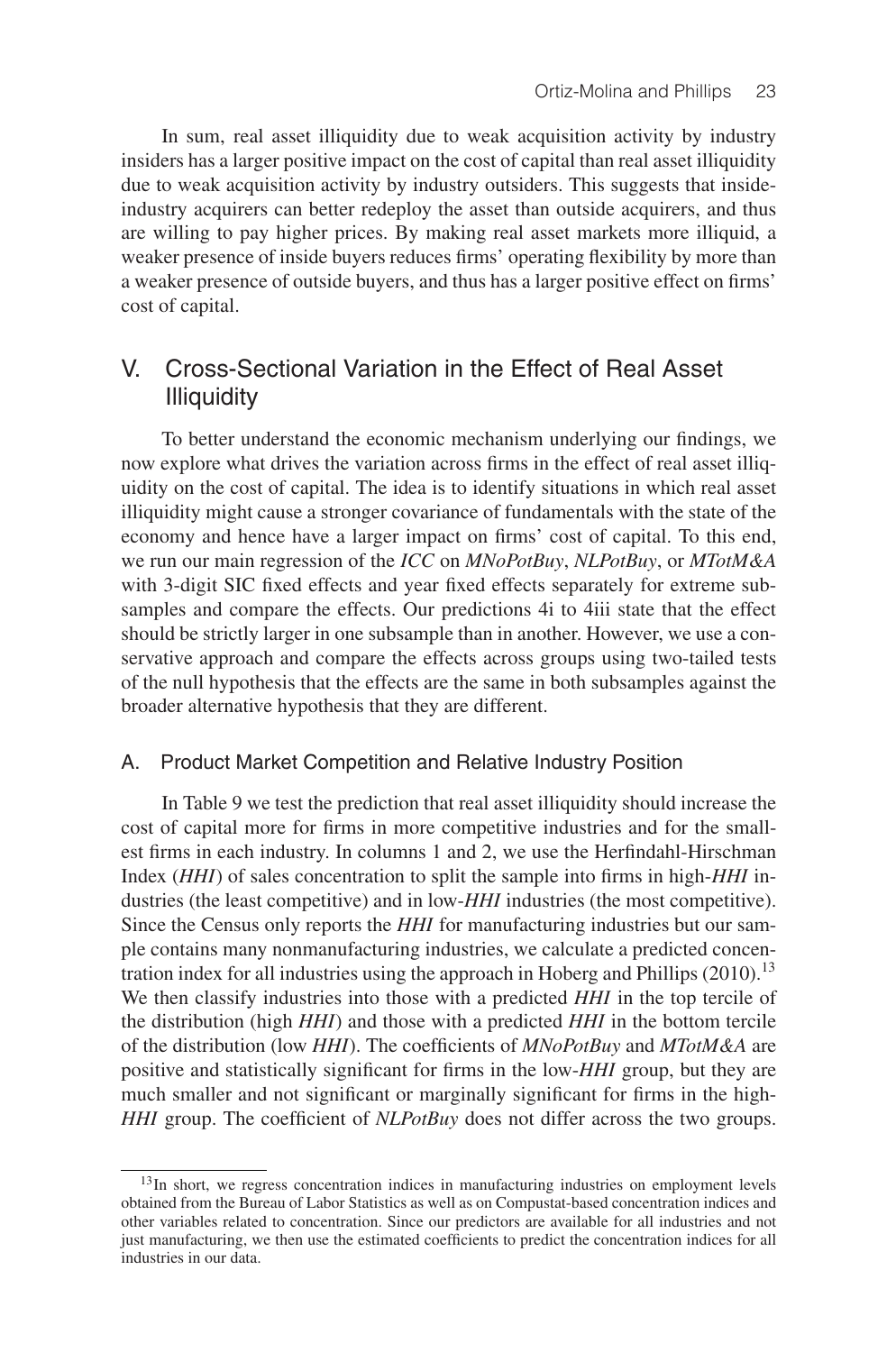These differences in the coefficients of *MNoPotBuy* and *MTotM&A* are highly suggestive of a larger impact of real asset illiquidity for firms in the low-*HHI* group, but in both cases a two-tailed test is unable to reject the null that the effect of real asset illiquidity is the same in both groups.

#### TABLE 9

#### The Role of Industry Concentration and Industry Position

Table 9 reports the results from regressions of the implied cost of capital (ICC) on the three alternative measures of real asset illiquidity defined in Table 1 (MNoPotBuy, NLPotBuy, and MTotM&A) and a set of control variables. All specifications are pooled (panel) OLS regressions with 3-digit SIC industry fixed effects and year fixed effects, and standard errors clustered by 3-digit SIC industry. Columns 1 and 2 split the sample into high-concentration industries and low-concentration<br>industries according to whether the industry's predicted sales-based Herfindahl-Hirschman Index ( is in the top or bottom tercile of the annual distribution, respectively. Columns 3 and 4 split the sample into industry leaders,<br>defined as firms with at least a 15% market share in their 3-digit SIC industry, and industr market shares below 15%, respectively. We also include but do not report the coefficients of the following control variables defined in Table 1: LogMCap, LogBM, DRP, BLev, ROE, VolRoe, FA/TA, R&DExp, LogAge, DivPay, SalGrow, LogInvPrice, RetPM, and RetP12M. The estimates of the intercept, the year fixed effects, and the industry fixed effects are also omitted. The absolute values of the <sup>t</sup>-statistics are reported in parentheses below each estimate. \*, \*\*, and \*\*\* indicate statistical significance at the 10%, 5%, and 1% levels, respectively.

|                                                                                     | High HHI            | Low HHI             | Leaders             | Followers           |
|-------------------------------------------------------------------------------------|---------------------|---------------------|---------------------|---------------------|
|                                                                                     |                     | $\overline{c}$      | 3                   | 4                   |
| Panel A. The Measure of Real Asset Illiquidity Is MNoPotBuy                         |                     |                     |                     |                     |
| <b>MNoPotBuy</b>                                                                    | $0.007*$            | $0.020**$           | $-0.005$            | $0.014***$          |
|                                                                                     | (1.90)              | (2.24)              | (0.52)              | (2.83)              |
| No. of obs.                                                                         | 10,533              | 10,277              | 5,397               | 27,370              |
| $R^2$                                                                               | 0.56                | 0.61                | 0.58                | 0.56                |
| Panel B. The Measure of Real Asset Illiquidity Is NLPotBuy                          |                     |                     |                     |                     |
| <b>NLPotBuy</b>                                                                     | $0.011***$          | $0.010***$          | $0.003**$           | $0.012***$          |
|                                                                                     | (3.04)              | (4.91)              | (1.97)              | (5.93)              |
| No. of obs.                                                                         | 10.757              | 10.494              | 5.537               | 27,957              |
| $R^2$                                                                               | 0.57                | 0.61                | 0.59                | 0.57                |
| Panel C. The Measure of Real Asset Illiquidity Is MTotM&A                           |                     |                     |                     |                     |
| MTotM&A                                                                             | 0.002               | $0.007**$           | 0.000               | $0.006***$          |
|                                                                                     | (1.00)              | (2.01)              | (0.37)              | (2.62)              |
| No. of obs.                                                                         | 10,757              | 10.494              | 5,537               | 27,957              |
| $R^2$                                                                               | 0.57                | 0.61                | 0.58                | 0.56                |
| Empirical Model (all panels)<br>All control variables<br>Estimation<br>Year dummies | Yes<br>Panel<br>Yes | Yes<br>Panel<br>Yes | Yes<br>Panel<br>Yes | Yes<br>Panel<br>Yes |
| SIC <sub>3</sub> dummies                                                            | Yes                 | Yes                 | Yes                 | Yes                 |
| Clustering by SIC3                                                                  | Yes                 | Yes                 | Yes                 | Yes                 |

In columns 3 and 4 of Table 9, we split the sample into industry "leaders" and "followers." As in Campello (2006), we classify as "leaders" those firms with market shares of at least 15% in their 3-digit SIC industry and as "followers" those firms with market shares below 15%. We find that all of our measures of real asset illiquidity have a large positive and statistically significant impact on the cost of capital of followers, but they have little effect on the cost of capital of industry leaders. For leaders, the coefficients of *MNoPotBuy* and *MTotM&A* are close to 0 and are statistically insignificant, while the coefficient on *NLPotBuy* is statistically significant and positive but much smaller than for followers. Furthermore, in all cases two-tailed tests reject the null that the effect of real asset illiquidity is the same for followers and leaders, with *p*-values of 0.071 for *MNoPotBuy*, 0.001 for *NLPotBuy*, and 0.018 for *MTotM&A*, respectively.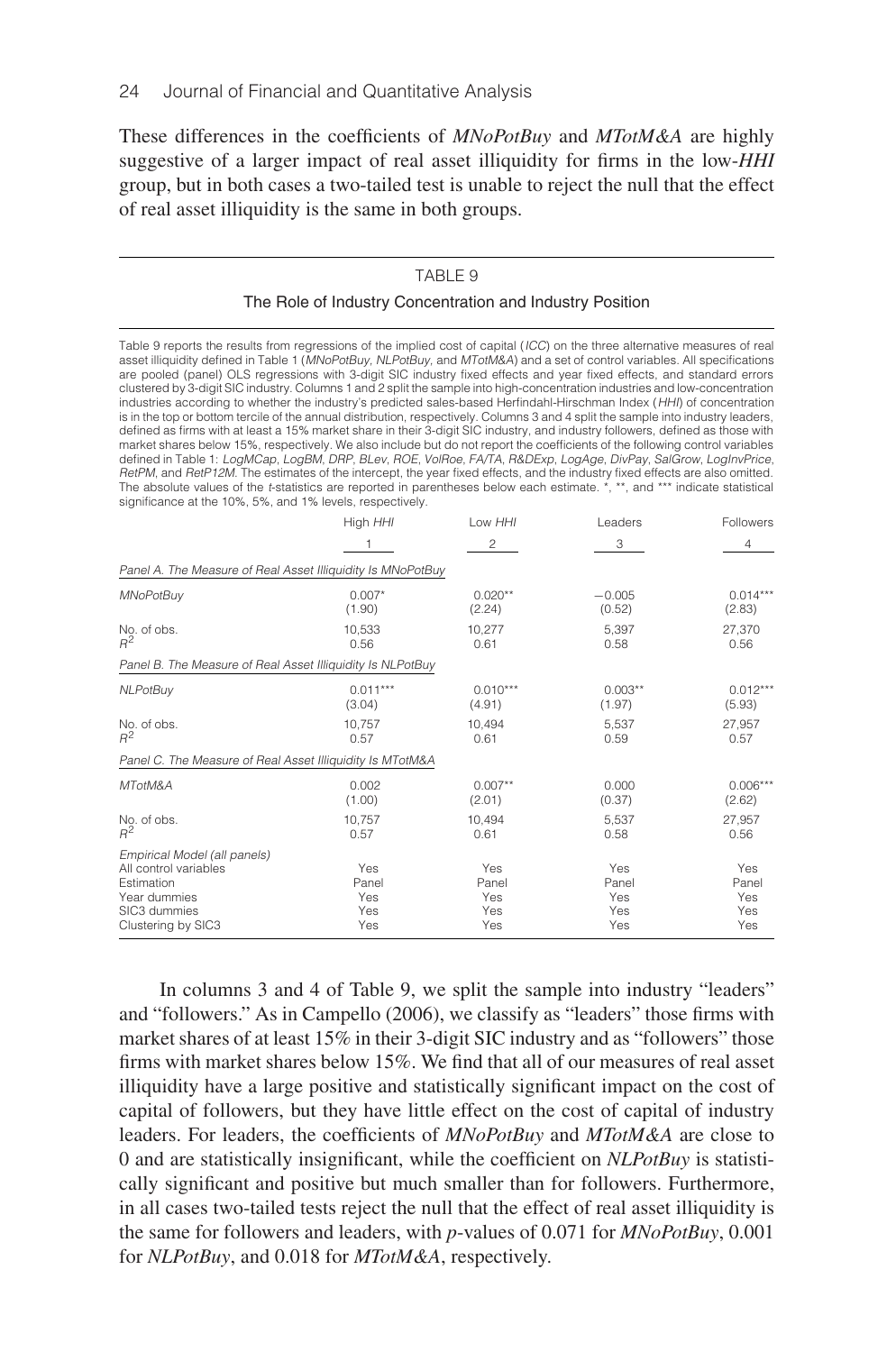## B. Access to Capital and Financial Situation

In Table 10 we test the prediction that real asset illiquidity should increase the cost of capital more for firms with less access to capital and for those with more default risk. Since Faulkender and Petersen (2006) highlight the importance of access to public debt markets, in columns 1 and 2 we split the sample into firms with unrated and rated debt. Both *MNoPotBuy* and *MTotM&A* have a positive and statistically significant effect on the cost of capital of firms with unrated debt and a slightly smaller effect for firms with rated debt, but the effect of *NLPotBuy* is marginally smaller for firms with unrated debt. In all cases we are unable to reject the null that the effects are the same for firms with rated and unrated debt.

## TABLE 10

#### The Effect of Access to Debt Financing and Default Risk

Table 10 reports the results from regressions of the implied cost of capital (ICC) on the three alternative measures of real asset illiquidity defined in Table 1 (MNoPotBuy, NLPotBuy, and MTotM&A) and a set of control variables. All specifications are pooled (panel) OLS regressions with 3-digit SIC industry fixed effects and year fixed effects, and standard errors clustered by 3-digit SIC industry. Columns 1 and 2 split the sample into firms with debt but no debt ratings and those whose debt is rated, respectively. Columns 3 and 4 split the sample into firms with high distress risk and low distress risk based on whether the distance of a firm's probability of default from the industry median is in the top or bottom tercile of the annual distribution across all firms, respectively. We also include but do not report the coefficients of the following control<br>variables defined in Table 1: *LogMCap, LogBM, DRP, BLev, ROE, VolRoe, FA/TA, R&DExp, LogAge,* LogInvPrice, RetPM, and RetP12M. The estimates of the intercept, the year fixed effects, and the industry fixed effects are also omitted. The absolute values of the t-statistics are reported in parentheses below each estimate. \*, \*\*, and \*\*\* indicate statistical significance at the 10%, 5%, and 1% levels, respectively.

|                                                                                                                                       | <b>Unrated Debt</b>               | Rated Debt                        | <b>High Default Risk</b>          | Low Default Risk                  |
|---------------------------------------------------------------------------------------------------------------------------------------|-----------------------------------|-----------------------------------|-----------------------------------|-----------------------------------|
|                                                                                                                                       |                                   | 2                                 | 3                                 | 4                                 |
| Panel A. The Measure of Real Asset Illiquidity Is MNoPotBuy                                                                           |                                   |                                   |                                   |                                   |
| <b>MNoPotBuy</b>                                                                                                                      | $0.013**$                         | $0.012***$                        | $0.013***$                        | $0.007**$                         |
|                                                                                                                                       | (2.53)                            | (3.37)                            | (2.69)                            | (2.42)                            |
| No. of obs.                                                                                                                           | 15,222                            | 12.283                            | 11,152                            | 10.910                            |
| $R^2$                                                                                                                                 | 0.55                              | 0.55                              | 0.50                              | 0.57                              |
| Panel B. The Measure of Real Asset Illiquidity Is NLPotBuy                                                                            |                                   |                                   |                                   |                                   |
| <b>NLPotBuv</b>                                                                                                                       | $0.010***$                        | $0.011***$                        | $0.013***$                        | $0.009***$                        |
|                                                                                                                                       | (5.39)                            | (3.88)                            | (5.68)                            | (2.81)                            |
| No. of obs.                                                                                                                           | 15,897                            | 12,283                            | 11,400                            | 11,150                            |
| $R^2$                                                                                                                                 | 0.56                              | 0.55                              | 0.51                              | 0.58                              |
| Panel C. The Measure of Real Asset Illiquidity Is MTotM&A                                                                             |                                   |                                   |                                   |                                   |
| MTotM&A                                                                                                                               | $0.004**$                         | $0.003**$                         | $0.007***$                        | 0.002                             |
|                                                                                                                                       | (2.09)                            | (2.00)                            | (3.24)                            | (1.14)                            |
| No. of obs.                                                                                                                           | 15.897                            | 12.283                            | 11.400                            | 11.150                            |
| $R^2$                                                                                                                                 | 0.56                              | 0.54                              | 0.50                              | 0.58                              |
| Empirical Model (all panels)<br>All control variables<br>Estimation<br>Year dummies<br>SIC <sub>3</sub> dummies<br>Clustering by SIC3 | Yes<br>Panel<br>Yes<br>Yes<br>Yes | Yes<br>Panel<br>Yes<br>Yes<br>Yes | Yes<br>Panel<br>Yes<br>Yes<br>Yes | Yes<br>Panel<br>Yes<br>Yes<br>Yes |

In columns 3 and 4 of Table 10, we split the sample into firms with high and low default risk, based on whether the distance of a firm's probability of default from the industry median is in the top or bottom tercile of the annual distribution. Our approach to split the sample reflects the spirit of industry equilibrium models that highlight the importance of a firm's choices relative to those of its industry rivals (e.g., Williams (1995)). All measures of real asset illiquidity have a larger positive effect on the cost of capital in firms with high default risk than they do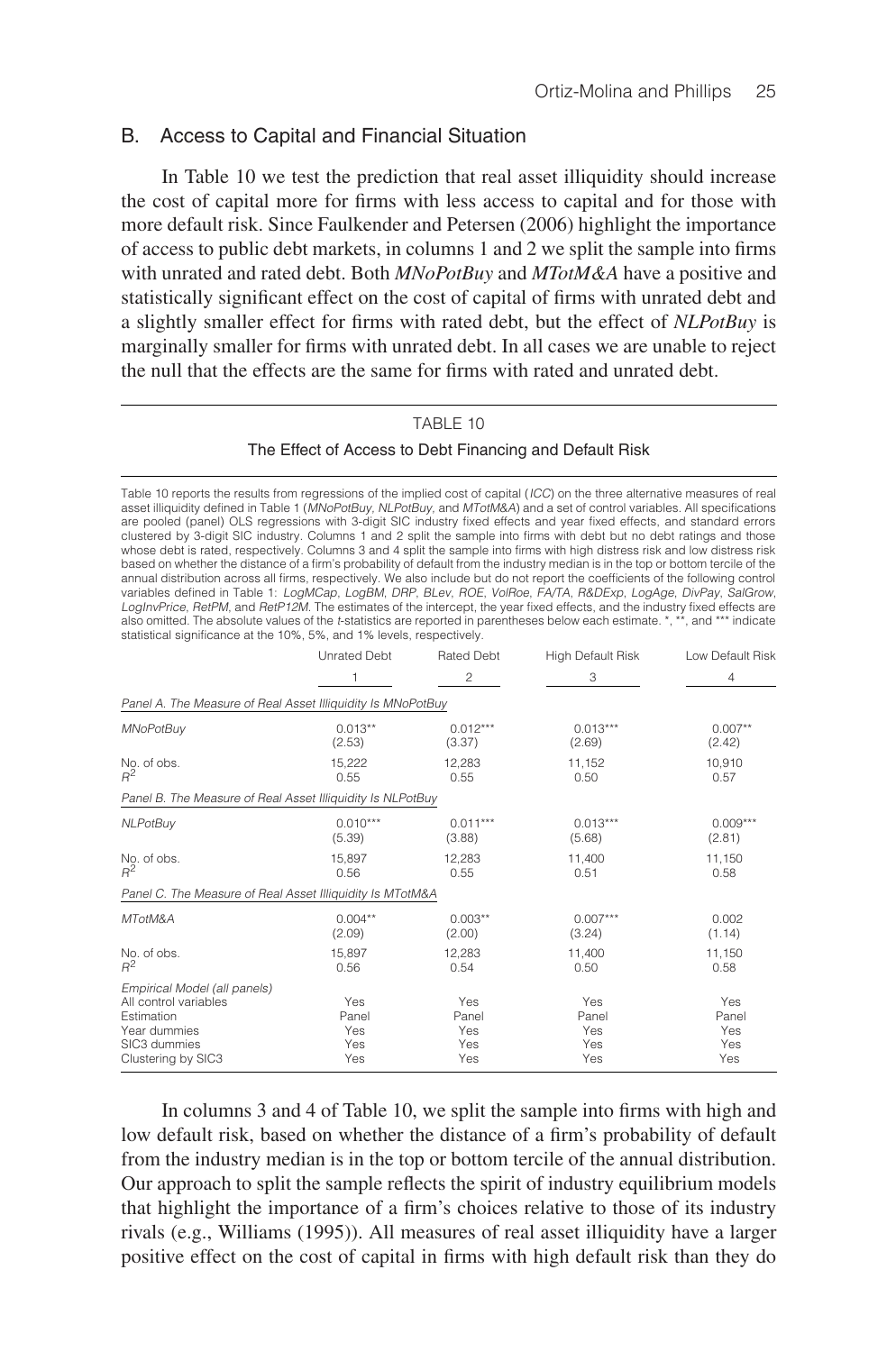in firms with low default risk. The effect of *MTotM&A* is not statistically significant and is close to 0 for firms in the low default risk group. Two-tailed tests reject the null that the effect of real asset illiquidity is the same for firms with high and low default risk in the case of *NLPotBuy*, with a *p*-value of 0.048, and *MTotM&A*, with a *p*-value of 0.014. For *MNoPotBuy*, the two-tailed *p*-value is 0.153.

## C. Business Environment

In Table 11 we test the prediction that real asset illiquidity should increase the cost of capital more for firms with low valuation and for those in industries experiencing downturns. In columns 1 and 2, we split the sample into firms with low and high market-to-book value of assets (*M*/*B*), based on whether the distance of a firm's *M*/*B* from the industry median is in the bottom or top tercile of the annual distribution. All measures of real asset illiquidity have a larger positive effect on the cost of capital for firms with low *M*/*B* than they do for firms with high *M/B*. Two-tailed tests reject the null that the effect of real asset illiquidity is

#### TABLE 11

#### The Effect of Market Valuations and Demand Shocks

Table 11 reports the results from regressions of the implied cost of capital (ICC) on the three alternative measures of real asset illiquidity defined in Table 1 (MNoPotBuy, NLPotBuy, and MTotM&A) and a set of control variables. All specifications are pooled (panel) OLS regressions with 3-digit SIC industry fixed effects and year fixed effects, and standard errors clustered by 3-digit SIC industry (except columns 3 and 4 which have no industry fixed effects). Columns 1 and 2 split the sample into low and high market-to-book value of assets ratios (M/B) based on whether the distance of a firm's M/B from the industry median is in the bottom or top tercile of the annual distribution across all firms, respectively. Columns 3 and 4 split the sample into firms in 3-digit SIC industries experiencing an economic downturn and firms in industries that are not experiencing a downturn, respectively. We also include but do not report the coefficients of the following control variables defined in Table 1: LogMCap, LogBM, DRP, BLev, ROE, VolRoe, FA/TA, R&DExp, LogAge, DivPay, SalGrow, LogInvPrice, RetPM, and RetP12M. The estimates of the intercept, the year fixed effects, and the industry fixed effects are also omitted. The absolute values of the *t*-statistics are reported in parentheses below each estimate. \*, \*\*, and \*\*\* indicate statistical significance at the 10%, 5%, and 1% levels, respectively.

|                                                                                                                                       | Low $M/B$                                | High M/B<br>$\overline{c}$        | Industry Downturn<br>3           | Not Industry Downturn<br>4              |
|---------------------------------------------------------------------------------------------------------------------------------------|------------------------------------------|-----------------------------------|----------------------------------|-----------------------------------------|
|                                                                                                                                       |                                          |                                   |                                  |                                         |
| Panel A. The Measure of Real Asset Illiquidity Is MNoPotBuy                                                                           |                                          |                                   |                                  |                                         |
| <b>MNoPotBuy</b>                                                                                                                      | $0.015**$                                | $0.013***$                        | $0.012*$                         | $0.016***$                              |
|                                                                                                                                       | (2.55)                                   | (2.74)                            | (1.68)                           | (4.69)                                  |
| No. of obs.                                                                                                                           | 10,824                                   | 11,152                            | 854                              | 31,913                                  |
| $R^2$                                                                                                                                 | 0.57                                     | 0.54                              | 0.33                             | 0.38                                    |
| Panel B. The Measure of Real Asset Illiquidity Is NLPotBuy                                                                            |                                          |                                   |                                  |                                         |
| <b>NLPotBuy</b>                                                                                                                       | $0.013***$                               | $0.010***$                        | $0.032***$                       | $0.017***$                              |
|                                                                                                                                       | (5.85)                                   | (5.12)                            | (5.20)                           | (6.21)                                  |
| No. of obs.                                                                                                                           | 11,064                                   | 11,400                            | 862                              | 32,632                                  |
| $R^2$                                                                                                                                 | 0.58                                     | 0.55                              | 0.39                             | 0.39                                    |
| Panel C. The Measure of Real Asset Illiquidity Is MTotM&A                                                                             |                                          |                                   |                                  |                                         |
| MTotM&A                                                                                                                               | $0.006***$                               | $0.004**$                         | $0.024***$                       | $0.011***$                              |
|                                                                                                                                       | (2.76)                                   | (2.07)                            | (4.77)                           | (5.04)                                  |
| No. of obs.                                                                                                                           | 11.064                                   | 11,400                            | 862                              | 32,632                                  |
| $R^2$                                                                                                                                 | 0.57                                     | 0.55                              | 0.40                             | 0.36                                    |
| Empirical Model (all panels)<br>All control variables<br>Estimation<br>Year dummies<br>SIC <sub>3</sub> dummies<br>Clustering by SIC3 | <b>Yes</b><br>Panel<br>Yes<br>Yes<br>Yes | Yes<br>Panel<br>Yes<br>Yes<br>Yes | Yes<br>Panel<br>Yes<br>No<br>Yes | Yes<br>Panel<br>Yes<br><b>No</b><br>Yes |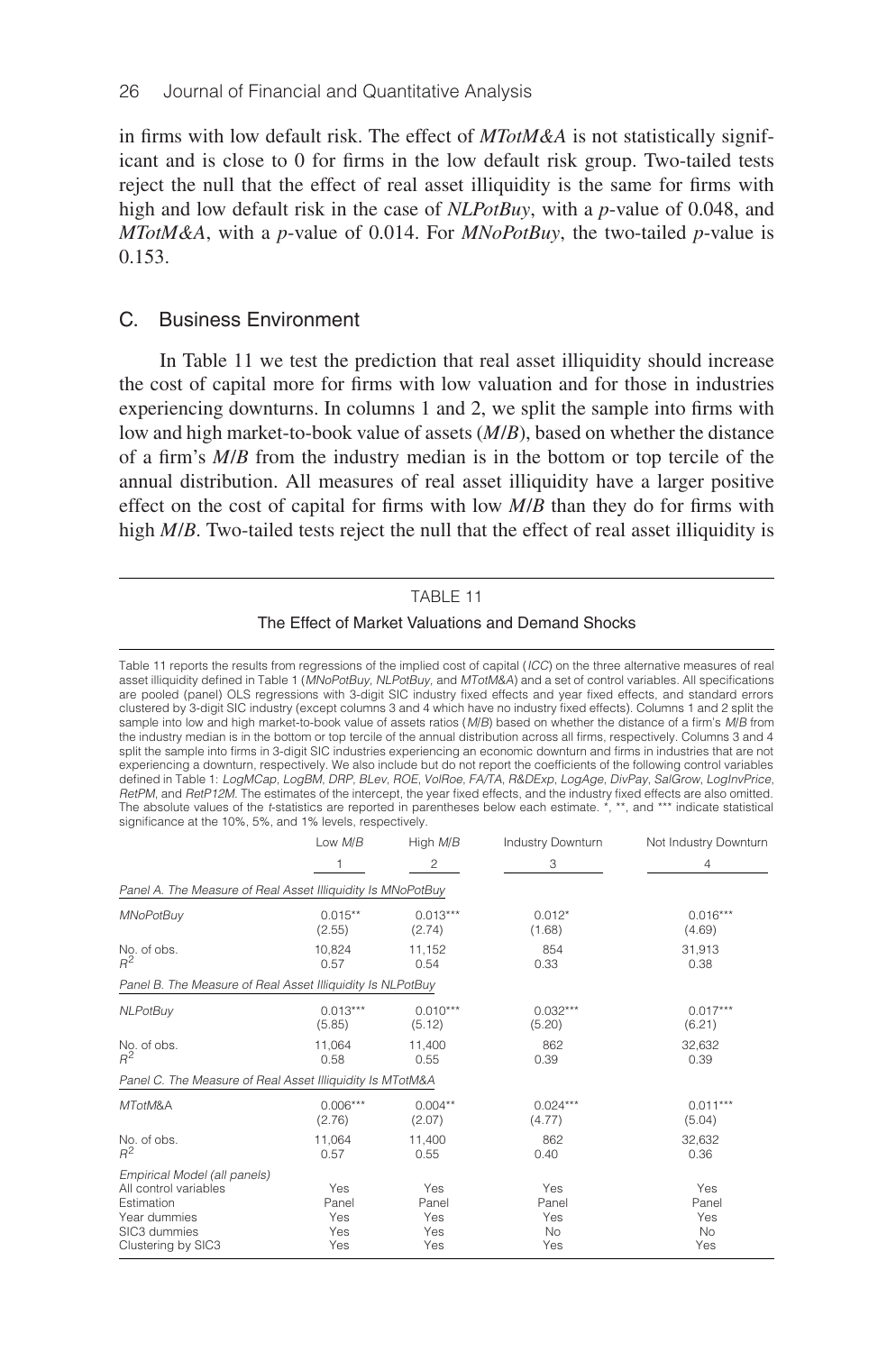the same for firms with high and low *M*/*B* in the case of *NLPotBuy* (the *p*-value is 0.002) and *MTotM&A* (the *p*-value is 0.044). The two-tailed test cannot reject the null that the effect of *MNoPotBuy* is the same in both groups.

In columns 3 and 4 of Table 11, we split the sample into firms in industries experiencing a downturn and those in industries that are not. As in Opler and Titman (1994), we identify a 3-digit SIC industry to be in a downturn in a given year when its median sales growth is negative and its median stock return is below −30%. We do not include the 3-digit SIC industry dummy variables in the regressions because few industries remain in the downturn group for more than 1 year. All real asset illiquidity measures are positively related to the cost of capital and are statistically significant in both samples. The effects of *NLPotBuy* and *MTotM&A* are much larger for firms in industries experiencing downturns than they are for firms in industries that are not. Two-tailed tests reject the null that the effect of real asset illiquidity is the same in both groups with  $p$ -values of 0.018 for *NLPotBuy* and of 0.001 for *MTotM&A*, respectively. The effect of *MNoPotBuy* is smaller during downturns, but the difference is small and statistically insignificant.

# VI. Additional Tests

We now briefly discuss additional tests whose results are omitted from the main text for brevity but are contained in the paper's Online Appendix. Unless otherwise noted, we run both Fama-MacBeth (1973) regressions with *t*-statistics adjusted for autocorrelation using the Newey-West (1987) procedure based on 6 lags and pooled (panel) OLS regressions with 3-digit SIC industry fixed effects and year fixed effects, and standard errors clustered by 3-digit SIC industry.

A. Real Asset Illiquidity and the Illiquidity or Systematic Liquidity Risk of Firms' Stock

There is a potential concern that our results could be capturing liquidity risk as more illiquid stocks (e.g., Amihud and Mendelson (1986)) and stocks with more systematic liquidity risk (e.g., Pástor and Stambaugh (2003)) have higher expected returns. To address this concern, we measure systematic liquidity risk using *PSLiqBeta*, defined following Pastor and Stambaugh (2003) as the sensitivity of a stock's return to their liquidity factor, $14$  and we measure a stock's illiquidity using the square root version of Amihud's (2002) measure, *AmihudIll*. <sup>15</sup> The

$$
AmihudIII_{i,t} = \frac{1}{N_{i,t}} \sum_{j=1}^{N_{i,t}} \sqrt{|R_{i,j}|/VolD_{i,j}},
$$

where  $N_{i,t}$  is the number of trading days for stock *i* during year *t*,  $R_{i,j}$  is the return on day *j*, and  $VolD_{i,j}$  is the trading volume on day *j* in millions of dollars.

<sup>&</sup>lt;sup>14</sup>For each firm, the loading  $(\beta^{LIQ})$  on the liquidity factor  $(LIQ)$  is estimated with monthly data using 5-year rolling windows (with at least 36 observations):  $r - r_f = \alpha + \beta^{MKT}MKT + \beta^{SMB}SMB +$ β*HMLHML* + β*LIQLIQ* + ε.

<sup>15</sup>For each firm *i* and year *t*,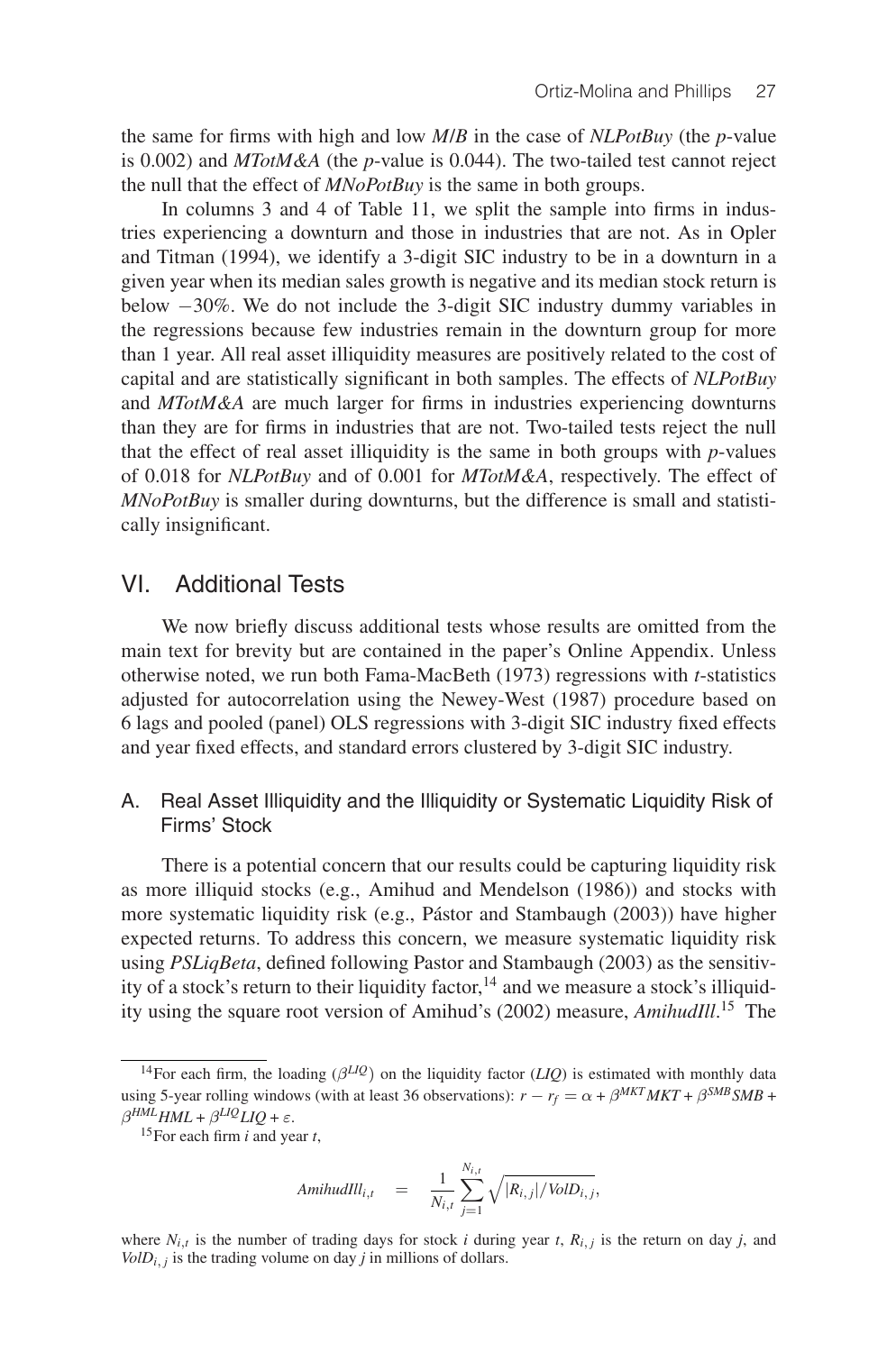effect of real asset illiquidity on the *ICC* is robust to controlling for *PSLiqBeta* and *AmihudIll* or their 3-digit SIC industry value-weighted averages (see Tables A3 and A4).

## B. Controlling for Industry Valuation

To explore whether a correlation between the measures of real asset illiquidity and industry valuations could drive our results, we repeat our analyses after controlling for two alternative measures of industry valuations constructed at the 3-digit SIC industry level. The first is the logarithm of the average marketto-book equity ratio in the industry (*LogIndMB*). The second is the industry's valuation relative to historical values (*RelIndVal*). As in Hoberg and Phillips (2010), we construct this variable as the difference between the industry's log marketto-book equity ratio and its predicted value from the benchmark specification in Pástor and Veronesi (2003). Including these industry valuation measures in our regression models does not significantly affect the coefficients on *MNoPotBuy*, *NLPotBuy*, or *MTotM&A* (see Table A5).

## C. Unlevered Cost of Capital

We study whether an association between real asset illiquidity and financial leverage could drive our results. To this end, we repeat our tests using the *unlevered* cost of capital, which we estimate by delevering the *ICC* using the Modigliani-Miller formula with taxes, and all the control variables, except that we omit financial leverage.16 The estimated coefficients on *MNoPotBuy*, *NLPotBuy*, or *MTotM&A* are similar in magnitude and statistical significance to those in regression models estimated using the *ICC* and controlling for leverage (see Table A6).

## D. Industry-Level Tests

Our main analyses are based on firm-level regressions of the *ICC* on measures of real asset illiquidity that are largely measured at the industry level. An alternative estimation approach is to convert the *ICC* and the control variables into 3-digit SIC industry-level (equal-weighted) averages and then estimate the regressions at the industry level. Hence, we estimate industry-level regression models using weighted least squares (WLS), wherein the weight on each industry-year observation is the number of firms in the industry. We run pooled (panel) OLS

<sup>&</sup>lt;sup>16</sup>In addition to market debt-to-equity ratios and the top corporate tax rate, the formula requires each firm's cost of debt. We estimate the cost of debt for each firm-year in our sample by mapping a firm's Standard & Poor's (S&P) debt rating to the average bond yield in its rating category. Since only a limited number of firms have credit ratings, we estimate missing credit ratings for other firms. For the subset of companies with credit ratings, we estimate an ordered logit model that predicts the S&P debt rating. Our predictors are the natural logarithm of a firm's assets, financial leverage, profitability, interest coverage, the natural logarithm of a firm's age, and the volatility of excess returns. Next, we use the estimated coefficients from this model to predict the debt rating for all the companies whose ratings are missing, but have the complete set of predictors. For each year, we match a firm's debt rating to the average bond yield in its rating category, based on individual yields on new debt issues obtained from SDC.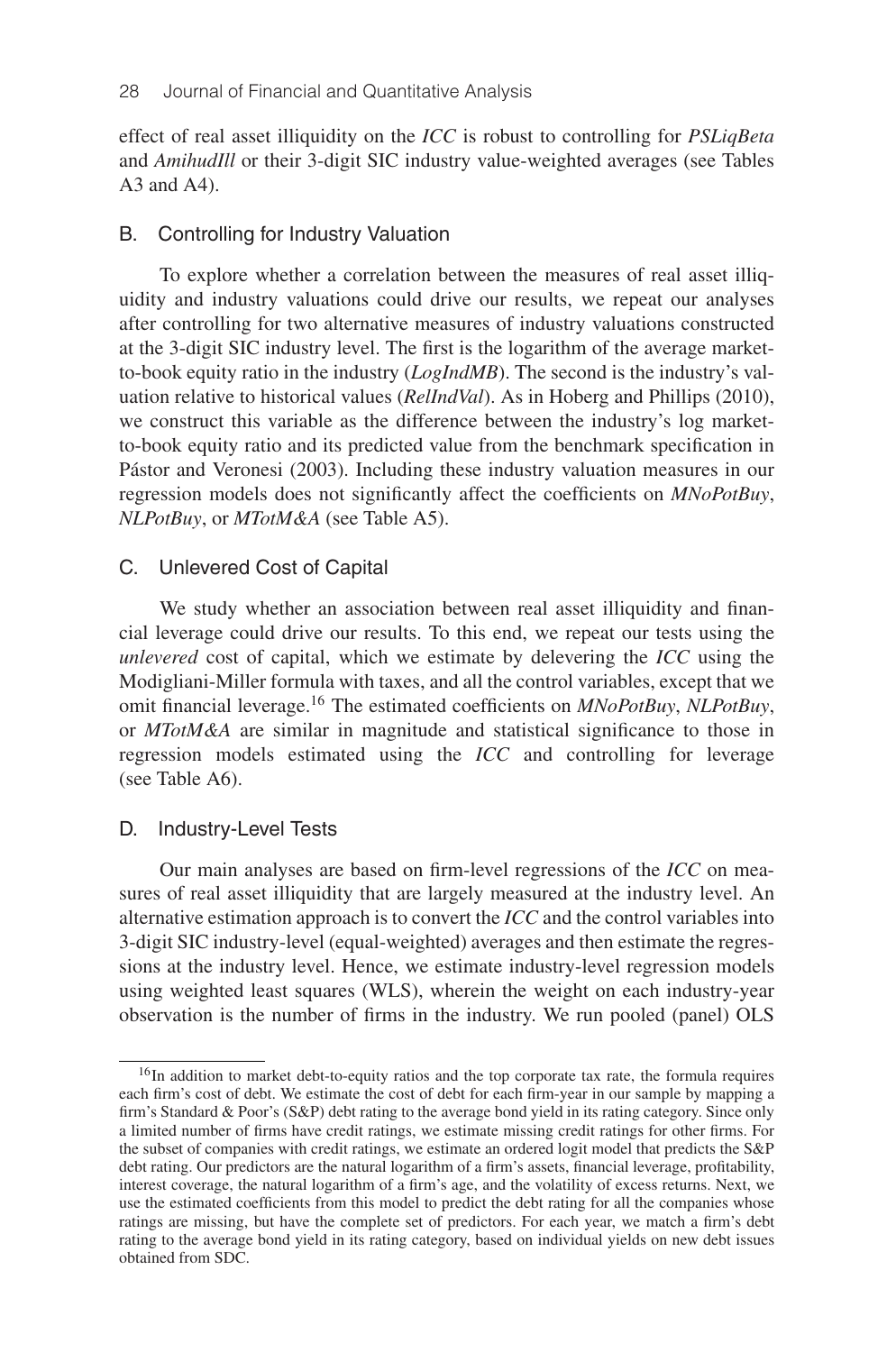regressions with year fixed effects and with both 3-digit SIC industry fixed effects and year fixed effects. In all models we cluster the standard errors by 3-digit SIC industry. We continue to find a positive and statistically significant effect of real asset illiquidity on the cost of capital (see Table A7).

## E. Real Asset Illiquidity and Equity Values

Our results suggest that, through its effect on the discount rate, real asset illiquidity has a large impact on firm value. To better gauge the magnitude of this impact, we regress the logarithm of the book-to-market equity ratio on the real asset illiquidity measures and control variables. Using alternative estimation approaches, we find that all three measures of real asset illiquidity have a negative impact on firm value that is statistically and economically significant after controlling for cash flow effects. These tests, which do not rely on asset pricing models as the *FFCC* does or on assumptions like those used to calculate the *ICC*, provide further evidence that real asset illiquidity affects firms' cost of capital and thus their values (see Table A8).

## F. Multisegment Firms

Our measures of real asset illiquidity require that we identify each firm's industry, which we do using firms' primary SIC codes. We further refine the measures to incorporate the segments of multiple-segment firms. We calculate the real asset illiquidity of a multiple-segment firm as the weighted average real asset illiquidity of each of its 3-digit SIC industry segments, with weights equal to the fraction of a firm's total assets accounted for by each segment's assets. For *MNoPotBuy* and *NLPotBuy*, which depend on identifying a firm's industry rivals, we consider all rivals, including the secondary segments of multiple-segment firms. Tests using segment-weighted measures of real asset illiquidity give results similar to those reported (see Table A9).

# VII. Summary and Conclusions

We examine whether a more illiquid market for real (or physical) assets increases a firm's cost of unwinding its capital stock and decreases its ability to raise cash, hence reducing the firm's flexibility in responding to a changing business environment. Operating inflexibility can be costly in downturns (a point that has become very evident during the recent financial crisis). Thus, we hypothesize that real asset illiquidity reduces a firm's operating flexibility, and as a result it increases the cost of capital.

Using measures of real asset illiquidity that capture the industry equilibrium aspect of illiquidity highlighted by Shleifer and Vishny (1992), we find an aggregate real asset illiquidity premium in firms' cost of capital that is strongly countercyclical. We also show that firms with more illiquid real assets have a higher cost of capital both in cross-sectional and time-series tests. These results are robust to the worry that measurement error in the cost of capital, which could arise due to biases or sluggish revisions in the analyst earnings forecasts used to calculate the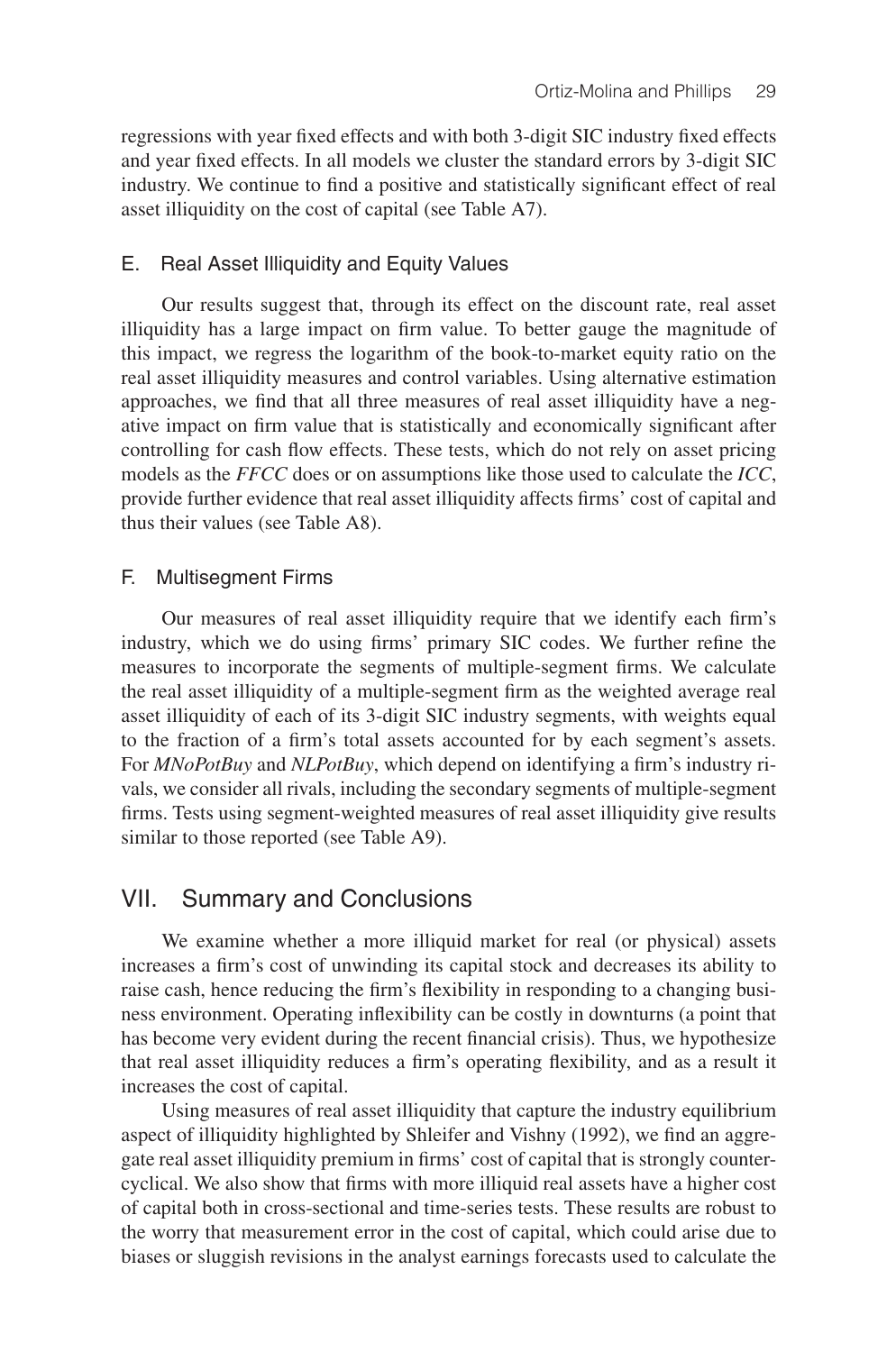implied cost of capital, might drive the results. They are also similar if we measure expected returns using the more noisy Fama-French (1993) 3-factor model cost of capital. For robustness, we also use firm-level measures, which capture the overall illiquidity of all assets in a firm's balance sheet, and we continue to find a positive impact of these measures on the cost of capital.

Consistent with Shleifer and Vishny (1992), who model how buyers who operate inside the industry are willing to pay higher prices for an asset than buyers who operate outside the industry, we find that weaker acquisition activity by industry insiders increases a firm's cost of capital more than weaker acquisition activity by firms of industry outsiders. The effect of real asset illiquidity on the cost of capital also exhibits sensible variation across firms: It is stronger for firms that face more competitive risk in product markets, that have less access to external capital or are closer to default, and for those facing negative demand shocks. These effects are robust to controlling for the systematic liquidity risk of a firm's stock.

Taken together, our results suggest that real asset illiquidity is a major determinant of a firm's operating flexibility, and that it has an economically significant impact on a firm's cost of equity capital. Combined with the evidence in Benmelech and Bergman (2009), which shows that real asset illiquidity increases the cost of debt, our results also suggest that, by increasing firms' overall cost of capital, real asset illiquidity might affect firms' investment decisions.

# **References**

- Almeida, H.; M. Campello; and D. Hackbarth. "Liquidity Mergers." *Journal of Financial Economics,* 102 (2011), 526–558.
- Amihud, Y. "Illiquidity and Stock Returns: Cross-Section and Time-Series Effects." *Journal of Financial Markets*, 5 (2002), 31–56.
- Amihud, Y., and H. Mendelson. "Asset Pricing and the Bid-Ask Spread." *Journal of Financial Economics,* 17 (1986), 223–249.
- Benmelech, E., and N. K. Bergman. "Liquidation Values and the Credibility of Financial Contract Renegotiation: Evidence from U.S. Airlines." *Quarterly Journal of Economics,* 123 (2008), 1635– 1677.
- Benmelech, E., and N. K. Bergman. "Collateral Pricing." *Journal of Financial Economics,* 91 (2009), 339–360.
- Berger, A., and C. Bouwman. "Bank Liquidity Creation." *Review of Financial Studies,* 22 (2009), 3779–3837.
- Berk, J. B. "A Critique of Size-Related Anomalies." *Review of Financial Studies,* 8 (1995), 275–286.
- Bharath, S. T., and T. Shumway. "Forecasting Default with the Merton Distance to Default Model." *Review of Financial Studies,* 21 (2008), 1339–1369.
- Booth, L. "The Influence of Production Technology on Risk and the Cost of Capital." *Journal of Financial and Quantitative Analysis,* 26 (1991), 109–127.
- Campello, M. "Debt Financing: Does It Boost or Hurt Firm Performance in Product Markets?" *Journal of Financial Economics,* 82 (2006), 135–172.
- Campello, M.; J. R. Graham; and C. Harvey. "The Real Effects of Financial Constraints: Evidence from a Financial Crisis." *Journal of Financial Economics,* 97 (2010), 470–487.
- Carlson, M.; A. Fisher; and R. Giammarino. "Corporate Investment and Asset Price Dynamics: Implications for the Cross-Section of Returns." *Journal of Finance,* 59 (2004), 2577–2603.
- Chan, K. C., and N.-F. Chen. "Structural and Return Characteristics of Small and Large Firms." *Journal of Finance,* 46 (1991), 1467–1484.
- Chava, S., and A. K. Purnanandam. "Is Default Risk Negatively Related to Stock Returns?" *Review of Financial Studies,* 23 (2010), 2523–2559.
- Chen, H.; M. Kacperczyk; and H. Ortiz-Molina. "Labor Unions, Operating Flexibility, and the Cost of Equity." *Journal of Financial and Quantitative Analysis,* 46 (2011), 25–58.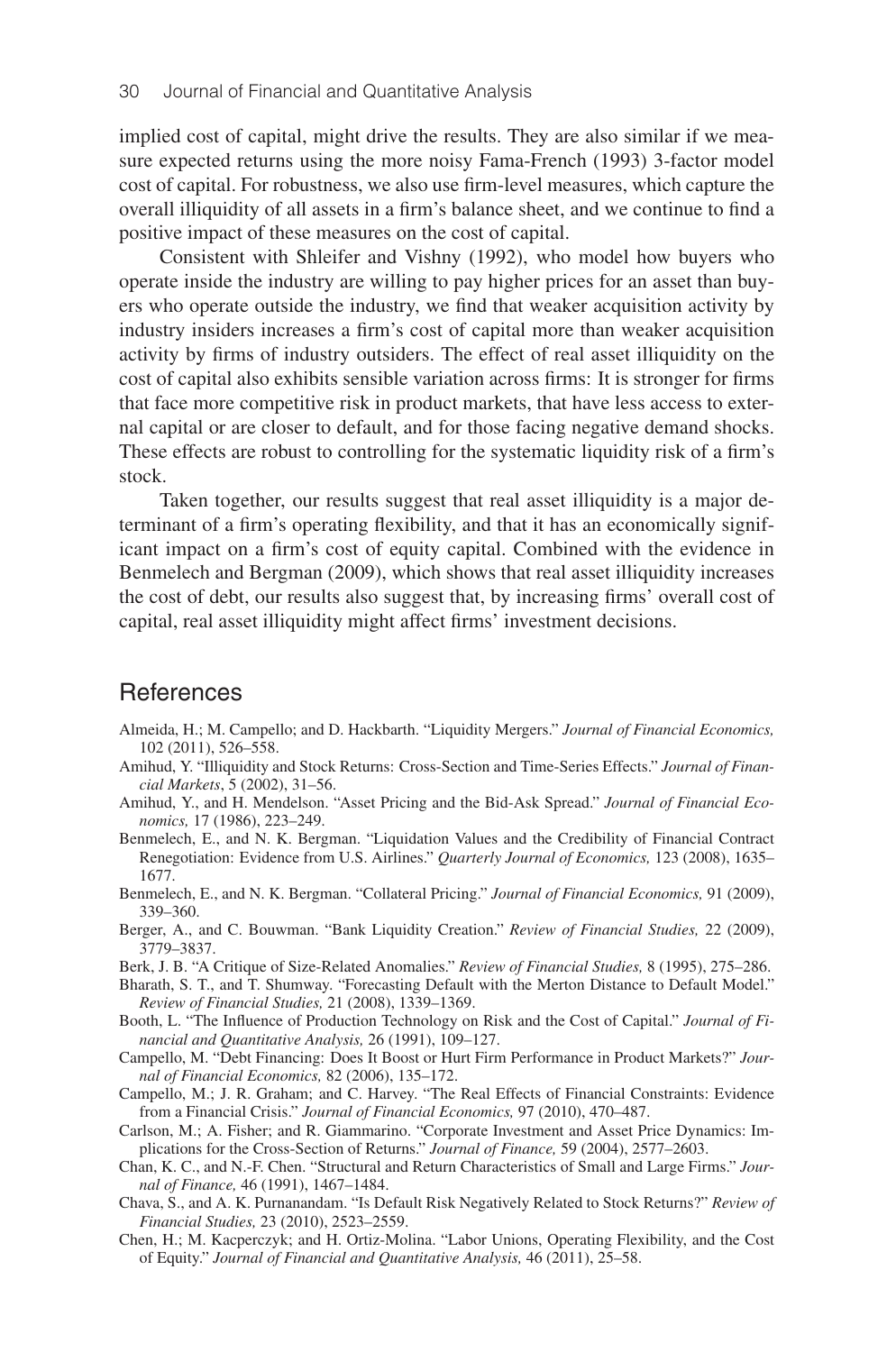- Chen, K. C. W.; Z. Chen; and K. C. J. Wei. "Legal Protection of Investors, Corporate Governance, and the Cost of Equity Capital." *Journal of Corporate Finance,* 15 (2009), 273–289.
- Chen, K. C. W.; Z. Chen; and K. C. J. Wei. "Agency Costs of Free Cash Flows and the Effect of Shareholder Rights on the Implied Cost of Capital." *Journal of Financial and Quantitative Analysis,* 46 (2011), 171–207.
- Cooper, I. "Asset Pricing Implications of Nonconvex Adjustment Costs and Irreversibility of Investment." *Journal of Finance,* 61 (2006), 139–170.
- DeAngelo, H.; L. DeAngelo; and K. H. Wruck. "Asset Liquidity, Debt Covenants, and Managerial Discretion in Financial Distress: The Collapse of L. A. Gear." *Journal of Financial Economics,* 64 (2002), 3–34.
- Dhaliwal, D.; S. Heitzman; and O. Z. Li. "Taxes, Leverage, and the Cost of Equity Capital." *Journal of Accounting Research*, 44 (2006), 691–723.
- Easton, P. D., and S. J. Monahan. "An Evaluation of Accounting-Based Measures of Expected Returns." *Accounting Review,* 80 (2005), 501–538.
- Elton, E. J. "Expected Return, Realized Return, and Asset Pricing Tests." *Journal of Finance,* 54 (1999), 1199–1220.
- Fama, E. F., and K. R. French. "Common Risk Factors in the Returns on Stocks and Bonds." *Journal of Financial Economics,* 33 (1993), 3–56.
- Fama, E. F., and K. R. French. "Industry Costs of Equity." *Journal of Financial Economics,* 43 (1997), 153–193.
- Fama, E. F., and J. D. MacBeth. "Risk, Return, and Equilibrium: Empirical Tests." *Journal of Political Economy*, 81 (1973), 607–636.
- Faulkender, M., and M. A. Petersen. "Does the Source of Capital Affect Capital Structure?" *Review of Financial Studies,* 19 (2006), 45–79.
- Francis, J.; R. LaFond; P. M. Olsson; and K. Schipper. "Costs of Equity and Earnings Attributes." *Accounting Review*, 79 (2004), 976–1010.
- Gavazza, A. "The Role of Trading Frictions in Real Asset Markets." *American Economic Review,* 101 (2011), 1106–1143.
- Gebhardt, W. R.; C. M. C. Lee; and B. Swaminathan. "Toward an Implied Cost of Capital." *Journal of Accounting Research,* 39 (2001), 135–176.
- Gomes, J.; L. Kogan; and L. Zhang. "Equilibrium Cross-Section of Returns." *Journal of Political Economy,* 111 (2003), 693–732.
- Gopalan, R.; O. Kadan; and M. Pevzner. "Asset Liquidity and Stock Liquidity." *Journal of Financial and Quantitative Analysis*, 47 (2012), 333–364.
- Guay, W.; S. P. Kothari; and S. Shu. "Properties of Implied Cost of Capital Using Analysts' Forecasts." *Australian Journal of Management,* 36 (2011), 125–149.
- Hail, L., and C. Leuz. "International Differences in the Cost of Equity Capital: Do Legal Institutions and Securities Regulation Matter?" *Journal of Accounting Research,* 44 (2006), 485–531.
- Hail, L., and C. Leuz. "Cost of Capital Effects and Changes in Growth Expectations Around U.S. Cross-Listings." *Journal of Financial Economics,* 93 (2009), 428–454.
- Hoberg, G., and G. Phillips. "Real and Financial Industry Booms and Busts." *Journal of Finance,* 65 (2010), 45–86.
- Hou, K., and D. T. Robinson. "Industry Concentration and Average Stock Returns." *Journal of Finance,* 61 (2006), 1927–1956.
- Kogan, L. "An Equilibrium Model of Irreversible Investment." *Journal of Financial Economics,* 62 (2001), 201–245.
- Kogan, L. "Asset Prices and Real Investment." *Journal of Financial Economics,* 73 (2004), 411–431.
- Lakonishok, J.; A. Shleifer; and R. W. Vishny. "Contrarian Investment, Extrapolation, and Risk." *Journal of Finance,* 49 (1994), 1541–1578.
- Lang, L.; A. Poulsen; and R. M. Stulz. "Asset Sales, Firm Performance, and the Agency Costs of Managerial Discretion." *Journal of Financial Economics,* 37 (1995), 3–37.
- Lee, C. M. C.; D. Ng; and B. Swaminathan. "Testing International Asset Pricing Models Using Implied Cost of Capital." *Journal of Financial and Quantitative Analysis,* 44 (2009), 307– 305.
- Lev, B. "On the Association Between Operating Leverage and Risk." *Journal of Financial and Quantitative Analysis,* 9 (1974), 627–641.
- Lundblad, C. "The Risk Return Tradeoff in the Long Run: 1836–2003." *Journal of Financial Economics,* 85 (2007), 123–150.
- Maksimovic, V., and G. Phillips. "Asset Efficiency and the Reallocation Decisions of Bankrupt Firms." *Journal of Finance,* 53 (1998), 1495–1532.
- Maksimovic, V., and G. Phillips. "The Market for Corporate Assets: Who Engages in Mergers and Asset Sales and Are There Efficiency Gains?" *Journal of Finance,* 61 (2001), 2019–2065.